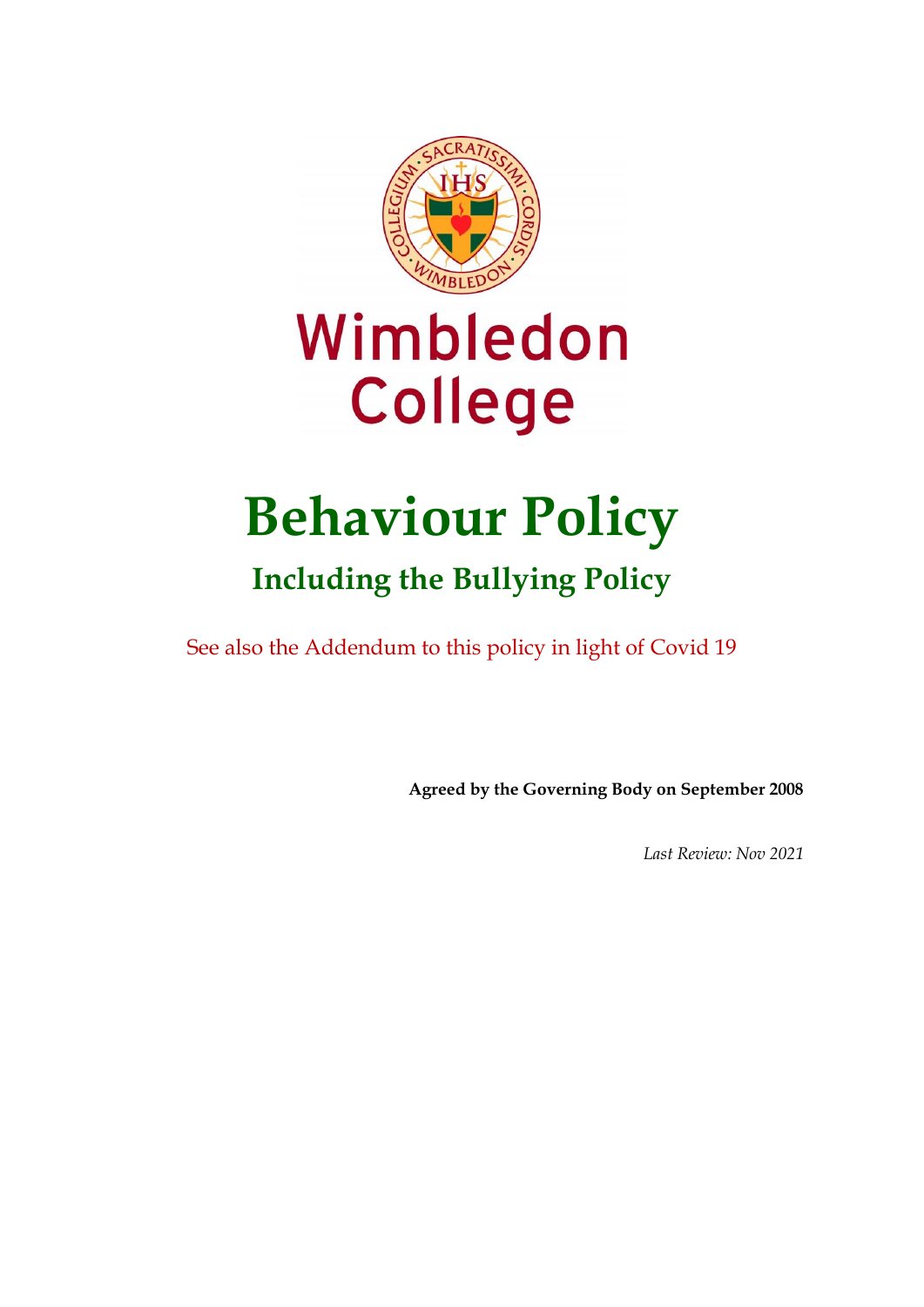|                                                      | Content                                                                                 |                |
|------------------------------------------------------|-----------------------------------------------------------------------------------------|----------------|
|                                                      | <b>Statement of principles - Statutory duties</b>                                       | p3             |
| Whole-school approach to pupil behaviour             |                                                                                         |                |
|                                                      | Teachers' responsibilities                                                              | p4             |
| $\overline{\phantom{a}}$                             | Quality of relations with pupils                                                        | p4             |
| $\overline{\phantom{a}}$                             | Positive behaviour                                                                      | p5             |
| $\overline{\phantom{a}}$                             | Rules - including the Behaviour Code                                                    | p <sub>6</sub> |
|                                                      | Routines                                                                                | p <sub>6</sub> |
| $\overline{\phantom{a}}$                             | Rewards - recognition of achievement                                                    | p7             |
| -                                                    | Consequences - including sanctions                                                      | p7             |
|                                                      | <b>Policies and Guidance</b>                                                            | p10            |
|                                                      | Appealing against punishment                                                            | p10            |
|                                                      | Behaviour around the school                                                             | p10            |
|                                                      | Behaviour out of school                                                                 | p11            |
|                                                      | <b>Bullying policy</b>                                                                  | p12            |
|                                                      | Classroom management - the context for successful teaching and learning<br>Confiscation | p16            |
| $\overline{\phantom{a}}$                             | Defiance                                                                                | p22            |
| $\overline{\phantom{a}}$<br>$\overline{\phantom{a}}$ | Difficulties - dealing with challenging behaviour                                       | p23<br>p23     |
| $\overline{\phantom{a}}$                             | <b>Exclusion and suspension</b>                                                         | p24            |
| $\overline{\phantom{a}}$                             | Fire alarm misuse                                                                       | p25            |
| $\overline{\phantom{a}}$                             | Forbidden items                                                                         | p25            |
| $\overline{\phantom{a}}$                             | <b>Knives</b>                                                                           | p26            |
| $\overline{\phantom{a}}$                             | Malicious accusations against school staff                                              | p26            |
| $\overline{\phantom{a}}$                             | Mobile phones                                                                           | p26            |
| $\overline{\phantom{a}}$                             | Out-of-class duty                                                                       | p27            |
| $\overline{\phantom{a}}$                             | Out-of-class - procedure for dealing with disruptive behaviour                          | p29            |
|                                                      | Out of class room (notes to assist those supervising)                                   | p31            |
| $\qquad \qquad \blacksquare$                         | Peer on Peer Abuse                                                                      | p32            |
|                                                      | Prefects                                                                                | p33            |
|                                                      | <b>Referring Behaviour</b>                                                              | p33            |
|                                                      | Restraint                                                                               | p37            |
|                                                      | Routines - including classroom routine<br><b>Sanctions</b>                              | p37            |
|                                                      | <b>Search</b>                                                                           | p38<br>p40     |
|                                                      | <b>Sexual Violence and Sexual Harassment</b>                                            | p41            |
|                                                      | Sixth Form discipline                                                                   | p41            |
|                                                      | Smoking                                                                                 | p41            |
|                                                      | Suspension                                                                              | p41            |
|                                                      | Transactions                                                                            | p42            |
|                                                      | Uniform                                                                                 | p42            |
|                                                      | Verbal abuse                                                                            | p42            |
|                                                      | <b>Weapons</b>                                                                          | p42            |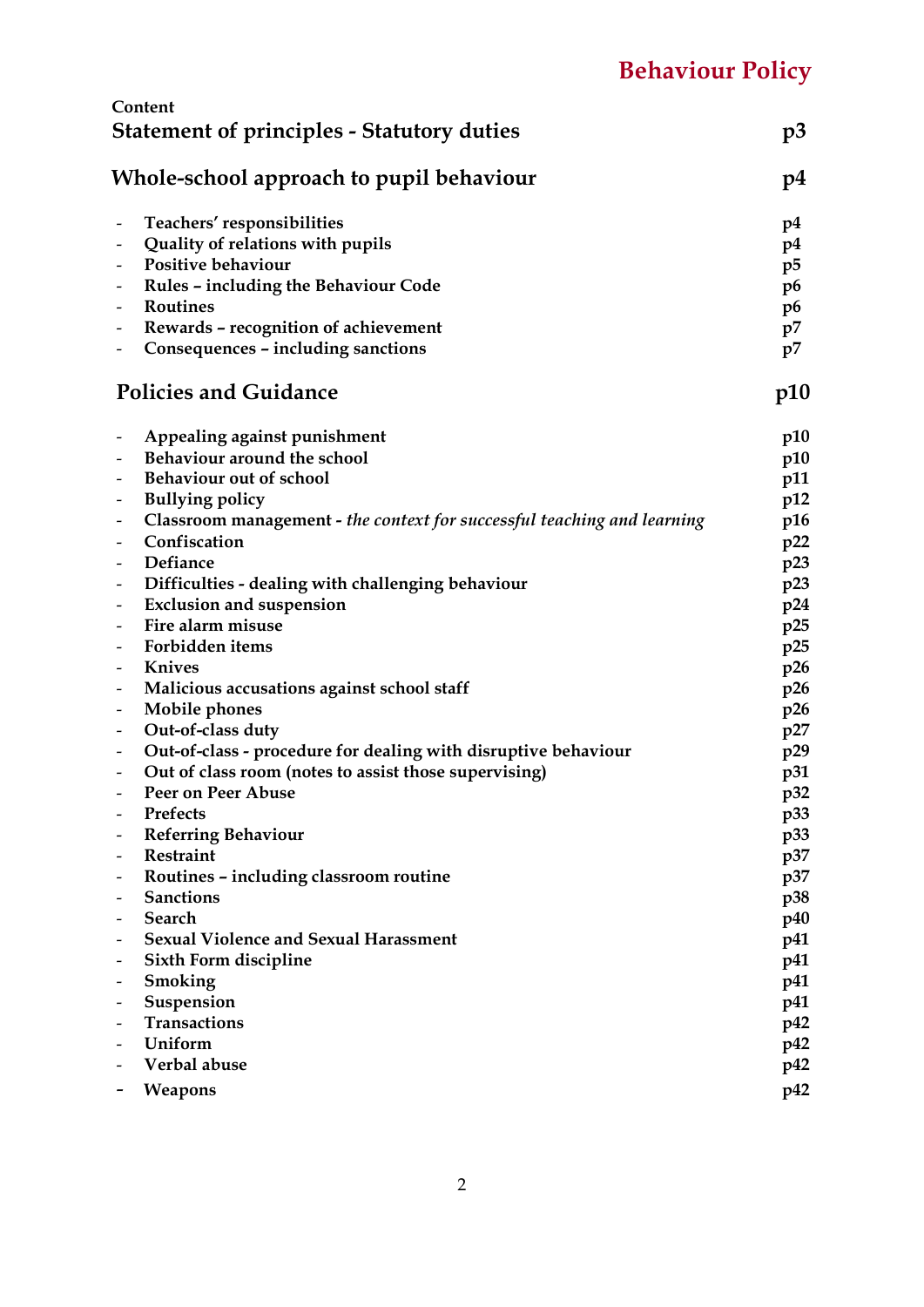# **Statement of principles**

# **Statutory duties**

This statement of principles underlying the behaviour policies and arrangements at Wimbledon College has been drawn up by the governing body in compliance with Section 61 of the *School Standards and Framework Act 1998.*

Parents (through meetings of the Parents' Forum), pupils (through meetings of the School Council) and the Head Master have been consulted on their views about the behaviour expectations and disciplinary arrangements at the school. Their views are incorporated into this policy.

The Head Master has a statutory duty to establish detailed measures on behaviour and discipline which aim to:

- promote self-discipline, proper regard for authority and respect for others
- prevent bullying
- ensure that pupils complete assigned work
- regulate the conduct of pupils

In particular, the Head Master has a responsibility to enforce measures which prevent all forms of bullying and harassment.

# **Principles**

In a Jesuit school, academic and extra-curricular pursuits take place in a strongly moral context. The attitudes and values of the school are those of Christ's radical command to *love one another as I have loved you* (Jn 13:34), where this love means putting others first (Mk 9:35), turning the other cheek (Mt 5:39), and going the extra mile (Mt 5:41).

Pupils are taught, encouraged and expected to develop and maintain a strong personal integrity that is truthful, generous, courteous, and considerate of the needs and feelings of others. They are expected to have a positive and purposeful attitude to their studies and school lives and to their relationships with staff and other pupils.

The school's system of discipline rewards good behaviour and commitment to studies and school life, and provides for sanctions against poor behaviour. Pupils who fail to strive to meet high standards of behaviour will be called to account. At the same time, the school recognises that boys do sometimes err and tries to help them learn from their mistakes and so grow in maturity and self-discipline.

The Head Master will, from time to time, prescribe policies, rules and routines which make explicit these goals as they apply to specific aspects of school life. Such detailed rules are necessary for the efficient and harmonious running of a complex institution. The College asks for the support of parents in its expectation that pupils follow school rules. Teachers exercise authority over pupils in the conduct of classes and in the maintenance of good order and safety around the school generally. Isolated cases of misbehaviour will be dealt with without parents necessarily being informed. This allows pupils to accept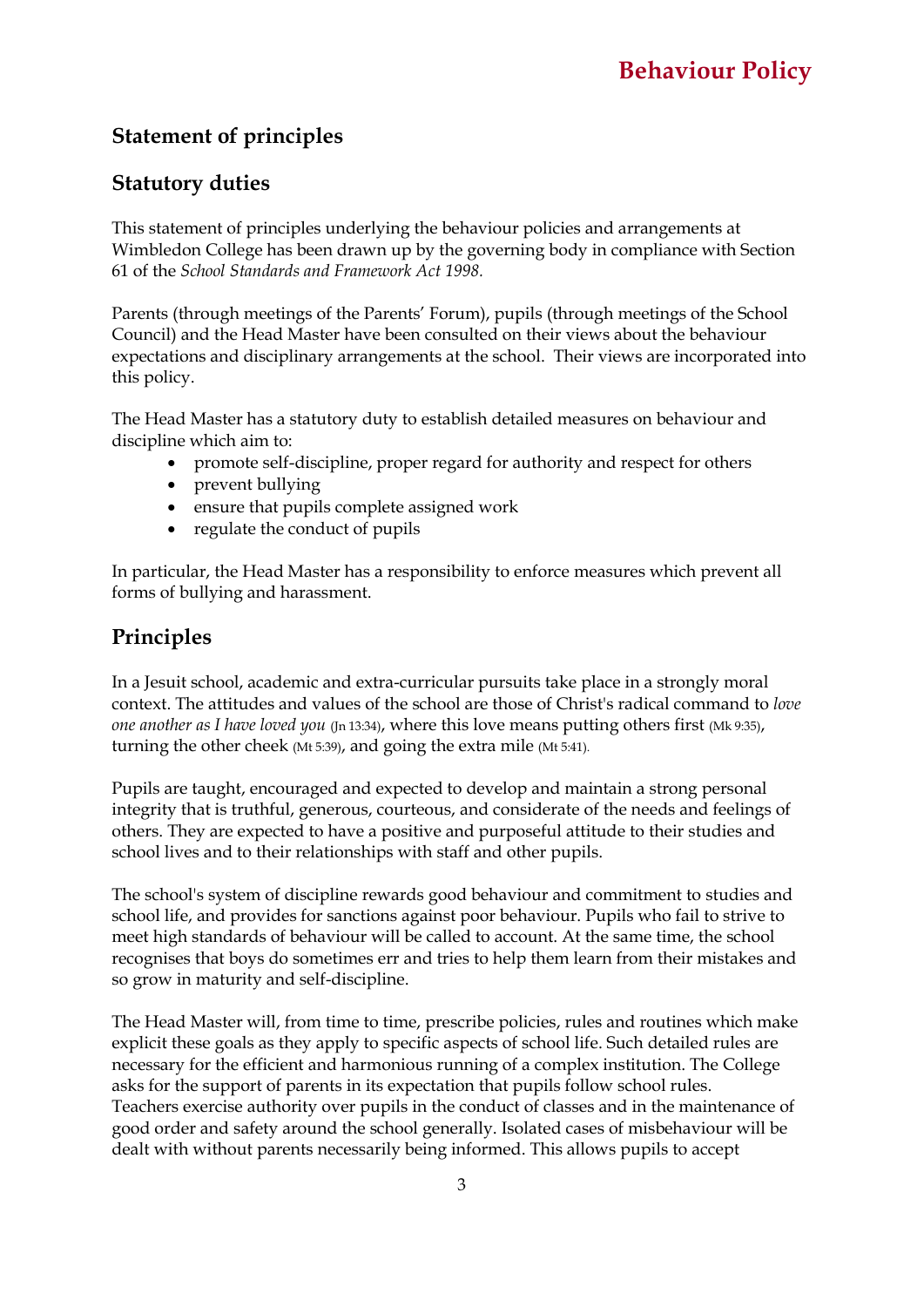responsibility for what they have done, to serve their punishment and to improve their behaviour and so grow in self-discipline and maturity.

More serious or persistent breaches of discipline, including disruptive behaviour in lessons, will be referred to the Head of Line, or to the Deputy Heads who have overall responsibility for discipline in the school, and parents will be informed. Parents are asked to support the disciplinary arrangements of the school.

# **Whole-school approach to pupil behaviour**

# **Teachers' responsibilities**

All teachers have a general duty to participate fully in the promotion of good behaviour by pupils both inside and beyond the classroom. The professional duties of a teacher include *"taking responsibility for promoting good and courteous behaviour both in classrooms and around the school, in accordance with the school's behaviour policy" and to "maintain good relationships with pupils, exercise appropriate authority, and act decisively when necessary."*

*[Teacher Standards 2012, DfE 2012]*

Teaching Support Assistants and other support staff have similar responsibilities.

By taking an active part in upholding rules and high expectations of behaviour, each teacher contributes to a disciplined ethos which supports the school's aim of "*improvement in living and learning*". This is achieved by noticing and challenging misbehaviour or failure to comply with school rules rather than ignoring it.

Strategies for dealing with unacceptable behaviour that are agreed, understood and practised consistently by all staff are likely to raise and maintain the standards of behaviour which, in turn, lead to a better environment for effective teaching and learning.

Teachers should always intervene in disciplinary situations and do so in accordance with school policy and practice. More serious matters are to be referred to the boy's Head of Line. Major incidents are to be referred without delay to the appropriate Deputy Head (or in his absence to any Deputy Head or senior member of staff).

# **Quality of relations with pupils**

While written codes, policies and procedures are clearly important, discipline in a Jesuit school is founded upon good personal relationships between pupils and teachers. It is the professional responsibility of each teacher to initiate, foster and sustain appropriate relationships with pupils that are characterised by:

- a shared commitment to academic achievement and a purposeful attitude to the life of the school beyond lessons - the promotion of a "culture of achievement"
- a realisation that, as they grow up, children will test the boundaries of acceptable behaviour; it is the role of the teacher willingly to allow pupils appropriate expression of their individuality and as much freedom as is consistent with the fundamental purposes of the school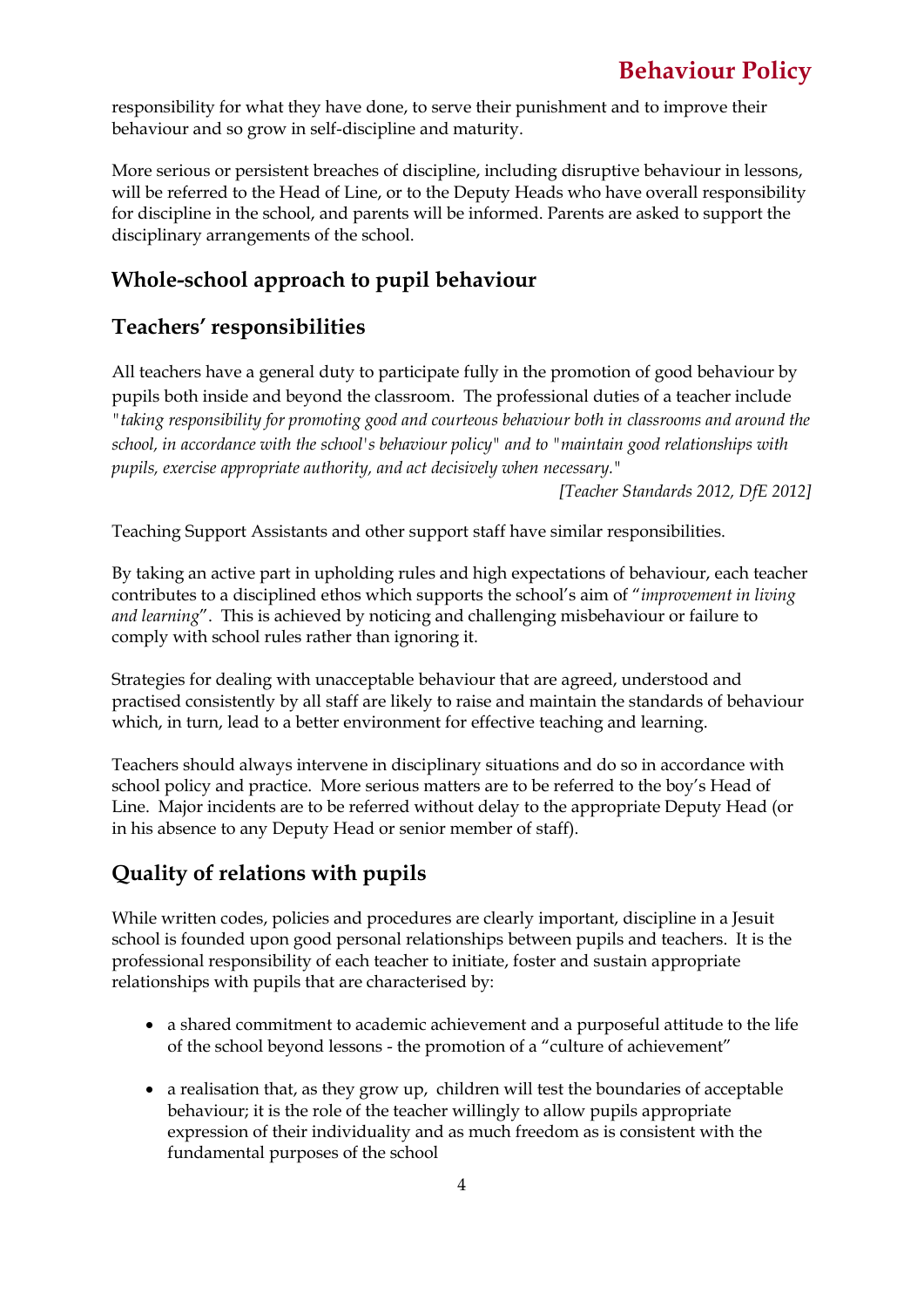• the promotion of pupils' growth in maturity, responsibility and self-discipline

In any disciplinary situation, the teacher should remember that s/he is the mature adult, the professional, and the person with legitimate authority. As such s/he should seek to manage disciplinary situations with humour, magnanimity and mercy.

# **Positive behaviour: a whole-school approach to discipline**

In September 2008, Wimbledon College adopted a coherent approach to pupil behaviour based on a *positive behaviour* model. This approach was implemented after consultation with pupils, parents and staff.

The aims of Wimbledon College's positive behaviour approach are:

- **to allow teachers to teach**
- **to enable pupils to learn**
- **and to encourage pupils to develop self-confidence and self-discipline**

A relentless focus on positive behaviour enables learning to take place in a safe and orderly environment. It was intended to replace the emphasis on rules and sanctions and maintaining a punitive disciplinary ethos.

Underpinning the positive behaviour approach is the simple reality that **we all like to be praised** for what we do well.

#### **The positive behaviour approach proposes that teachers who praise pupils who are on task achieve better results from other children who notice and copy this good behaviour.**

The positive behaviour approach:

- promotes **good relations** between pupils and staff based on **mutual respect and trust**, **common purpose and values**
- promotes an **uncompromising focus on learning and achievement**, and **developing self-confidence and self-discipline**
- **looks for the positive** (staff find opportunities to praise many times more often than punish) and reduces the public attention paid to pupils who are not on task
- **separates the behaviour from the pupil** (the teacher shows that s/he dislikes the behaviour not the child)
- is **assertive** but avoids confrontation (staff de-escalate situations by being firmly in control of their own reactions and by following a universally recognised method of positive behaviour)
- is based on **simple rules** which are clear and known to everyone (pupils, parents, staff) and which **establish expectations and boundaries**
- is talked about and **used all the time** and everywhere in the school
- has **clear consequences** (for misbehaviour which cannot be ignored) which are consistently implemented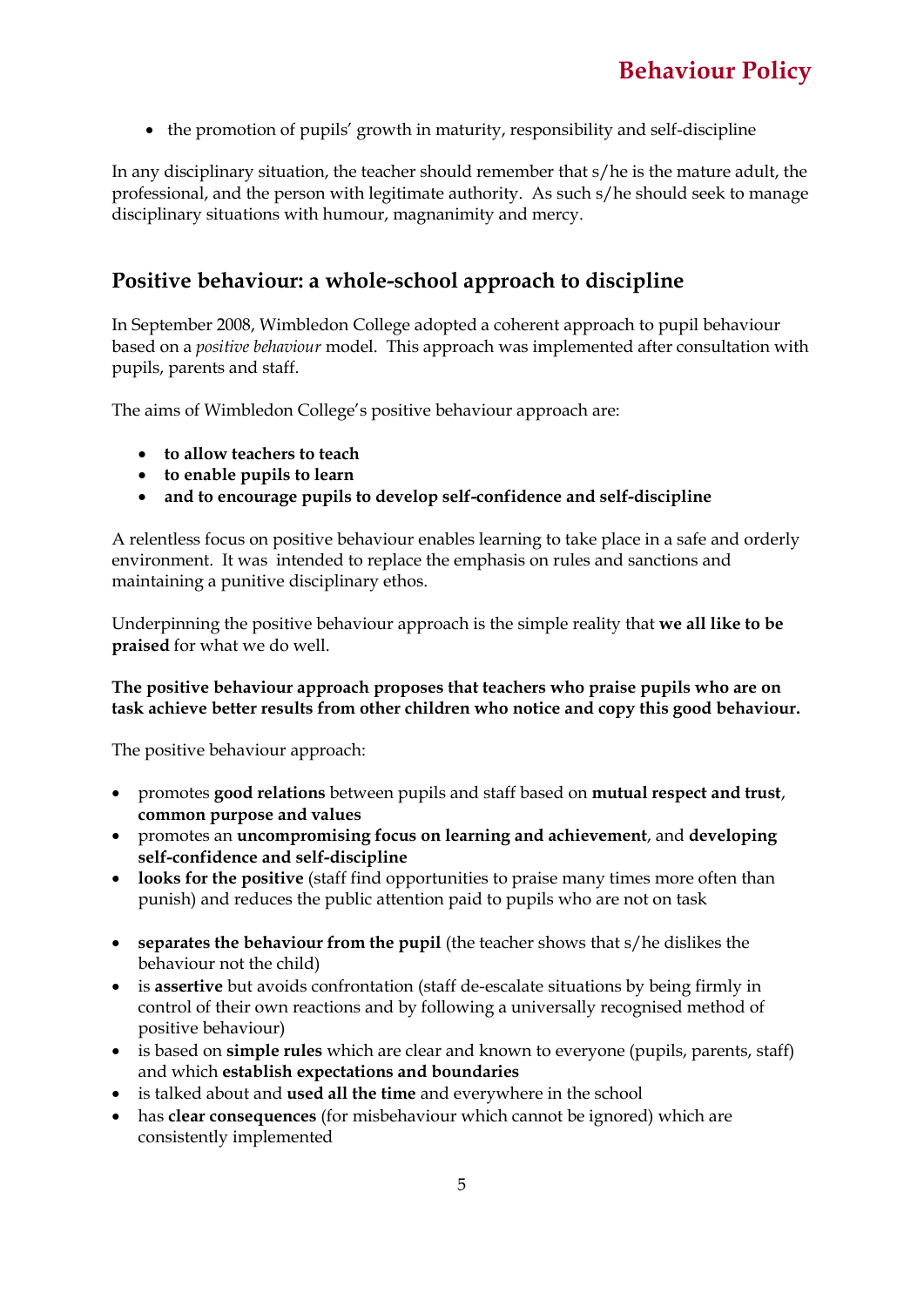• provides **effective support for staff** (eg. action by the Head of Line, immediate action through the Out-of-Class system, support from School Leadership Team members)

The positive behaviour system is based on **rules**, **rewards** and **consequences**.

### **Rules**

# **Behaviour Code**

The College's behaviour code consists of five simple rules which sum up the school's expectation of behaviour and attitude at all times:

|   | Be positive                | 100% effort in everything you do                    |
|---|----------------------------|-----------------------------------------------------|
|   | Be prepared                | punctual, properly equipped, homework done          |
| 3 | <b>Follow instructions</b> | first time, every time                              |
|   | <b>Show respect</b>        | treat others as you would like to be treated        |
| 5 | Look after your school     | take care of the school's environment and resources |

The rules are designed:

- to be **about behaviour only**
- to cover **all behaviour at all times**
- to be **limited in number** and therefore **memorable**
- to **relate to observable behaviour** (it is clear you are either meeting this rule or not, leaving little room for argument)
- to be **displayed everywhere** and **repeated constantly**

# **Routines**

The school also needs other rules (such as those governing uniform and appearance, more detailed rules about classroom routines, fire drills, behaviour out of school, etc.). These have been recast as **routines**. In this way **the five behaviour rules are given central place**. Routines will be printed in the pupil *Homework Diary*.

# **Rewards**

The positive behaviour approach is based on praise and reward:

# **Praise**

Teachers should use praise many more times (in a lesson, on playground duty, in a day) than they use consequences. **Teachers should find an opportunity to praise every pupil they teach every lesson.** In practice this may be difficult but as an attitude with which to embark upon every lesson it is crucial to the success of a positive behaviour approach to school discipline.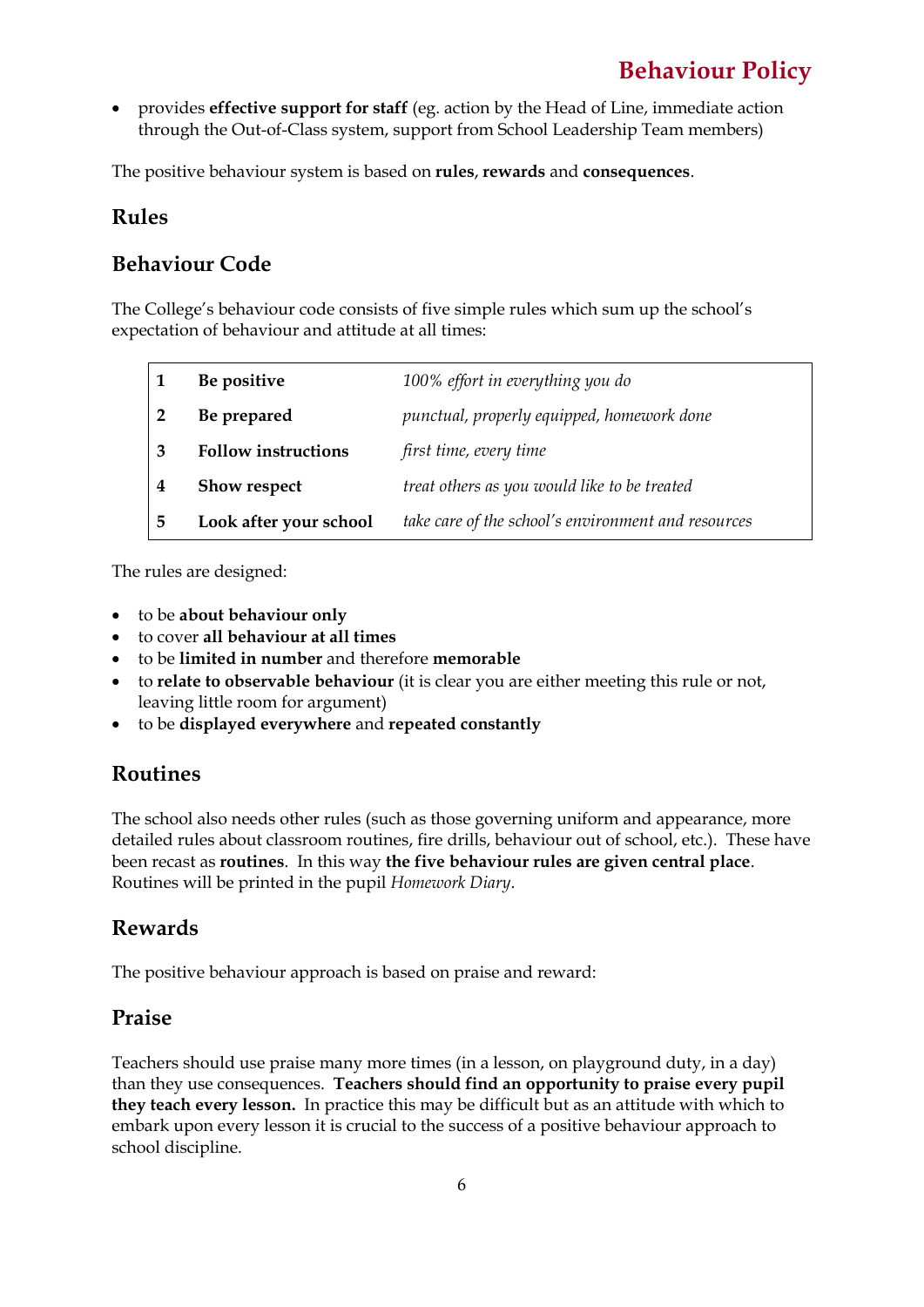Praise should be:

- both **verbal** and **non-verbal** (thumbs up, tick put on piece of work in progress, a list of "best workers" on the board, as appropriate to age and maturity)
- **specific** and **descriptive** (identifies the boy and names the reason for praise)
- **genuine** (the positive behaviour approach does not ask staff to give out praise indiscriminately - pupils soon see this as disingenuous and devaluing positive comments when they are used)
- **repeated at the end of class** or activity

The frequent use of praise should be noticeable (in lesson observation, in overhearing the general talk between staff and pupils around the school).

# **Rewards - recognition of achievement**

Recognising achievement and boys' contributions to the life of the school is important – it encourages boys to participate and aim high, and promotes confidence.

Certificates are awarded across the school to recognise formally achievement based on the amount of House Points awarded to a pupil. House Points are awarded for the following:

- Effort & Achievement in class
- Attendance & Punctuality
- Representing the College (Sport, Music etc...)
- Participation in House Activities & Competitions
- Participation in Extra-Curricular Activities
- Positive Contribution to the School Community

The Bronze Certificate is awarded after reaching 150 House Points, Silver after reaching 300 House Points and Gold after reaching 500 House Points.

In Higher Line, participation and achievement in sport, music, drama and the service of others, is recognised through Intermediate Colours, Half-Colours and Full Colours.

Each year at the beginning of the Summer Term there is a Prize Giving at which boys who have come top in their subjects the previous year are awarded prizes. There are also sports prizes and prizes for all-round effort and involvement in school activities (the Head Master's Prize).

# **Consequences**

An important part of the positive behaviour approach is that poor behaviour has consequences.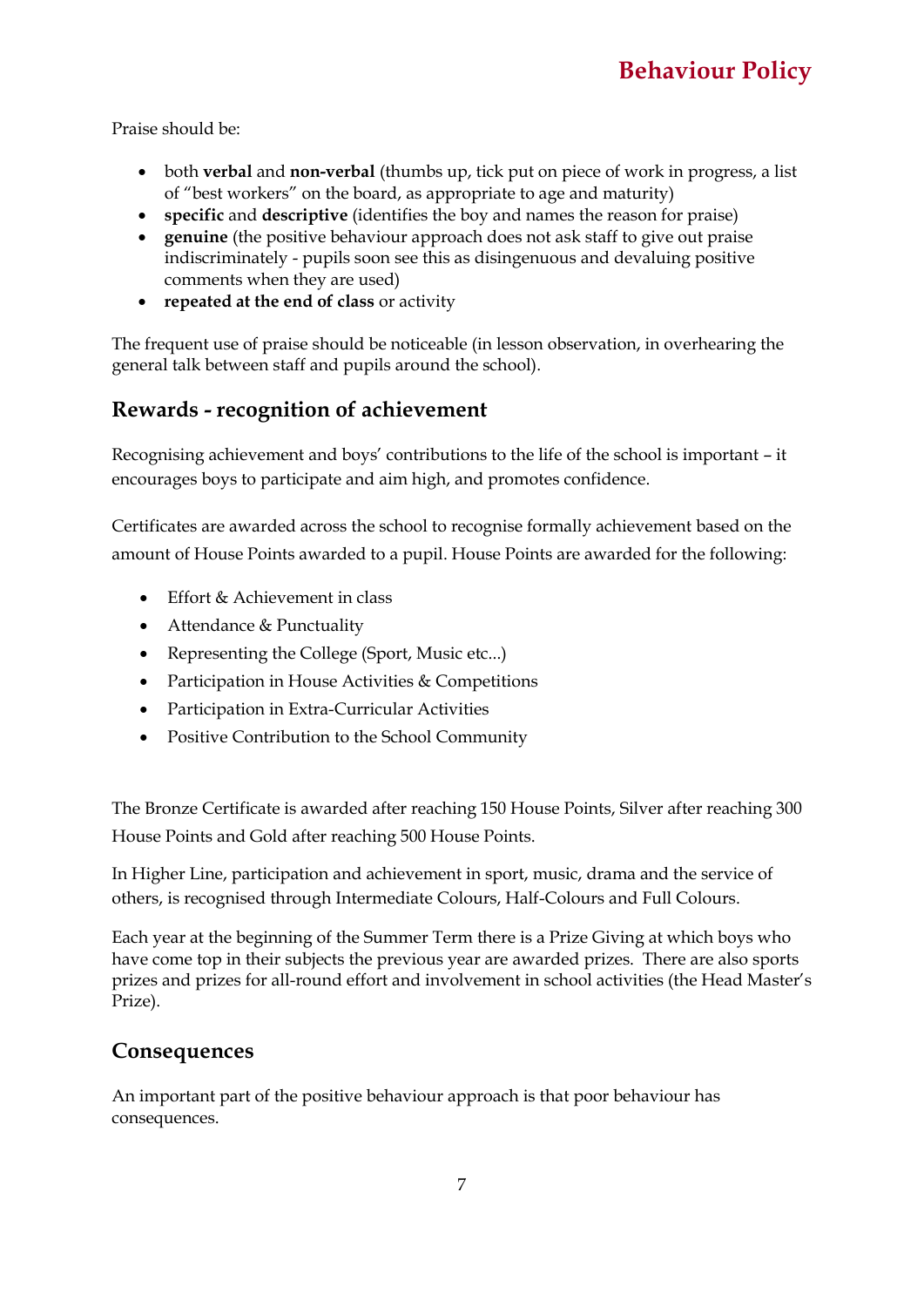Consequences:

- **do not have to be severe to be effective**
- should be **easy to implement**
- should **relate to a hierarchy of consequences**
- include a **"severe clause" for one-off incidents** of very bad behaviour (eg a fight or swearing at a member of staff)
- include a way of getting **pupils to reflect on their behaviour** ("think sheets")

Achieving the balance between ignoring poor behaviour which does not need to be addressed and implementing consequences for poor behaviour that cannot be ignored will be a challenge that staff have to work on. The overarching principle should be that we are trying to do and say things in a positive way that elicits a positive response from pupils.

#### *Implementing consequences*

Present the consequence of the pupil's behaviour as the **choice of the pupil** ("if you continue to do x, you will be choosing to  $\overline{y''}$ ).

**Appear reluctant** to give the consequence ("I'd much rather you did z, and then I wouldn't have to do y").

Give the pupil **every opportunity to back down** (and be explicit about this: "You still have a chance to sort this out and avoid y. Last chance!")

After the consequence has been given, use **praise at the first opportunity** (even finding something trivial to praise him about).

#### *Techniques*

#### **Model the behaviour you expect of your pupils.**

**Use proximity praise first** (identify and publicly praise good or on-task behaviour of those sitting nearby before challenging the poor behaviour of an individual).

**Use sound or visual triggers** (a tap on a pupil's desk or staring at a pupil) to alert a pupil to the fact you have noticed misbehaviour without interrupting the flow of the lesson.

If you do need to tackle misbehaviour directly, **speak calmly, clearly and assertively** - don't appear emotional or reveal anger, irritation or exasperation.

**Use a quiet voice** which makes it difficult for others to hear. This deprives the badly behaving pupil of publicity.

If you have to repeat things (pointing out he is choosing the consequence, appearing reluctant by repeating it, giving every chance to back down), **speak slightly more softly each time**.

**Stand slightly too close**, and at **90-degrees** rather than directly in front of the pupil, and **at eye level.**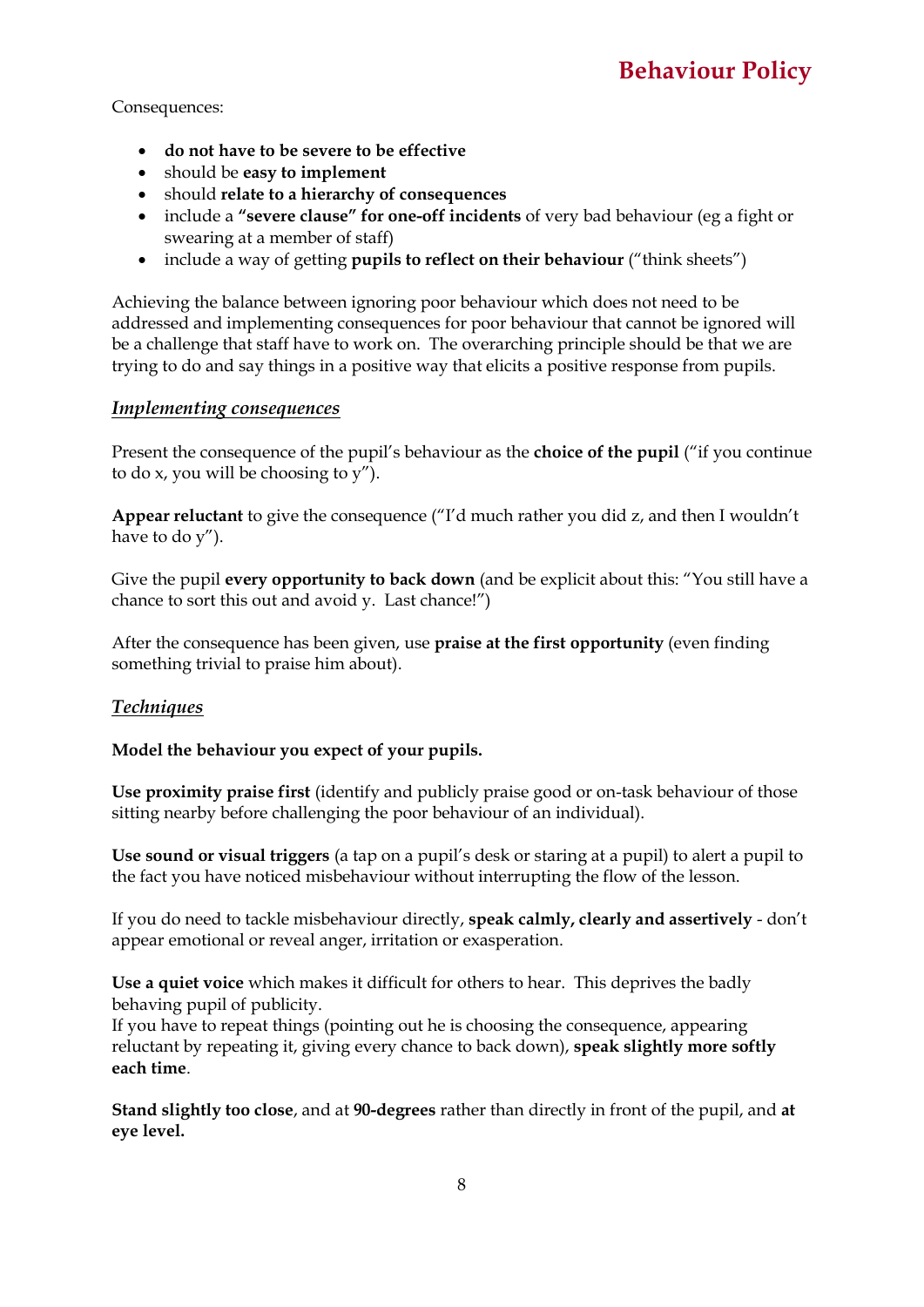If you want the pupil to do something (pick something up, move to another place), use a **countdown** ("I'll give you ten seconds to do x, nine, eight, seven ...").

Deal with **secondary behaviours** (the pupil tries to deflect the focus from himself by referring to what others have done: "I understand it is annoying that x did y, but I need you to ...").

Be the **silent avenger** (if you choose to ignore an instance of poor behaviour and concentrate on the positive, it is still good to let the boy know you have noticed: speak to him later in the day or the following day when there is no audience and let him know that you chose to let it pass this time but will not do so again; explain why the behaviour was not acceptable and what you hope for in future).

**Do not refer to previous bad behaviour in the next lesson** - always wipe the slate clean.

#### *Consequences - sanctions*

It is important that **all staff know and consistently use consequences** agreed across the whole-school. You should neither have your own private sanctions nor fail to use wholeschool consequences when they are deserved.

Wimbledon College has a **hierarchy of consequences** from which consequences should be chosen to match the seriousness of the misbehaviour according to circumstances.

#### **Referring Behaviour**

Incidents of behaviour which do not conform to the school Behaviour Code or Routines will be entered by staff on SIMS. An appropriate sanction will be given depending on the behaviour. Staff should refer to **Referring Behaviour** further details.

#### **TMs = teacher meetings**

A short meeting, at break times or after school when the teacher can speak to a pupil about his behaviour. ("I think we need a TM to discuss this further" – not a punishment but an opportunity! A TM held later in the day allows the pupil to cool off and teacher to be very focussed about what is expected and how the pupil can put things right.

#### **Out-of-class system**

The out-of-class system provides support for teachers in dealing with behaviour that disrupts classes. The *early warning* and *caution* stages should usually lead to TMs or behaviour referrals.

#### **Orange Card**

An "orange card" procedure will be introduced to deal with serious misbehaviour (such as a fight, violent outburst, swearing at a teacher, or defiance). It will be clear to pupils and staff that this procedure overrides all others and leads to immediate action by the Head of Line or Deputy Head. The orange card procedure should be reserved for situations which demand the immediate removal of the pupil.

#### **further options open to pastoral staff**

Pastoral staff (principally Heads of Line) who receive behaviour referrals, will have a range of sanctions available to them including detention (30m or 60m after-school, Saturday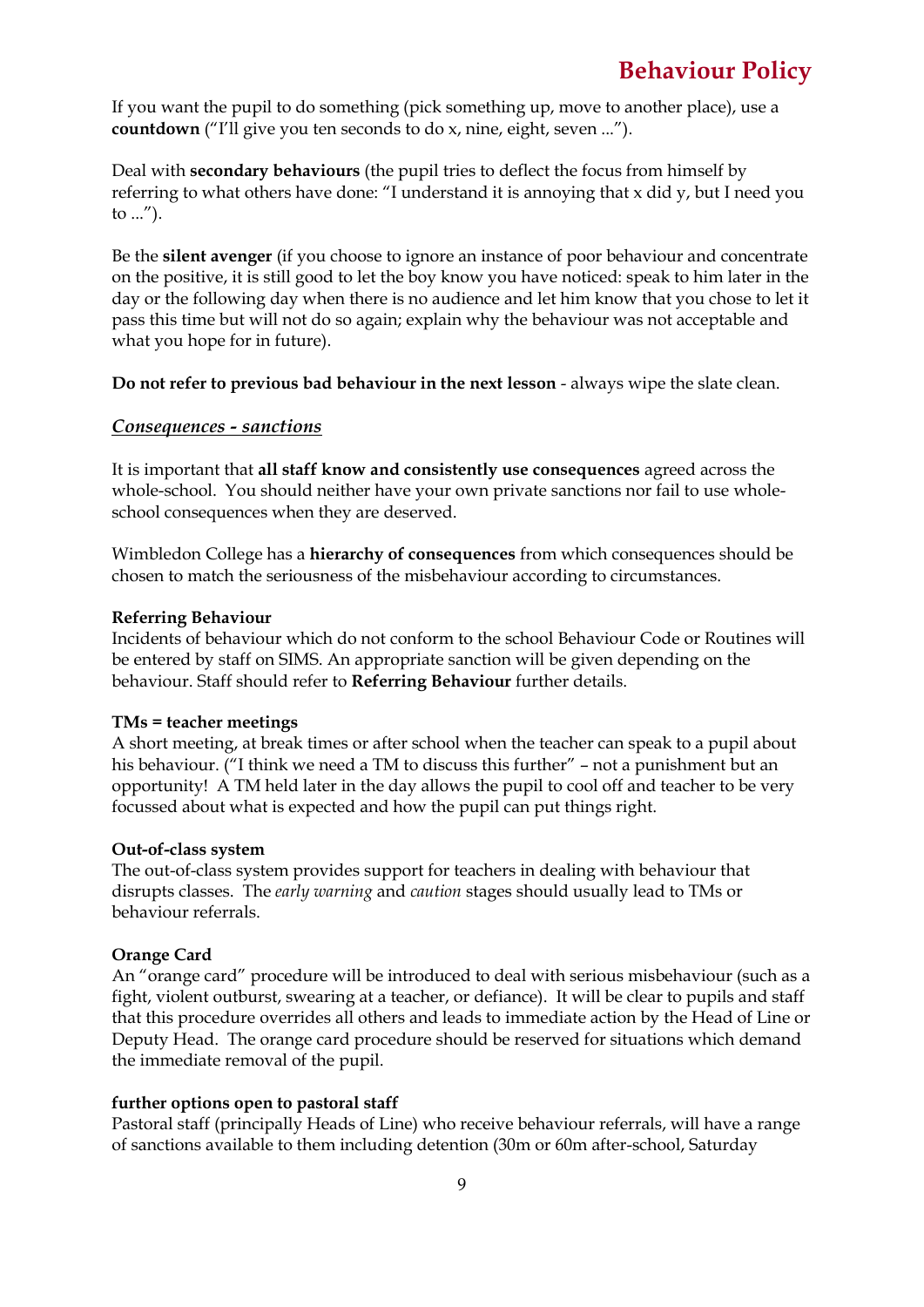morning, half-days and staff days), internal isolation arrangements, and exclusion (fixedterm or permanent).

### *Classroom management*

Teachers can support each other and promote positive behaviour across the school by consistently implementing school classroom routines and expectations. ( See **classroom management** for further guidance.)

# **Policies and guidance**

# **Appealing against punishment**

We aim to encourage boys to take increasing responsibility for their own lives as they get older. If a boy feels unfairly treated and wrongly punished, he may appeal against the punishment:

- 1. In the first instance, it is the boy who appeals, not his parents.
- 2. Before appealing, the pupil should speak calmly and courteously to the teacher concerned, explaining his point of view and asking the teacher to reconsider the matter. Never do this *during* a lesson.
- 3. If the teacher declines to change his mind, the boy should then appeal to his Head of Line.
- 4. Appeals are to be made within 24-hours of the punishment being given.
- 5. If the punishment is upheld by the Head of Line, the pupil will have to do it.
- 6. If a boy refuses to accept punishment he will be excluded.

Parents are asked only to get involved in appeals against punishment once the boy's appeal procedure is complete and only if they are sure a major miscarriage of justice has taken place.

# **Behaviour around the school**

Boys are expected to behave sensibly and with consideration for others when moving to and from class. Behaviour which is not acceptable on corridors and stairways includes:

- jostling and pushing
- holding onto other boys' clothing or bags
- jumping onto or into other boys
- lying in wait to ambush other boys
- running
- jumping down stairs or sliding down stair banisters
- pushing into spaces which are obviously already overcrowded
- slamming through doors
- shouting and whistling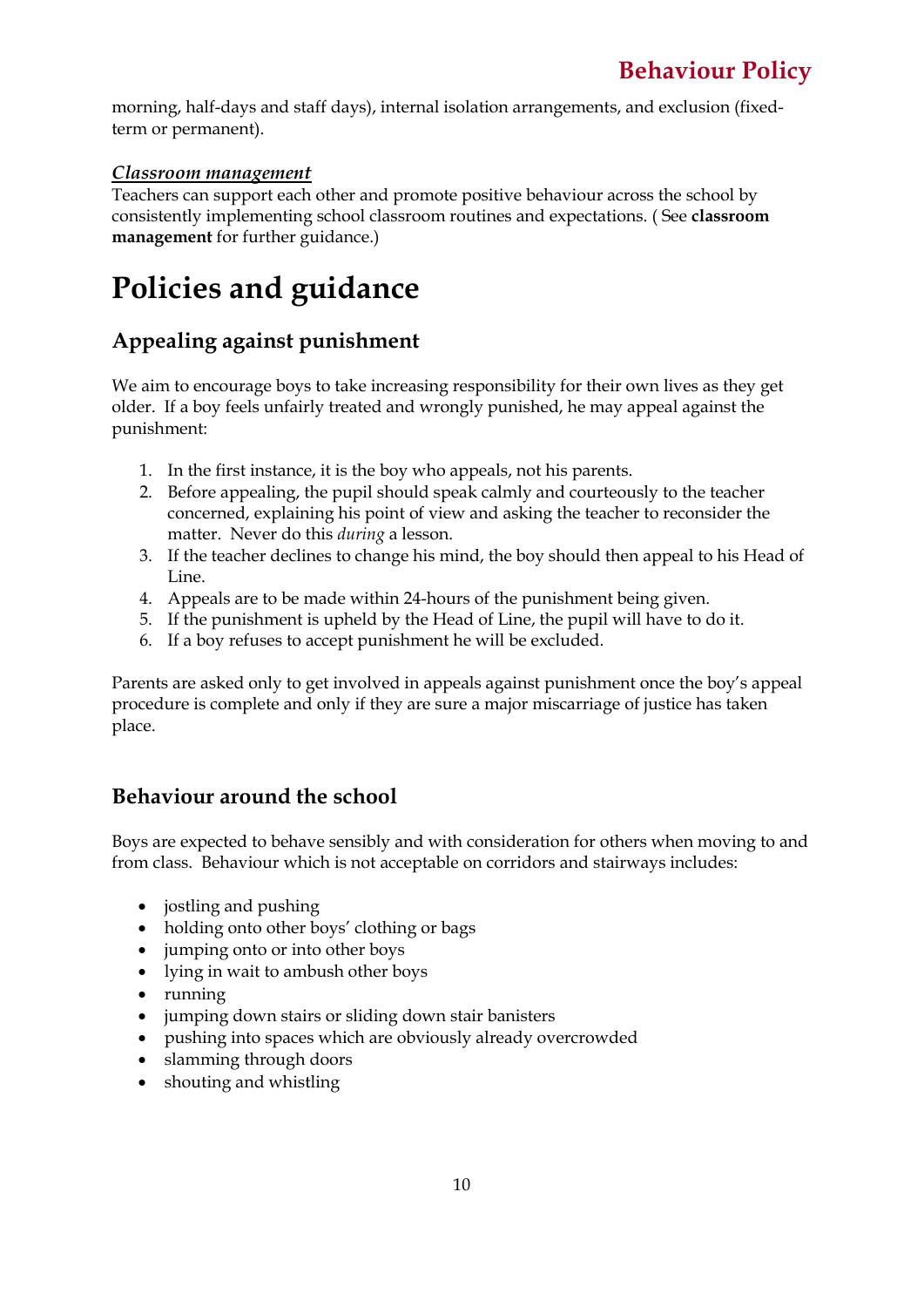Teachers should intervene to stop such behaviour and give appropriate punishments. It is recommended that at least a reprimand is given for such behaviour and entered on SIMS – in this way Heads of Line can detect patterns of poor behaviour and take appropriate action.

Boys who persistently ignore expectations of behaviour around the school will be excluded.

# **Behaviour out of school**

The College expects pupils to behave well out of school, on journeys to and from school and school events, walking to Coombe Lane sports ground and to other local venues for school activities, and on school trips.

Boys' behaviour should be orderly and respectful of the people and environment around them.

The school will investigate instances of poor behaviour out of school and may impose sanctions, including exclusion, against those who have brought the name of the school into disrepute.

Boys are expected to wear their uniform correctly on the journey to and from school.

When staff have direct control of pupils out of school (eg. at a sports fixture, school visit or trip, in proximity to the school gate, at local bus stops), they have the same powers as when in school.

When dealing with pupils outside the school gates but in reasonable proximity to the school, staff may instruct a boy to return to school to deal with disciplinary matters. Failure to do so will itself be seen as a serious disciplinary offence.

When staff do not have direct control of pupils (eg. when boys are travelling home or away from the school in uniform but not on school business) they cannot exercise their statutory powers as teachers. They may speak to pupils and reason with them but cannot impose sanctions. This must wait until the pupil is next in school.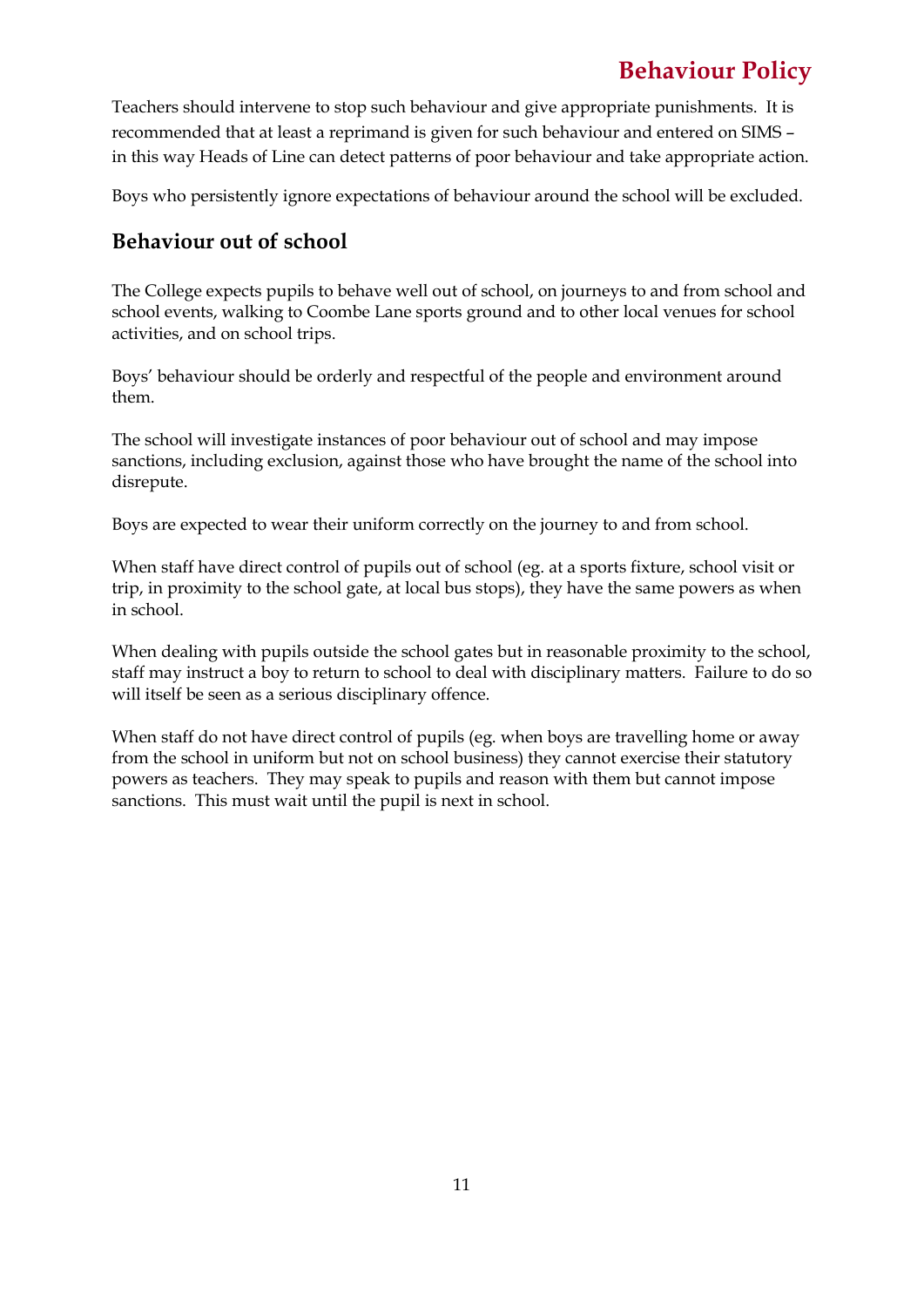# **Bullying policy**

- 1. Wimbledon College is committed to ensuring that every pupil is treated with respect and dignity and will take action to prevent or redress instances of bullying or discrimination.
- 2. The school believes that people should not be discriminated against or bullied because of their race, gender, sexual orientation, religious belief, or because they have special or additional needs.

# **bullying**

3. Bullying involves the abuse of power. It is persistent and it is personal to the individual child. Bullying is deliberately or thoughtlessly causing distress, either mental or physical, to others by hurting them with words or actions, or by making them feel embarrassed, excluded or threatened.

# **aims**

- 4. The aims of the school's bullying policy are:
	- a. to stop the bullying behaviour
	- b. to rebuild relationships
	- c. to develop appropriate social skills and attitudes in the victims, perpetrators and bystanders of bullying
	- d. to promote and reinforce at every opportunity the Christian ethos of care and respect for the individual

# **methods**

- 5. The College sets out to achieve these aims by:
	- a. listening to and taking notice of complaints or reports of bullying
	- b. resolving incidents of bullying by reconciling and educating those involved
	- c. punishing those responsible for bullying where this is an appropriate and effective response
	- d. ensuring that all pupils (and parents) see that bullying is not tolerated
- 6. Pupils who are being bullied are encouraged to tell someone who can do something about it – for example, parents, teachers, another adult, or prefects. The school will do everything it can to put things right and to make sure there are no reprisals.
- 7. Pupils who are aware of bullying have a duty to report it, even if the victim asks them not to do so. We are all responsible for our community and must act when we see its values undermined. There are no innocent bystanders in bullying and the school will expect pupils who witness or hear about bullying to report the matter.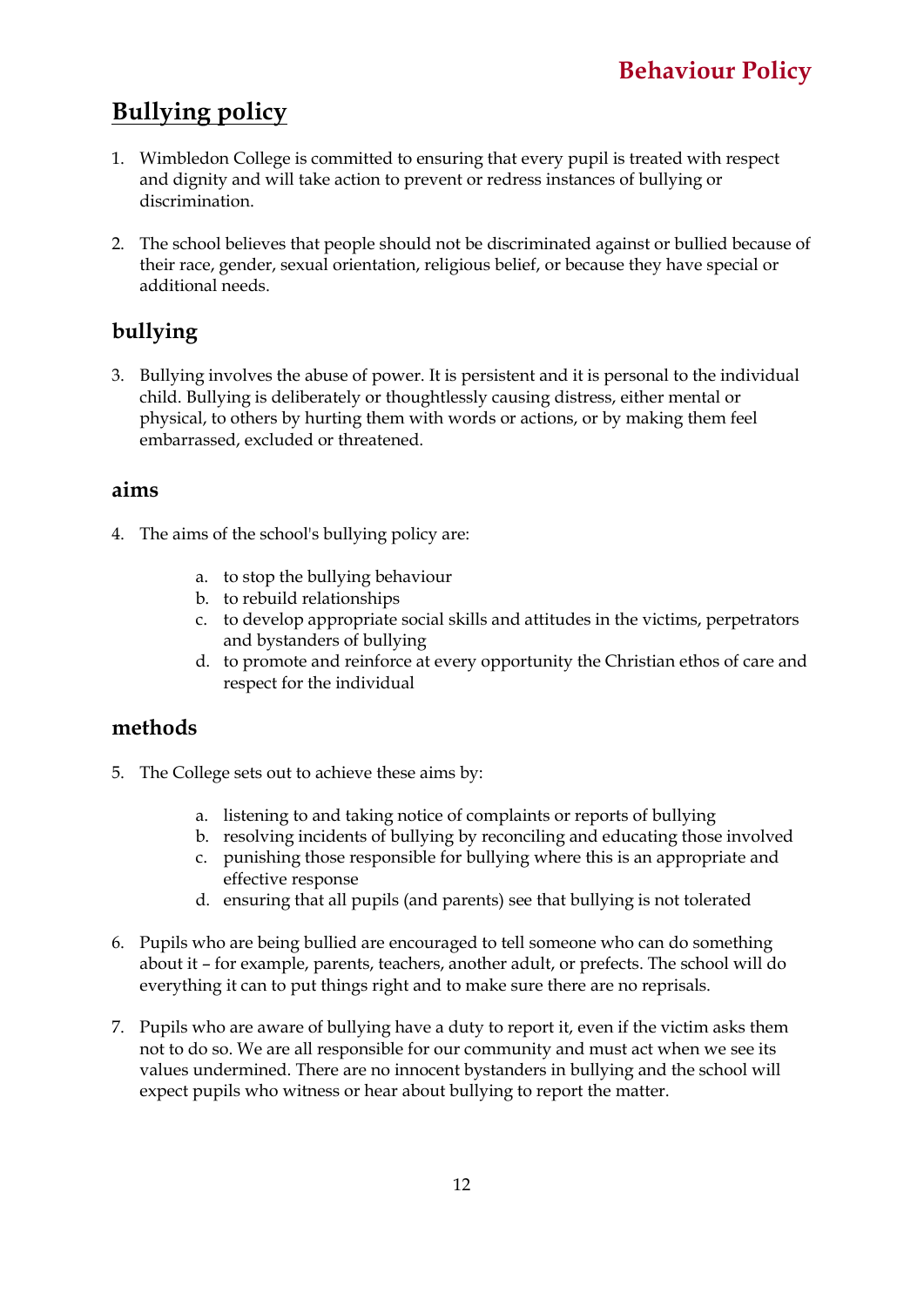- 8. Bystanders who fail to intervene are also, to a degree, responsible for bullying. Boys who fail to intervene, report or at least walk away from bullying will be subject to disciplinary action.
- 9. Parents have a key role to play. The school would expect parents:
	- a. to take what their children say to them seriously and to report concerns or suspicions of bullying to their son's Head of Line
	- b. to report concerns of bullying when they occur and not to wait until a series of incidents have built up
	- c. to accept that the whole story may be quite complex with blurred recollections, circumstances and perceptions of what happened (in many cases bullying occurs between children who have recently been best friends)
	- d. to trust the school to resolve matters according to the aims and methods stated in this policy to seek information where they need it and to consider what the school has to say
- 10. Parents who are not satisfied with the action that has been taken, may always refer the matter to the appropriate Deputy Head and then to the Head Master.
- 11. The Deputy Heads will monitor bullying incidents and note any patterns of location or individuals involved, and propose and implement arrangements that can help reduce opportunities and reasons for bullying.

# **procedures**

- 12. When a complaint or report of bullying is received, the school will follow this procedure:
	- a. all complaints will be referred by whom it is received to the appropriate Head of Line
	- b. the Head of Line will speak to the individuals concerned: victim, bully and bystanders; each will usually be asked to write an account of what happened
	- c. taking into account people and circumstances, the Head of Line will decide what action to take and what sanctions to impose
	- d. the Head of Line will check-up to make sure the victim is all right the following day and one week later (and more often if there is cause for concern).
	- e. the Head of Line may ask support staff (SEN, Inclusion Centre staff, etc.) to provide additional support for the victim
	- f. the Head of Line will keep parents informed of progress and decisions taken
	- g. parents seeking an interview will be seen at the earliest opportunity by the Head of Line (and if necessary by the Deputy Head also)
- 13. A report will be kept in the pupil's record and the also in the school's bullying log.

# **advice to pupils**

14. The following advice is given to pupils in the *Pupil Handbooks* and is reiterated and reinforced from time to time at assemblies: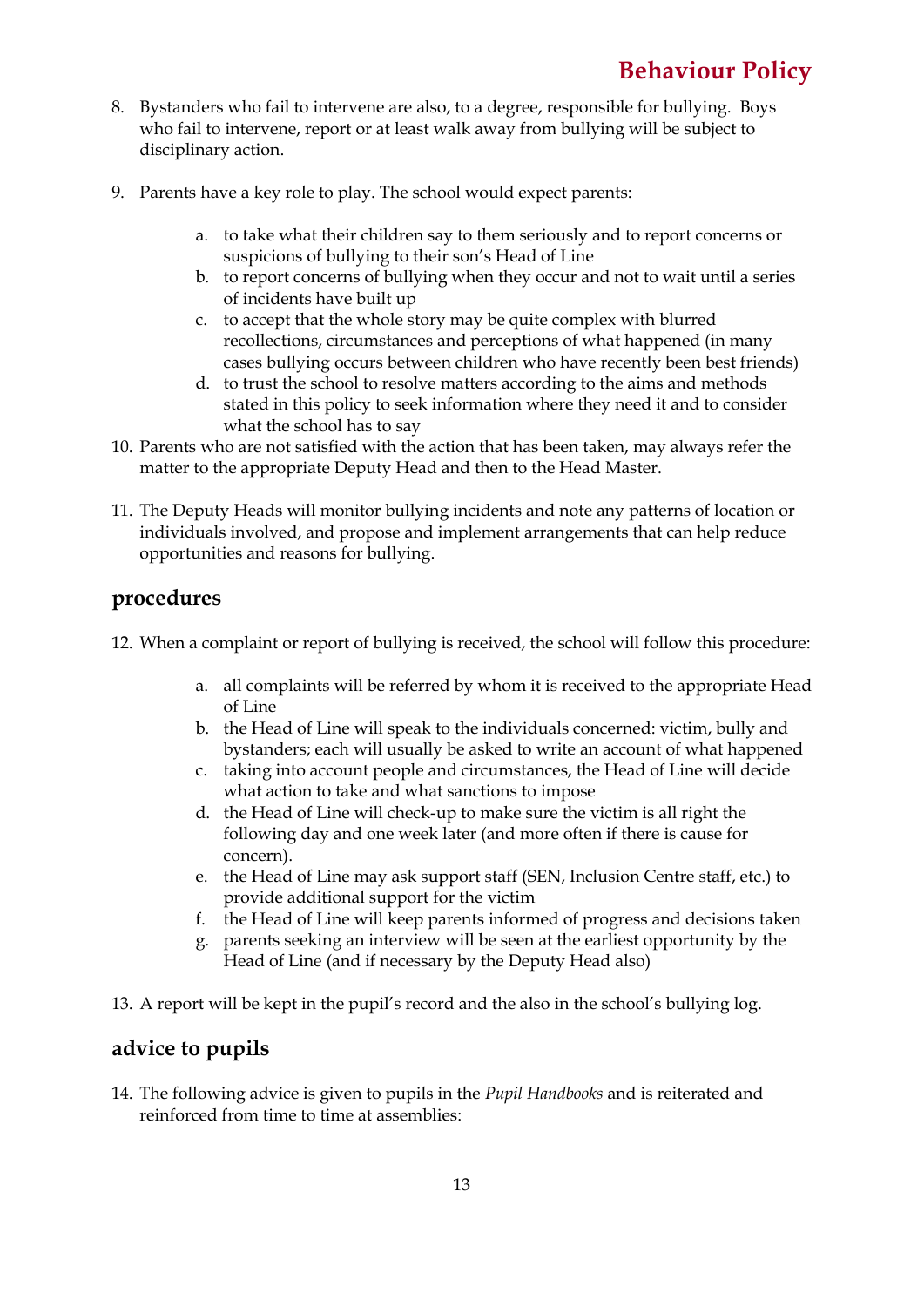Bullying is deliberately or thoughtlessly causing distress to others by hurting them with your words or actions, or by making them feel embarrassed, excluded or threatened. Remember that what may seem a joke or a bit of harmless teasing to you and your friends may not be fun for the person on the receiving end. Bullying is not tolerated at Wimbledon College. If you bully, you can expect action to be taken against you.

People who stand by and do nothing while bullying is going on are, to an extent, also responsible for the bullying. If you see someone being bullied do something to stop it. If you feel confident intervene, if not report it.

If you are being bullied you must tell someone who has the power to do something about it - your parents, a teacher, your Tutor, your Head of Line, a Prefect, or some other adult. Sometimes victims think that reporting bullying will make things worse - this is not true. A report of bullying will be dealt with carefully and everything will be done to make sure that the bullying stops and that there are no repercussions for you. You have a right to feel safe and happy in your school and to be treated with respect - don't let anyone else take away that right.

# **persistent bullying**

- 15. For pupils reasonably to be expected to report bullying (either of themselves or of others), they must be reassured that there will be no repercussions. Staff dealing with incidents will make quite clear to those responsible for the bullying that there must be no repercussions, either directly or indirectly; this may include an instruction that there is to be no further contact whatsoever with named pupils. Any instance of continued bullying or intimidation after an investigation and warning is likely to result in exclusion.
- 16. The College is likely to exclude permanently any pupil responsible for serious and persistent bullying.

# **cyber-bullying**

- 17. Cyber-bullying uses electronic communications (email, chatrooms and social networking sites, text messages and mobile phone pictures, etc.) to bully.
- 18. The school will investigate cases of cyber-bullying. In doing so, it will seek the support of parents, of the police and internet service providers.
- 19. Cyber-bullying cases can often be difficult to resolve because they occur out of school hours and often involve pupils from other schools. However, the school is committed to doing what it can, consistent with the reasonable use of its resources, to support pupils who are being bullied and assisting their parents to resolve the matter.
- 20. Wimbledon College pupils who engage in cyber-bullying can expect disciplinary action to be taken against them.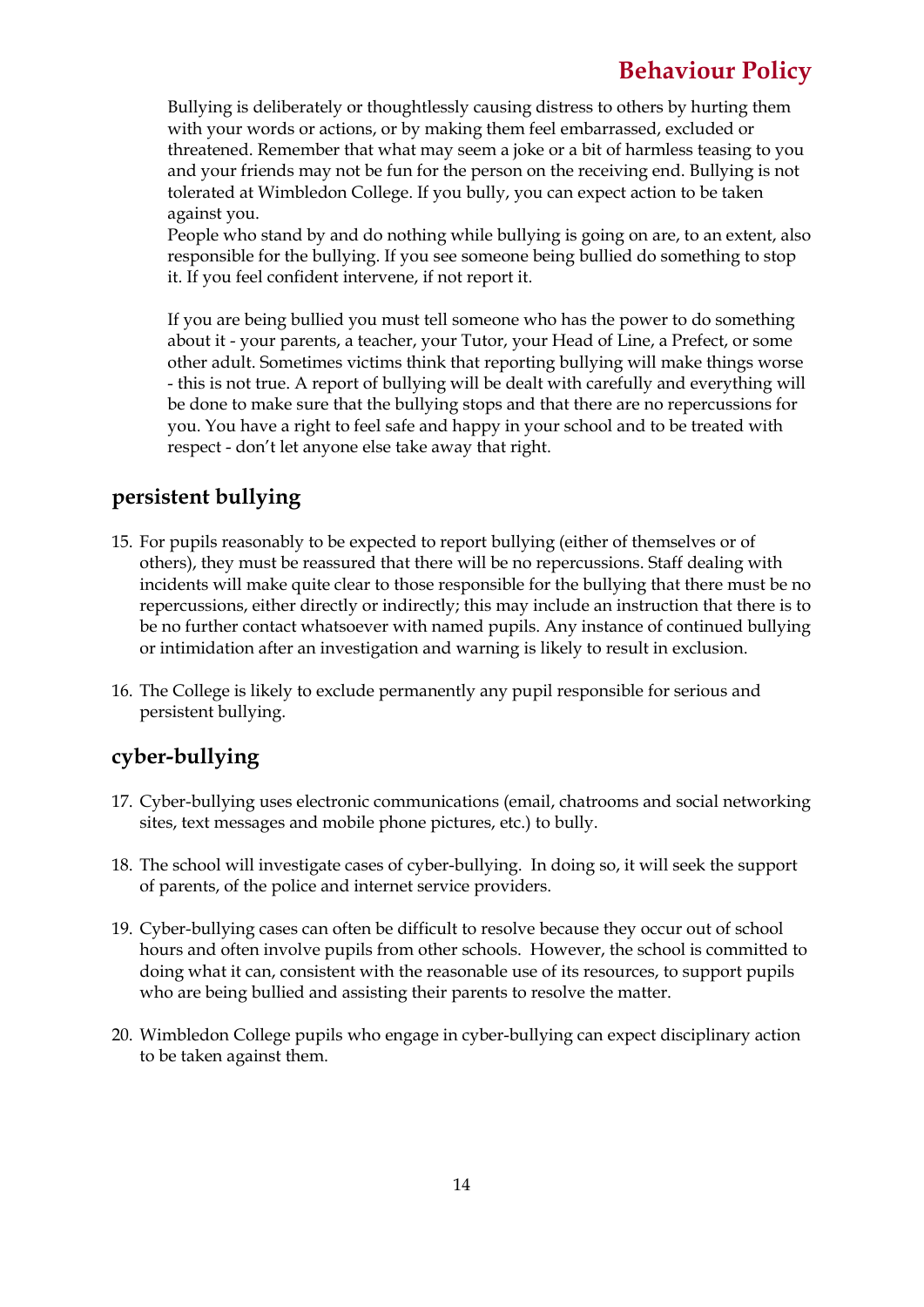# **Bullying - guidance for staff**

Staff are advised:

- to be aware of the principles and procedures of the school's *Bullying Policy.*
- to be alert for instances of bullying on corridors and in the playgrounds but also in the offhand remarks and under-the-breath comments made in class.
- not to walk by but at the very minimum to check on a boy who is perhaps intimidated or not fully in control of a situation – it is very easy for bullies to cover situations by making it look as if it is just larking about, or "just a joke", or by claiming "he's our mate".
- to use professional judgement about the seriousness of the matter (is it rough play or adolescent teasing that has got out-of-hand or is it a deliberate attempt to bully?) but to bear in mind the extensive and insidious nature of bullying in schools and to act accordingly.
- to err on the side of caution it is better to take any incident seriously, investigate and only then conclude that no further action is required; it is not acceptable for staff to walk by or to ignore pupils who are clearly ill-at-ease or not in control of a situation.
- to refer doubtful or certain cases of bullying to the Head of Line it is never acceptable for staff to resolve incidents of bullying by private measures.
- that in all cases of bullying based on racist, sexist (including reference to sexual orientation), or extreme personal remarks, the matter is always to be referred to the Head of Line.
- to set high expectations of behaviour pupils may need to be reminded that we are a Christian school where we expect behaviour to be characterised by care and concern for others, by generosity and compassion, and by forgiveness when others offend.
- to be aware that adults can be bullied by pupils too especially if there is a size or gender difference; teachers should keep an eye open to support colleagues and refer matters promptly to senior staff.

 $-II-II-II-$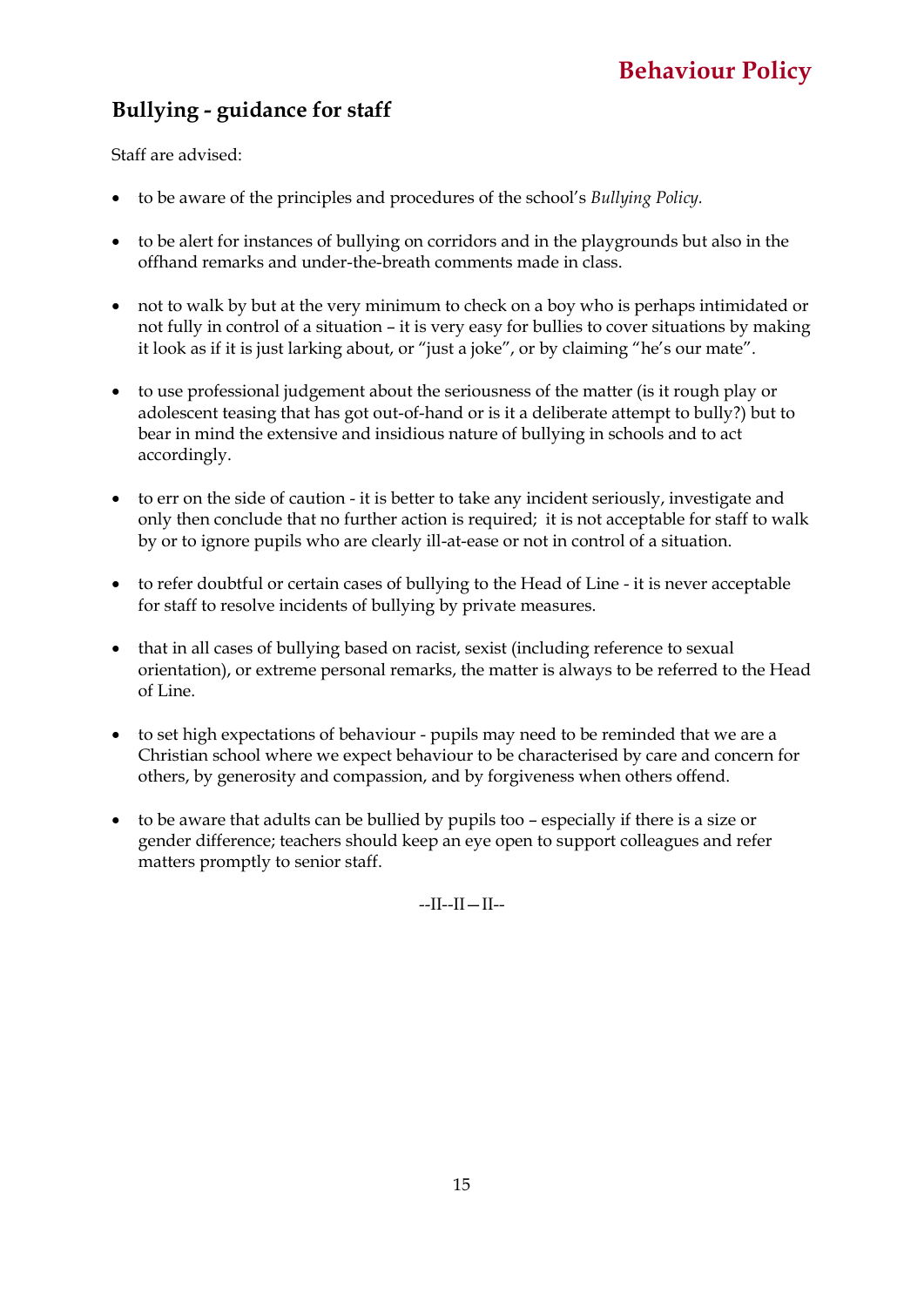# **Classroom management -** *the context for successful teaching and learning*

Effective classroom management provides the context for successful teaching and learning. There must be a consistency of practice which ensures that pupils know what is expected of them with regard to behaviour, classroom organisation, and work.

Teachers have a professional responsibility to instil and maintain a disciplined, orderly and positive atmosphere in the classroom which enables teaching and learning to take place. Pupils (and their parents) have a reasonable expectation that they will be able to participate in lessons without undue distraction from others. Classroom discipline is helped by good teaching and vice versa.

The following summarizes the features of good classroom management expected of teachers at Wimbledon College:

| managing pupils<br>entering the room | $\mathbf{1}$   | The teacher is to be in the classroom ahead of the pupils (unless<br>travelling from another class makes this impossible).                                                                                                                                                                                                                                             |
|--------------------------------------|----------------|------------------------------------------------------------------------------------------------------------------------------------------------------------------------------------------------------------------------------------------------------------------------------------------------------------------------------------------------------------------------|
|                                      | $\overline{2}$ | Given the constraints of our buildings, teachers should arrange for<br>pupils to come into the room as soon as possible. However, pupils<br>may be lined up outside the room, or outside the building if this is<br>necessary and conducive to good order. Arrangements are to be<br>consistent (ie. not vary from day to day) and agreed with Heads of<br>Department. |
|                                      | 3              | Years 7, 8 and 9 will have come from line-up on the playground<br>after morning break and lunch and so should be calm and already<br>have had uniform checked. Classroom teachers should reinforce a<br>calm atmosphere when the boys arrive.                                                                                                                          |
|                                      | 4              | As pupils enter the room, the teacher stands at the front near the<br>door, greeting pupils, checking uniform (ties done up, shirts<br>tucked in), calming any who need it, and generally ensuring that<br>the teacher is asserting a presence and control from the start.                                                                                             |
|                                      | 5              | Boys are to remove coats and hats as soon as they enter the<br>classroom.                                                                                                                                                                                                                                                                                              |
|                                      | 6              | They are to go straight to their places and stand behind their<br>chairs. This is the time when they are to get out books and<br>equipment. Bags and coats are to be stowed on the floor out of the<br>aisles beneath chairs.                                                                                                                                          |
| assigned places                      | 7              | Pupils are to have alphabetically assigned places with adjustments<br>for pupils with particular needs $(e.g.$ eyesight or hearing or<br>behaviour issues). A seating plan is to be available to senior staff<br>visiting to class.                                                                                                                                    |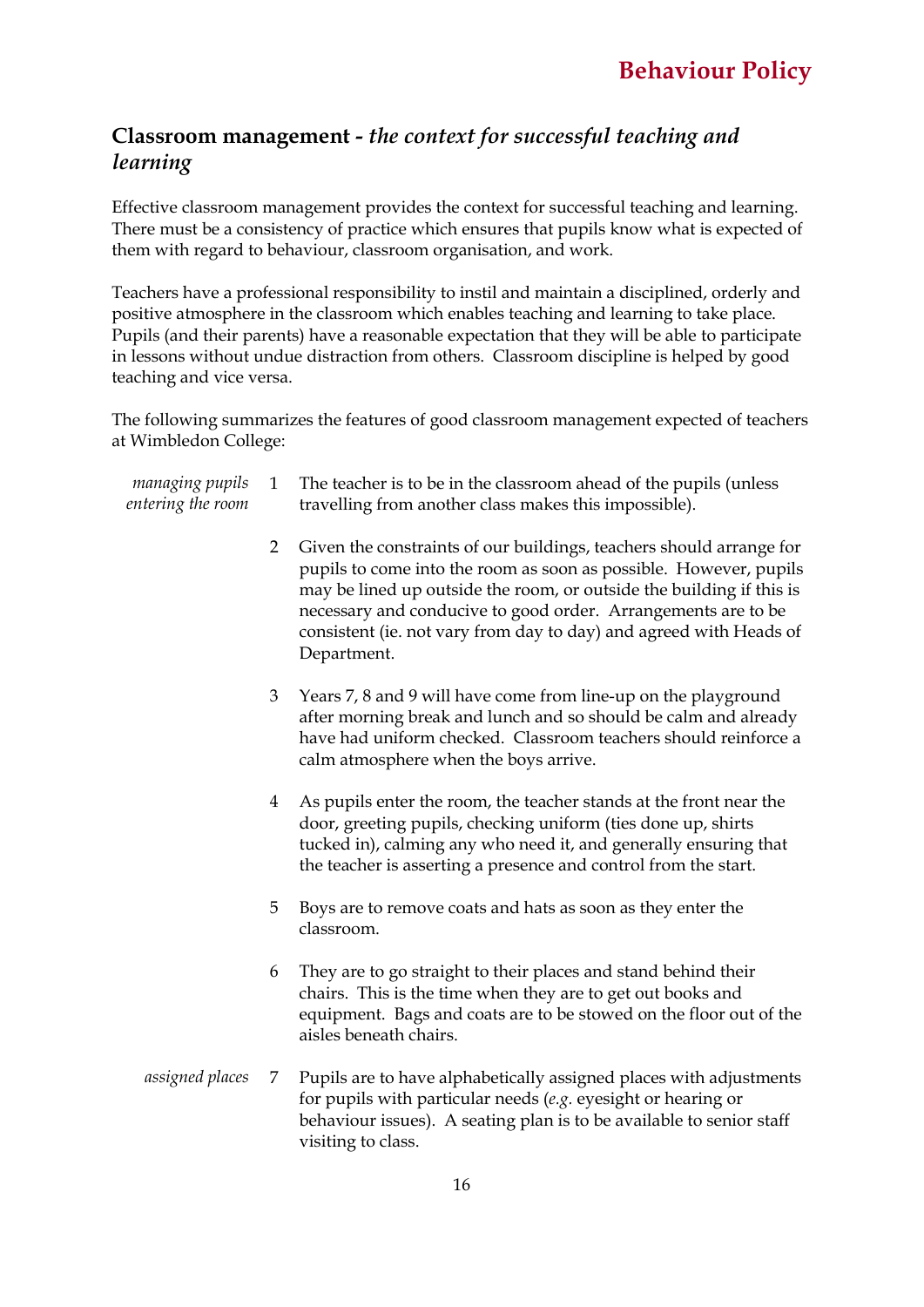- *beginning the lesson* 8 Once everyone is present and silent, the class should be asked to sit and do so in silence. It is important to get these opening stages of the lesson right – teachers should not be afraid to repeat standing and sitting in silence until compliance is achieved.
	- 9 The class should be given a task immediately which focuses their attention. This might include:
		- opening exercise books and writing down the date and lesson objectives
		- opening homework and ensuring it bears the correct date and is ruled off at the end
		- reading a paragraph in a textbook
		- jotting down five things (or whatever) from the last lesson

The important thing is that the class should not be stalled and unoccupied in the opening moments of the lesson unless you are ready to teach immediately.

- 10 It is appropriate to assign routine tasks to pupils (such as cleaning the board, distributing and collecting books, opening windows, switching on the lights, etc). Doing so constructively occupies a number of boys at the start of a lesson and can help deflect misbehaviour (especially if these tasks are assigned to boys who might otherwise fidget and be unsettled).
- *homework* 11 Homework will be recorded on *Google Classroom*. Homework may be given at whatever point in the lesson makes best sense. However it should not be left to the last moment and rushed.
- *class register* 12 A register is to be taken of every lesson. The set list in SIMS is to be used for this purpose and be made available to senior staff visiting the class. There is no need to call out every name – just to note those absent. Please do this at the beginning of your lesson or as soon as possible.
	- 13 The register is to record presence  $\mathcal{U}$ , absence  $\mathcal{N}$ , and lates  $\mathcal{L}$ . You will need the register to calculate attendance for reports. Please remember that the register for Period 5 is also our official PM registration.
- *managing behaviour during the lesson* In the best classrooms, the teacher moves around the room constantly, gently asserting control and exercising scrutiny of pupil activity. It is not acceptable simply to sit or stand at the front and deliver the lesson from there. It should be clear from the teacher's movement around the room that this is the teacher's "territory".
	- 15 The *classroom routine* sets out the expectations for pupil behaviour during lessons. It is in the boys' *Pupil Handbook*. Refer to the code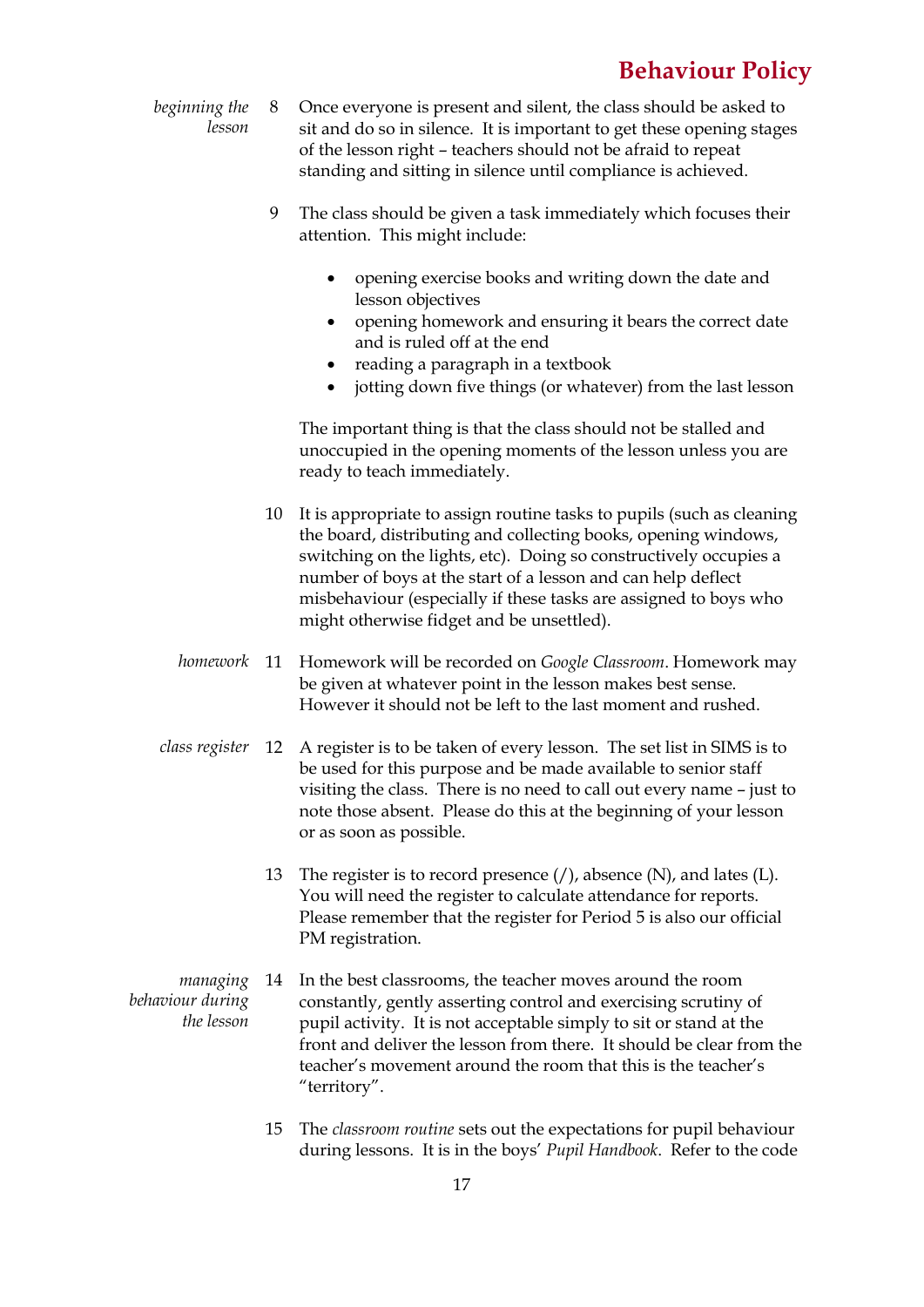often as opportunities arise. Link the code with any "early warnings" under the out-of-class system.

- 16 Boys are to raise their hand when they wish to speak. Boys who call out or speak out of turn are to be warned about this behaviour. Be careful not to accept called out answers simply because the happen to be right (this is a common fault of teachers).
- 17 Pupils are expected to be courteous in speaking ("sir", "miss", "please", "thank you", etc.) and in physical attitude (slouching, swinging on chairs, head down on desk, chewing, turning round or sitting with back to the teacher or board are not acceptable behaviours).
- 18 When the teacher is speaking, or when the teacher expects quiet work to be progressing, pupils do not continue casual conversations with each other.
- 19 Pupils are expected to respect the contributions of others (making fun of wrong answers, jeering or deriding is never acceptable).
- *disruptive behaviour* The school has a clear system for dealing with behaviour which disrupts lessons making it difficult to teach or learn. All staff are required to implement the out-of-class procedures.
- *resources* 21 You should keep in your classroom a reasonable supply of paper, pens, pencils, rulers and the like so that boys do not have the correct equipment can be quickly sorted out and the lesson can proceed uninhibited, both for the benefit of the individual pupil and for the class.
	- 22 Boys are not to be sent out of class to replace exercise books or collect paper, books or photocopies unless there is an exceptional reason to do so.
- *visitors to the classroom* Pupils stand if another teacher or adult visitor enters room. This does not apply to technicians or others who pass through the room frequently. Do not tell the boys to stand – they should notice and do so without instruction. It is, however, your responsibility to ask boys to sit once they have stood for a visitor – do not leave them standing.
- *finishing the*  24 At the end of the lesson and as the bell goes, the pupils are told to *lesson* stand behind desks and are dismissed in an orderly fashion (this means row by row and with furniture straightened and any litter picked up as this happens). Do not have boys stand or line up ahead of the bell.
	- 25 The teacher is to check uniform as boys leave the room.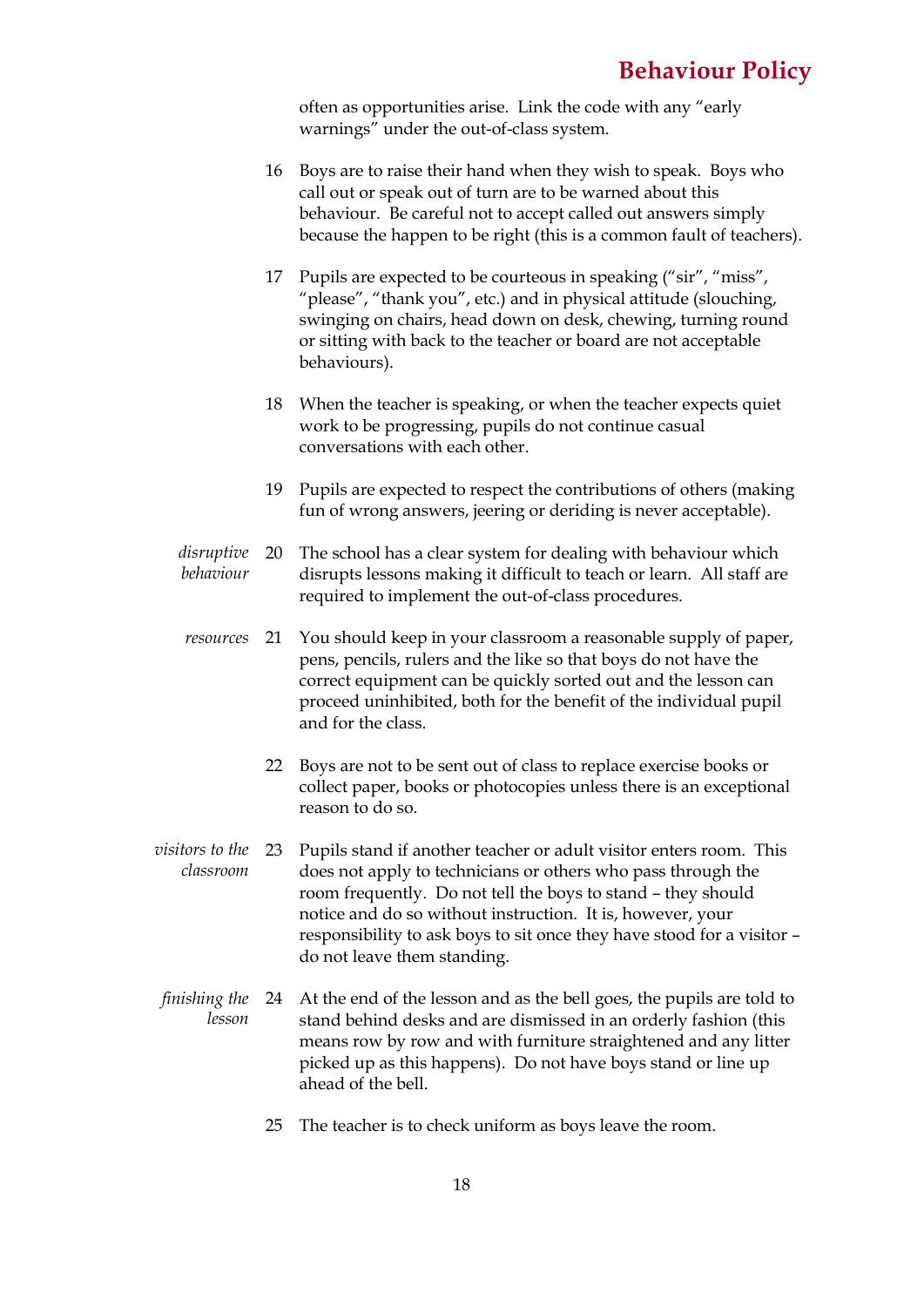- 26 Boys are to be dismissed promptly. Boys are not to be kept back unless for very serious disciplinary reasons which must be dealt with there and then. Making boys late for the next class creates problems for colleagues. If you do keep a boy late, he must be given a *permission slip* for his next teacher.
- 27 The teacher is responsible for ensuring boys departing his/her room do so in a sensible and orderly way beyond the classroom door. This is particularly important at the beginning of morning break and lunchtime when boys can charge off wildly in an effort to get to the refectory or playground.
- 28 The teacher should ensure his/her teaching room is tidy. Always do a quick room check as the last pupils leave – this means walking round the room. Graffiti or damage should be reported at once to the appropriate Deputy Head. Maintenance, repairs and cleaning matters should be reported promptly to the Facilities Manager.
- 29 Teaching rooms are always to be locked at the end of the lesson, unless another teacher has already arrived. Please remember to switch lights off and close windows (again it is good practice to make this a routine job for an assigned pupil).

### **guidance on specific classroom management issues**

#### **whole-class problems**

If there is a disciplinary problem with a large number of boys in a class, the teacher should seek the support of the Head of Line or Deputy Head. Do not battle on regardless – it is important to resolve the issue so that effective teaching and learning can take place. Do not try and teach over the noise of a badly behaved class. Simply stop and do not proceed until you have support. Send a reliable boy to reception to seek assistance from the duty senior member of staff.

#### **casual chattering**

Casual talking in class can be conducive to a good working atmosphere but it can also be disruptive and lead to much less work being done. Teachers will need to make a professional judgement about what they allow in their classroom and whether they are able to close down the chatter when needed. The important thing is that there is consistency in the rules you impose. If you decide no chatter at any time then stick to that rule – do not allow it sometimes and not others.

#### **drinking water**

Pupils are permitted to bring to class a bottle of reasonable size (up to 750cl) containing still unflavoured water. They may drink during lessons provided this is done in an unobtrusive way [Not during Computing lessons in case of spillage on computers]. Like anything else, boys can do this in an unacceptable way and should be disciplined for doing so.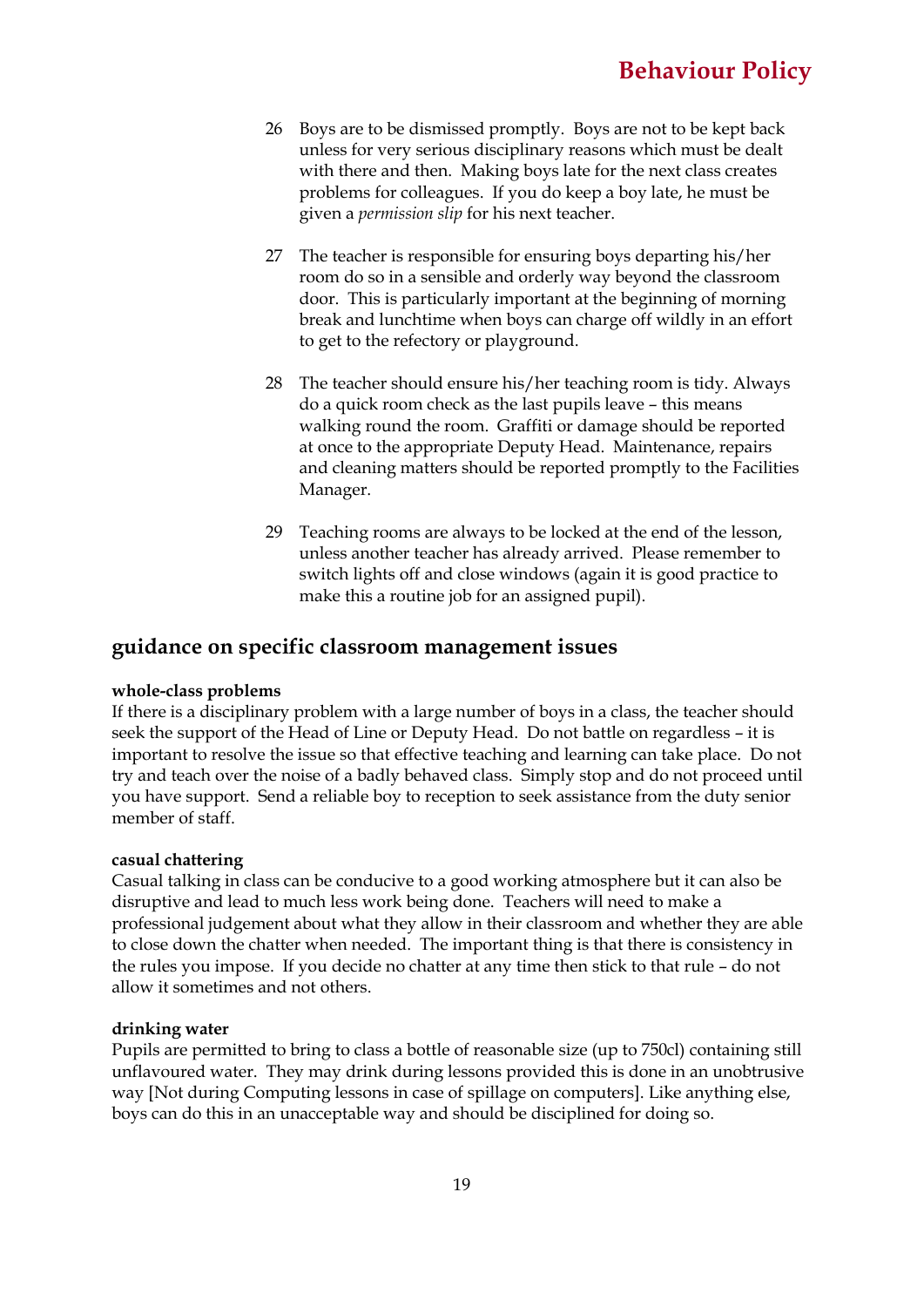#### **medical room**

If a pupil is injured or unwell in class, and it is clear that he needs treatment or should not stay in class, he is to be sent to his PSA. He must be accompanied by another reliable pupil. He must not be sent directly to the medical room (if a pupil does go directly to the medical room, no one knows he is there and he is not treated). Only the PSAs may direct a boy to the medical room, never a teacher.

#### **exit /medical pass**

Some boys may be given an *exit/medical pass* by Heads of Line, senior staff or the SEN Department. These are used rarely in cases where boys are finding it difficult to cope with the everyday pressures of school life and may end up in confrontational situations or may need to leave the room for a medical reason. If a boy presents an *exit/medical pass*, the teacher is to allow him to leave the room immediately and without any further question.

#### **excluding pupils from the classroom**

Pupils are not to be excluded from the classroom (ie. told to stand outside) under any circumstances except where the out-of-class system (qv) is being used.

#### **dealing with outbursts (loss of control)**

Occasionally boys may have outbursts with a high degree of loss of control (shouting, swearing, banging furniture, etc.). Teachers will have to judge the situation and rely on experience. However, in general: do not shout or behave aggressively. Try to calm with pupil with quiet words – saying you are listening to him and that the problem can be sorted out. Send two pupils to get assistance – one to the next classroom and one to reception to summon the duty senior teacher. Do not attempt to intervene physically unless there is serious risk of the boy harming himself or others or doing serious damage, and even then only if you feel confident to do so. Always report serious outbursts (to the Head of Line) even if you have managed to deal with the situation yourself. Write up an *incident report* and make sure it gets to the Head Master promptly.

#### **daily report**

Pupils are placed on *daily report* when close monitoring of behaviour and/or learning is helpful. Pupils are to hand the daily report to the teacher at the start of the lesson so that the teacher is alerted to keep an eye on that pupil. Teachers are asked to be aware of any specific concerns listed in the report and to comment in a way that will be helpful to the Head of Line by providing accurate and, where necessary, detailed feedback on a boy's behaviour and learning.

#### **personal stereos, cd-players, iPods, mp3-players**

These items are not permitted in school. Teachers are not to allow boys to contravene this rule.

Sixth Form pupils may have such items in school but are not to wear them in class or around the buildings.

If there are reasons a teacher wants pupils to bring in such equipment this must be cleared with the Deputy Head first.

#### **mobile phones - Sixth Form**

Sixth Form pupils may bring mobile phones into school but these may only be used in the Sixth Form area. If a phone belonging to a Sixth Form pupil rings in a lesson it is best to deal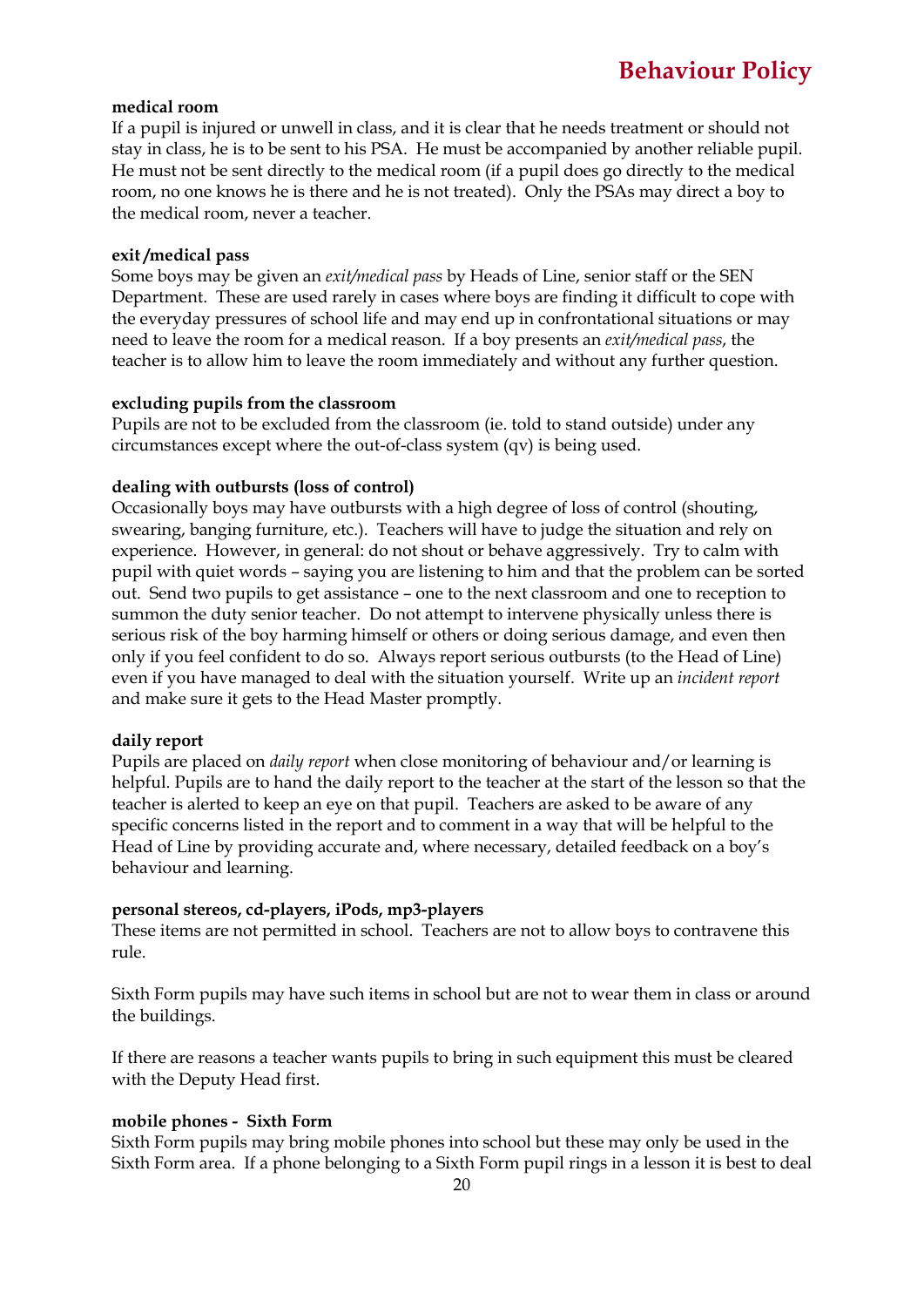with this with a warning. Repeated offences should lead to the confiscation of the phone (which is to be handed to the Head of Sixth Form).

#### **toilet requests**

In general boys should not need to go to the toilet during lessons. Having pupils wandering about the building can lead to difficulties - sometimes serious ones (theft, truancy, drugtaking, smoking, bulimic/anorexic episodes, toilets being used rather than going to the medical room, bullying or escape from bullying). Permission should generally be refused unless it is evident the boy is distressed or in great need. Teachers should take care that patterns do not develop.

#### **unacceptable remarks**

The making of racist, sexist (including homophobic comments about sexual orientation), intimidating or distressing personal remarks is unacceptable in a Christian school. Any such comments (whether seriously meant or not; and including under-the-breath remarks) must be reported to the Head of Line following the bullying procedures. Teachers are not to deal with such instances by private measures.

#### **graffiti**

Teachers are to keep an eye open for graffiti to furniture, rooms or books. For this reason, pupils are to have assigned places in each room. It is good practice to do a quick round of the room before and at the end of the lesson to identify fresh graffiti. Vandalism is to be reported to the Deputy Head.

#### **punctuality for class**

Pupils should be expected to arrive in good time for classes. Travelling time has been built into the timetable. When the bell goes, the class is to begin (with pupils standing at their places before being asked to sit).

If a pupil arrives late, make him wait inside the door until you are ready to receive his reason. Only then allow him to go to his place. Do not enquire further or impose a punishment at this point – always do this at the end of the lesson. Pupils who arrive late for class without good reason are to be given a behaviour [late] referral.

#### **equipped for class**

Teachers should have an expectation that pupils come to class with the necessary books, pens, pencils and other equipment. Heads of Line should be notified of any pupils who seem to have serious and ongoing problems with personal organisation and preparation.

However, a boy should not be prevented from participating in a lesson because, for example, he does not have an exercise book or pen. Teachers are to keep small supplies of basic equipment so that pupils can always be engaged in the lesson with a minimum of fuss.

PE staff are to note in the attendance register when lack of PE or Games kit prevents a boy from participating and follow PE Departmental Guidance.

#### **lack of PE or games kit**

Boys who persistently fail to bring kit or PE or Games present a problem. PE staff should endeavour to find out the reasons. If there is an underlying problem of fear or refusal, the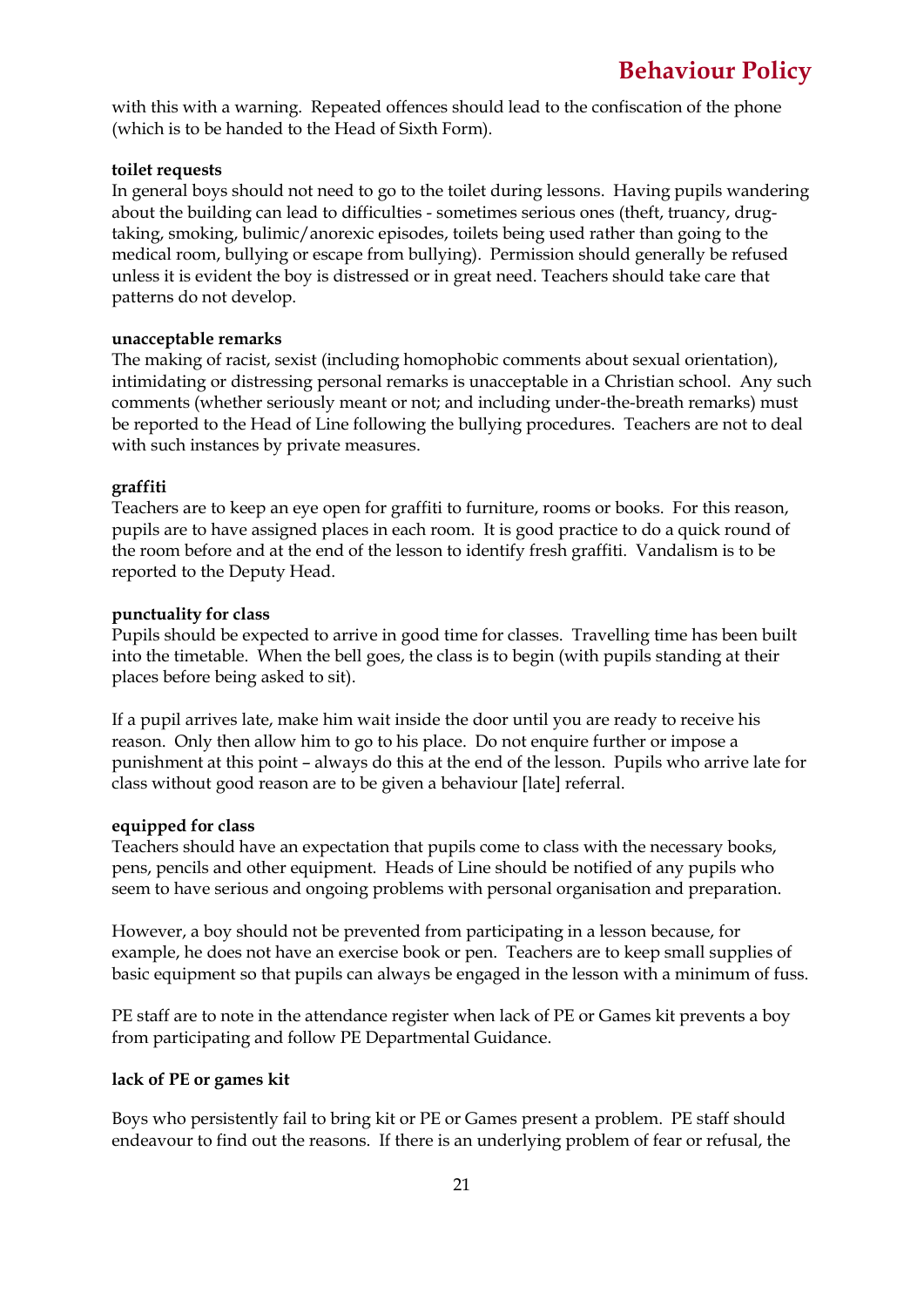Head of Line should be involved and strategies devised with the Head of PE to get the boy involved.

If the boy is simply disorganised or avoiding PE, the teacher should impose a sanction each time the boy forgets kit (reprimand or short detention). The Head of Line should be notified of repeat offenders so s/he can take further action.

Attendance records for PE and Games are to record when boys do not have kit.

#### **seating in Sixth Form classes**

While it is appropriate for Sixth Form pupils to be allowed to sit where they choose (in Y7-11 classes all boys are to have assigned places), it is important that in smaller sets pupils are not allowed to disperse themselves to the edges and corners of the room – this is not conducive to a purposeful atmosphere in the classroom.

#### **leaving class for a fixture, rehearsal or activity**

Rehearsals, meetings, sports fixtures and other activities which draw pupils out of class are to be timed so that minimum disruption is caused to lessons. In most cases, pupils should only be withdrawn from classes at lesson changeover times. If a teacher wishes to withdraw pupils during a lesson s/he is to provide the pupils with permission slips. Notice of withdrawals and lists of pupils' names must be posted on the electronic staff noticeboard. Teachers are not to discover from the boys that pupils are missing or have to leave.

### **Confiscation**

Teachers should confiscate forbidden items [See **Forbidden items**]. These are to be put in a sealed envelope on which is written the pupil's name and form, what the envelope contains, the date it was confiscated and by whom. The envelope is to be given to the Head of Line (or PSA).

If a pupil refuses to hand over an item, the teacher should repeat the instruction, explain that the item is forbidden and point out that refusing to hand the item over will lead to serious consequences (a pupil will usually be excluded). The teacher should report the matter promptly (and certainly the same day) to the Head of Line.

Confiscated items are to be kept securely in the Line Office. A suitable punishment should be imposed as appropriate.

Confiscated items [other than illegal items] will be retained, disposed of or destroyed in line with current DfE guidance. Illegal items will be disposed of in the appropriate manner, which may mean handing them over to the police. Any items being returned will only be returned to parents, who will be asked to collect them. [see **Search**]

Sixth Form pupils are permitted to have mobile phones in school but they must be switched off during lessons [unless given permission to use them] and may not be used in the buildings except the Sixth Form common rooms. Teachers should advise Sixth Form pupils that they should not be using a phone and expect them to put it away immediately and without argument. Mobile phones are to be taken from Sixth Form pupils if they constitute a nuisance in class or elsewhere in school buildings as a last resort.

Teachers have the statutory power to confiscate mobile phones in school.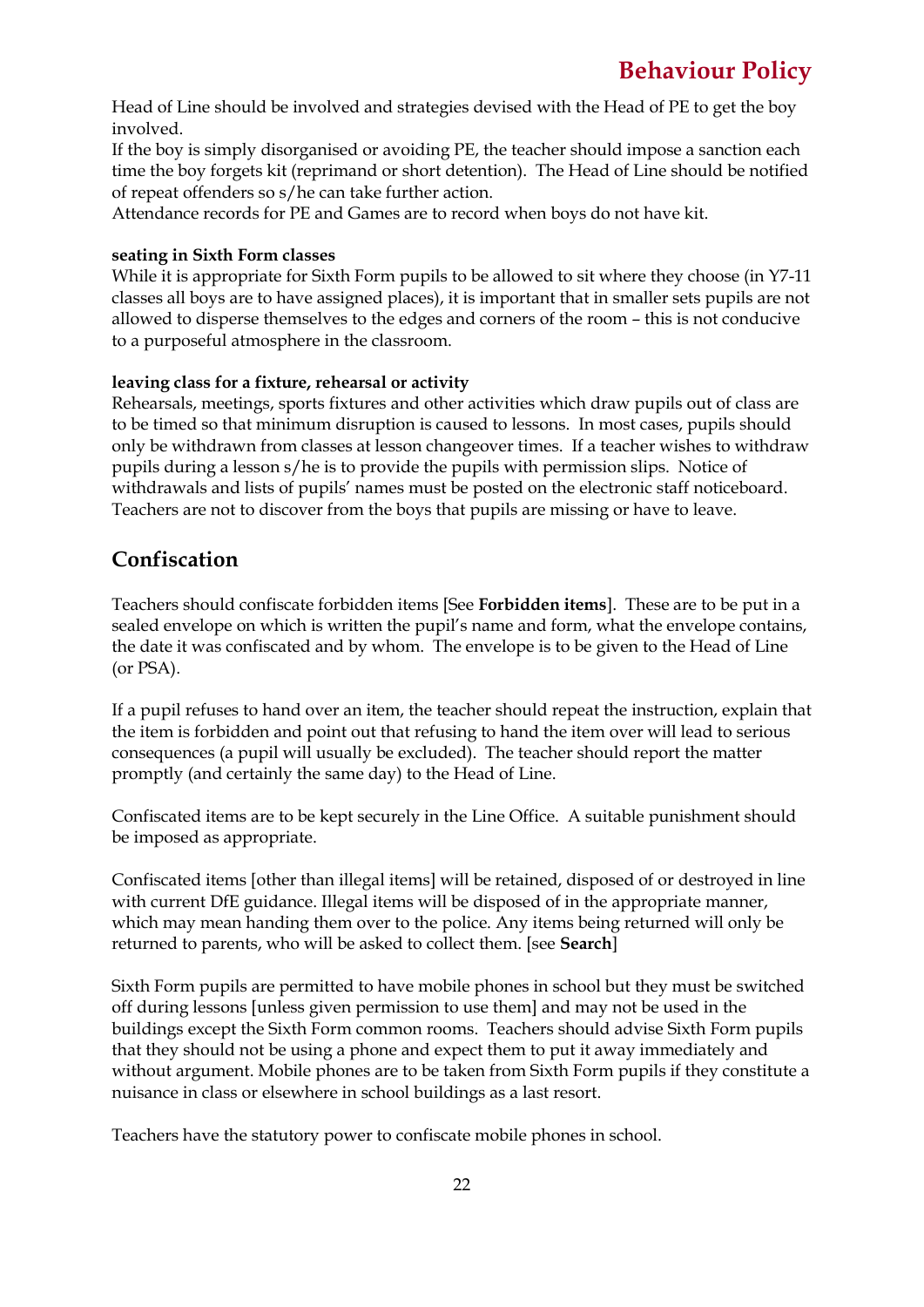# **Defiance**

It is not acceptable for a pupil to defy a reasonable instruction given by a member of staff. Defiance usually occurs in highly charged situations where the pupil has lost control (often an overwhelming sense that the treatment is unfair which may be to do with other things that have happened that day). The teacher should exercise professional skills and judgement in deciding how to find a way around the stand-off. This might include:

- explaining your reasons for giving an instruction
- being clear that you are not prepared to be disobeyed on this issue and explaining that the consequences will be serious (but do not be specific about what those consequences are)
- removing the pupil from the situation in order to cool off (and explaining that is what you are doing)
- leaving the pupil *in situ* but telling him you are going to give him five minutes to think about things and then switching your focus elsewhere before returning to the instruction you have given

Under no circumstances get into an argument with the pupil. Always be clear that the boy is to do what you tell him now and that you can discuss the details later (once he has complied with the immediate instruction).

Do not shout the instruction because he has not complied the first time. Use a firm but controlled tone of voice.

Ultimately, if a pupil simply defies you, you must report the matter without delay to the Head of Line who will take appropriate disciplinary action.

# **Difficulties - dealing with challenging behaviour**

The following guidance is offered to teachers who experience disciplinary difficulties with pupils:

- 1. At Wimbledon College there are pupils who exhibit challenging behaviour. Know who they are and make it your business to know something of their backgrounds and the possible reasons they behave as they do (the Heads of Line and SENCO can help you with this; the database also includes useful background information and strategies for dealing with particular pupils with special needs). Establishing a personal link with a problem pupil can be much more effective than keeping your distance and relying solely on disciplinary solutions.
- 2. Make sure you know and implement the whole-school positive behaviour strategy. There is wise guidance there that will help you. It will be what other teachers use. If you are seen to have the same expectations and use the same strategies, the pupils will respect you. Resorting to your own private measures is a way of undermining yourself and your colleagues.
- 3. Make sure you have a repertoire of coping strategies for when problems arise. Know the course of action you will take and stick to it. Sometimes this will mean modifying what your plan for the lesson and switching to an activity that is easier to manage.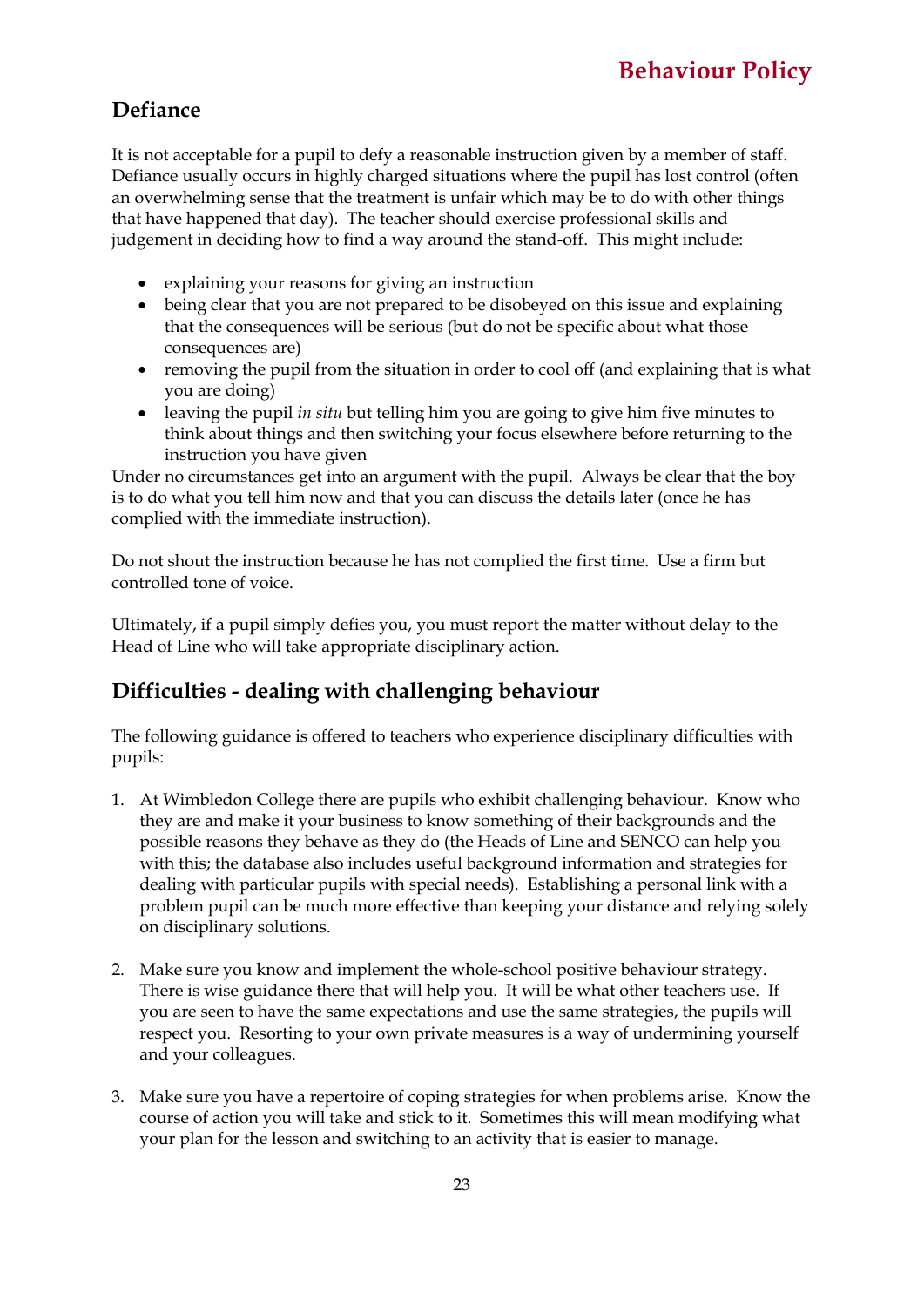- 4. Avoid over-reaction, hasty judgements or threats that cannot be carried out. You do not have to impose sanctions immediately – be clear about why the pupil's behaviour is unacceptable, tell them what they must do to comply with your expectations, and, if necessary, return to discuss the problem with the pupil later.
- 5. Take steps to defer final resolution of the matter until you feel more in control. In practice this may mean instructing a pupil to remain behind after class or reporting to you later in the day, possibly involving another more experienced colleague.
- 6. Seek the support of *one* appropriate colleague. This will usually be your Head of Department or the boy's Head of Line, but depending on circumstances might be a more experienced colleague, the Deputy Head or Head Master.
- 7. *Neither* battle on regardless *nor* allow the problem to remain unresolved. Never continue trying to teach a class above noise and disruption. If necessary send for the senior duty teacher to help resolve the matter.
- 8. Use the established disciplinary procedures of the school and do not resort to private measures. If a pupil is disruptive in class – use the out-of-class procedure. It is there to support you.
- 9. Do not be afraid that imposing disciplinary sanctions will reflect poorly on your competence as a teacher. If senior staff think you are over-relying on punishments, they will tell you so and seek ways to support you and address any problems.

# **Exclusion and Suspension**

Wimbledon College includes suspension and exclusion among its disciplinary sanctions.

Behaviour which may result in a suspension include, but are not limited to, incidents where a pupil:

- is defiant and refuses to obey reasonable instructions or other sanctions
- is violent, threatening or abusive towards a member of staff or other pupil
- repeatedly disrupts lessons
- engages in repeated or persistent unacceptable behaviour
- engages in bullying
- engages in sexual harassment
- peer on peer abuse *[See section on Peer on Peer Abuse]*

Permanent exclusion will be used for serious one off incidents or as a result of repeated misbehaviour which is not being addressed by other measures, unless there are strong reasons for taking a lesser course of action.

Such one off incidents include but are not limited to:

- Possession of a weapon, whether or not the pupil uses or threatens to use it, in school or travelling to or from school
- Possession of illegal drugs in school or travelling to or from school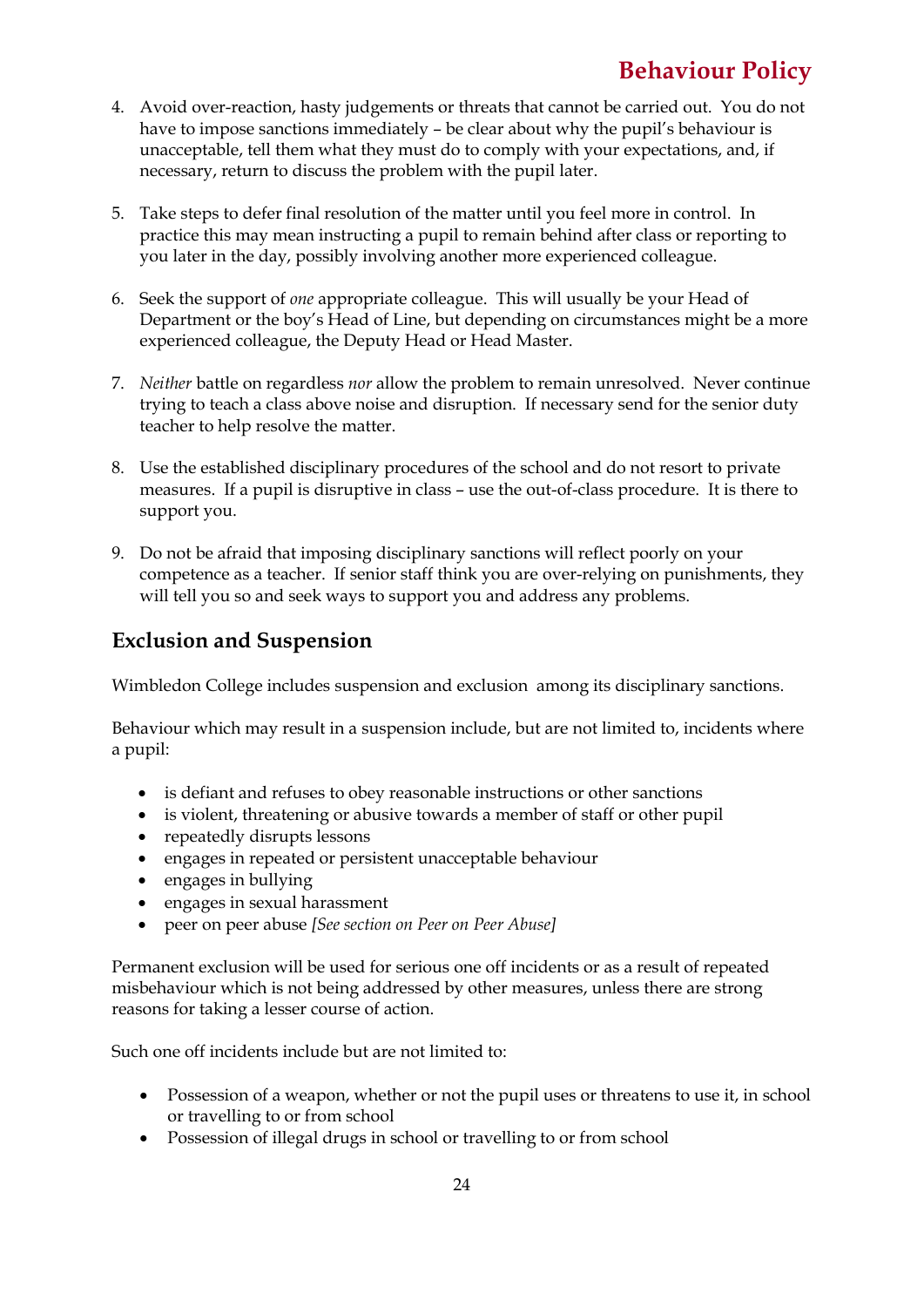- Serious assault [including incidents of sexual violence] of another pupil, member of staff, visitor or member of the public
- Serious, intentional damage to school property or the property of school staff or other pupils

This list indicates the severity of such one off incidents and the fact that such behaviour can affect the discipline and/or well-being of the school community.

Parents should be aware that this process will cover actions which constitute unlawful acts whether or not they result in criminal prosecution.

This sanction will also apply if the actions of a student takes place outside of the school (whether or not in uniform) and are of a nature that the reputation of the school is brought into disrepute.

Wimbledon College follows current statutory guidance (*Exclusion from maintained schools, Academies and pupil referral units in England: A guide for those with legal responsibilities in relation to exclusion. DfE 2017.*) for exclusion.

Wimbledon College has a mutual agreement with the London Oratory School for the education of pupils from the sixth day of exclusion.

Wimbledon College belongs to the Local Authority partnership agreement for hard-to-place pupils.

The Inclusion Centre is used to support boys who are at risk of exclusion or who are returning from exclusion. (see **inclusion centre** in the white pages of the *Staff Handbook*).

# **Fire alarm misuse**

All staff should keep eyes and ears open for discussion among pupils about the deliberate or accidental setting off of a fire alarm. Please report anything back to the appropriate Deputy Head as quickly as possible. Malicious fire alarms are a criminal offence and can endanger others as well as disrupt the school. They will be treated very seriously. The fire brigade is always called and attends a school fire alarm.

Boys who maliciously set off the fire alarm will usually be excluded from school and reported to the police.

# **Forbidden items** (see also **confiscation**)

Pupils are forbidden to bring the following items to school:

- digital cameras
- personal stereos, CD/minidisc players, iPods, MP3 players and the like
- large sums of money and items of significant value
- laser pens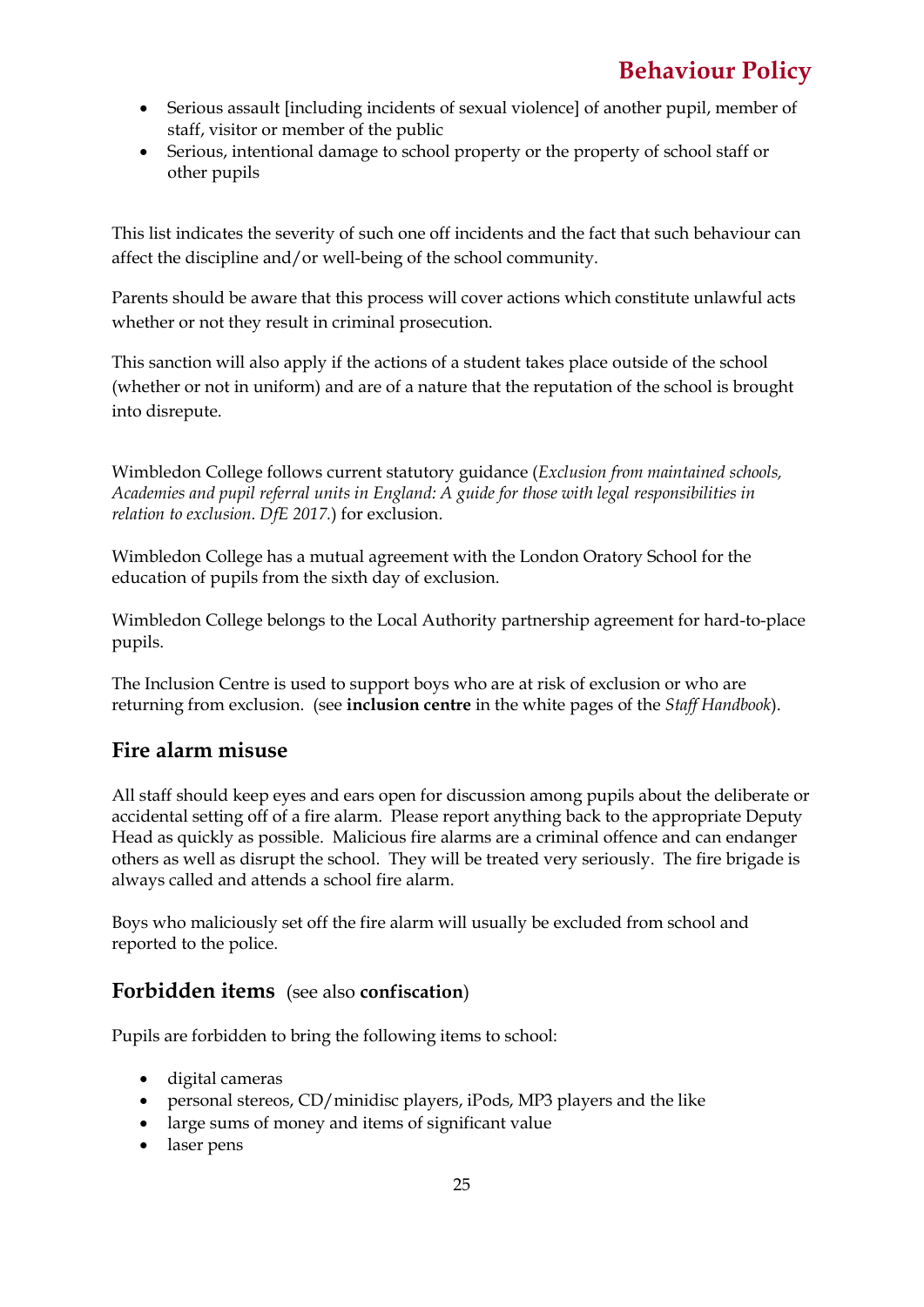- guns and/or ammunition (including air and pellet guns, any kind of toy or imitation gun or firearm, and water pistols)
- knives (including pen-knives and any kind of toy or imitation knife or any sharp instrument)
- fireworks, caps and matches
- tobacco and smoking materials
- drugs and drug paraphernalia
- vapes and/or related items
- alcoholic drinks
- chewing gum
- glass bottles
- any additional item that is identified as a 'prohibited item' in DfE Guidance (see **Search**)

Forbidden items, identified above, may be searched for by staff [as directed by the Head Master] without the consent of the pupil, when the member of staff has reasonable grounds to suspect that the pupil is in possession of one or more forbidden item.

In the playground, boys may play with tennis balls and half-size basketballs. Footballs and full-size basketballs are not permitted.

If there is a good reason, on a particular occasion, for bringing a forbidden item to school, the boy will have a permission slip from his Head of Line.

Teachers must be careful not, unwittingly, to encourage pupils to bring forbidden items to school (for example, toy guns for drama). Pupils may not be allowed to bring personal stereos for art classes.

# **Knives**

see **weapons**

# **Malicious accusations against school staff**

A pupil found to have made a malicious accusation against school staff will have committed a serious offence and will be excluded from school. Depending on the seriousness of the accusation the Head Master may permanently exclude the pupil.

# **Mobile phone rules**

It is recommended that mobile phones are not brought into school by pupils.

However, if parents feel that it is necessary for their son[s] to bring a mobile phone to school, we strongly recommend that only the cheapest models are used. Expensive brands should be avoided. Phones should be protected with security markings and passwords.

**Any pupil choosing to bring a mobile phone into school does so at the owner's own risk and the pupil is expected to abide by the following rules which control the use of mobile phones in Wimbledon College:**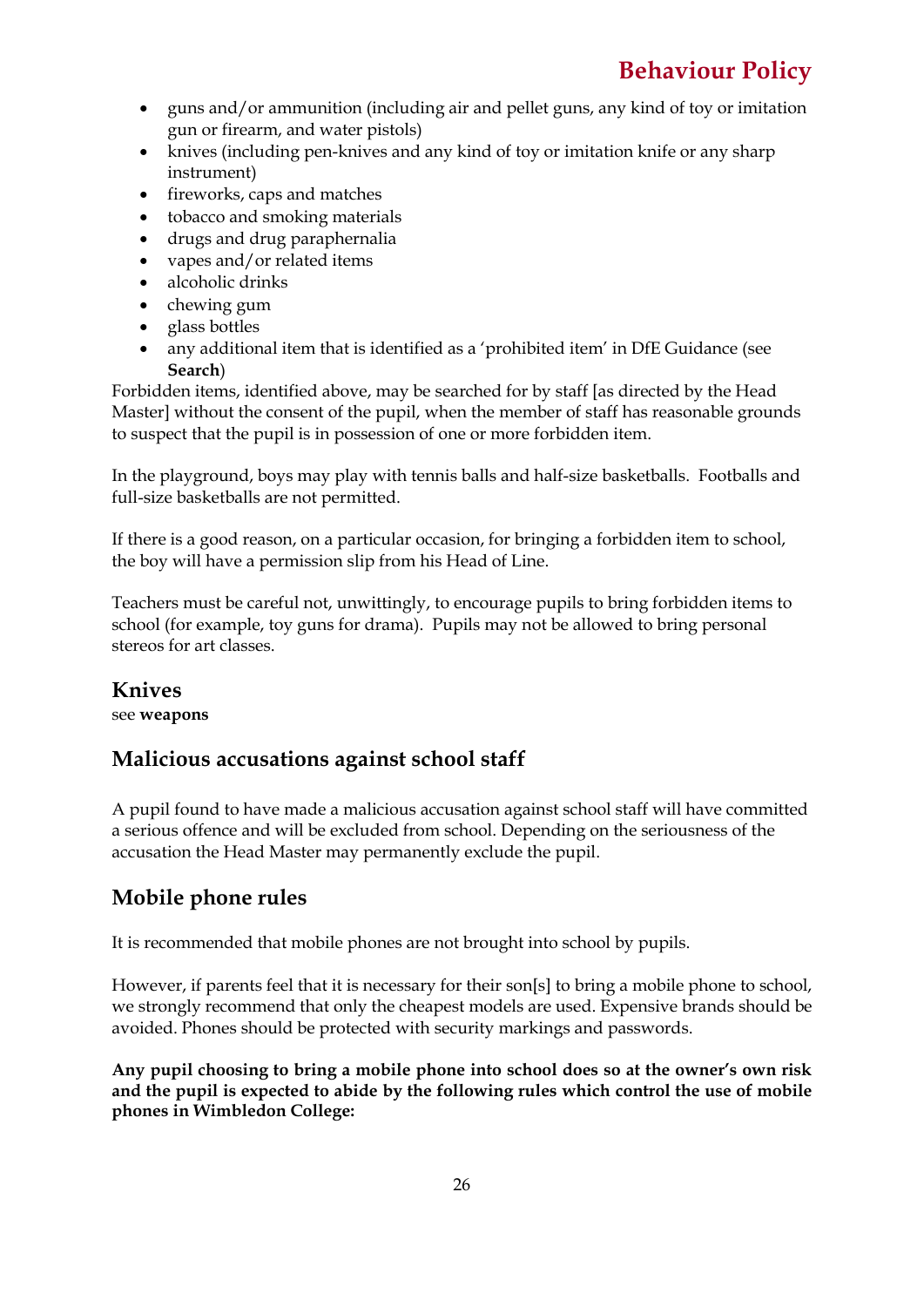1. Mobile phones may only be brought into school so that pupils can contact parents on their way to and from school. They must be switched off before the pupil comes on to the school site and kept switched off throughout the time they are at school. They must not be switched on again until the pupil has left the school premises. [This does not include travelling between the main site and sports facilities].

It is not acceptable for mobile phones to be kept on silent or pager mode. They must be kept out of sight at all times [with the exception of No.6 below].

- 2. Mobile phones are not to be used on Edge Hill either before or after school. Phones being used on Edge Hill will be confiscated.
- 3. Parents who need to get messages to their son[s] during the school day should telephone the school in the usual way and not try to contact the pupils directly.
- 4. Any pupil found using a mobile phone, with a phone visible [with the exception of No. 6 below] or with a phone switched on, at any time on school premises or when going to Games, will have that phone confiscated. In the first instance this will be for one week. If there is a second offence the phone will be confiscated for two weeks. The phone will be kept in the relevant PSA's safe. A letter will be sent home explaining when it can be collected.
- 5. Pupils who bring a mobile phone to school should make every effort to reduce the risk of theft during school hours. Pupils who carry mobile phones are advised to keep them well concealed.
- 6. If pupils bring phones in to school it is their responsibility to hand them in to the teacher during PE & Games lessons. Phones must be clearly identifiable.
- 7. The school accepts no responsibility for loss of, damage to, or cost incurred relating to mobile phones [including if they are confiscated]. Any mobile phone that is brought into school will be at the owner's risk. It will not always be possible for staff to investigate the loss of mobile phones.
- 8. Sixth Form pupils may use mobiles phones in the Sixth Form area only. Phones must be switched off in other areas of the school.

*All pupils and parents should also be aware of our expectations contained within our E-Safety Policy* 

# **Out-of-class duty**

This guidance is for senior staff on duty to support the out-of-class system.

- 1. Please give your duty patrol in support of classroom teachers a high priority. It is important to be on time for the hand-over. If you are going to be absent please arrange a substitute.
- 2. Just before the start of the period report to reception and collect the o/c forms and radio.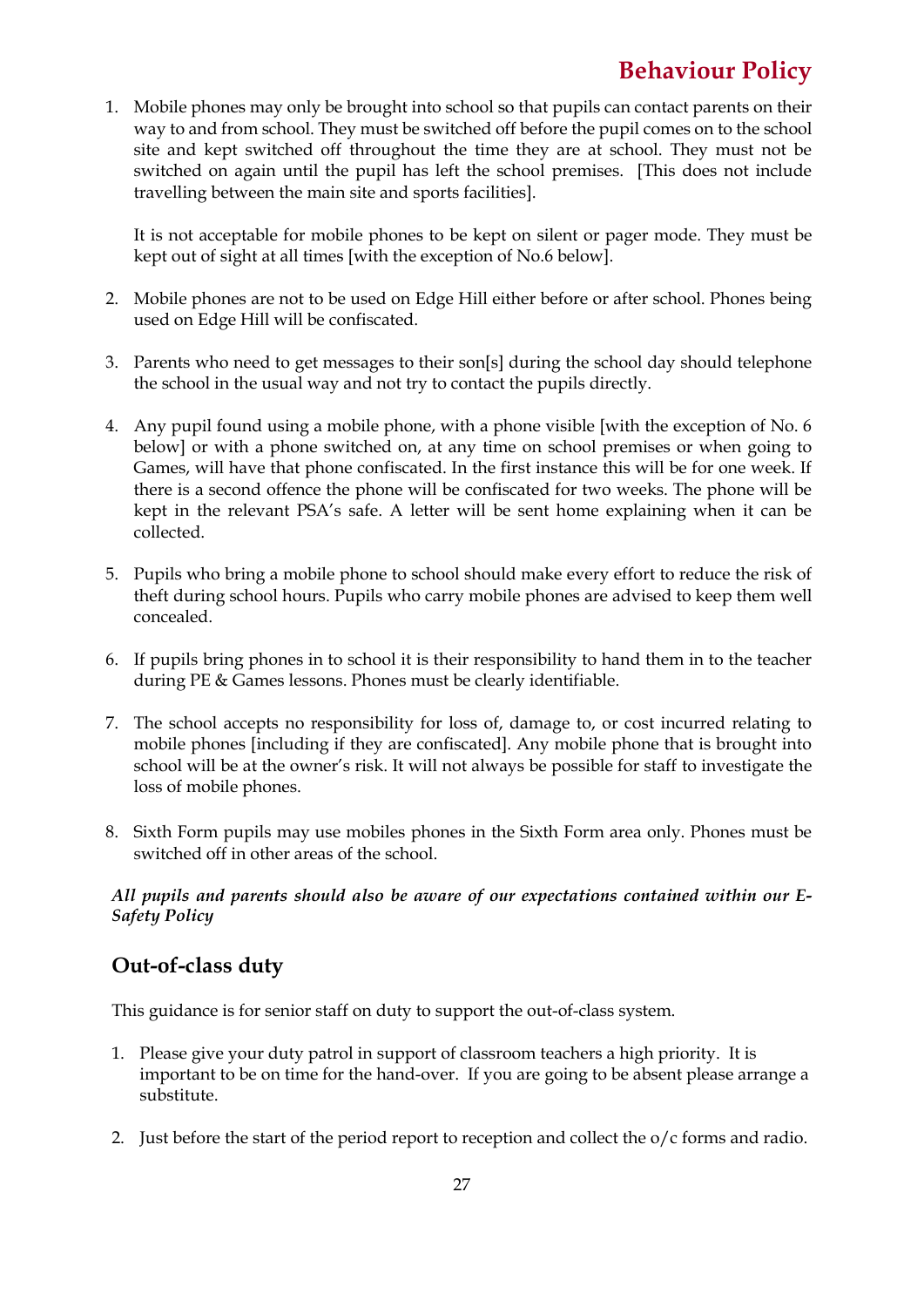- 3. Pupils who are out of class from previous lessons should report to Inclusion. Check that the teacher supervising the 'Out of class' room is there (if not locate him and make arrangements to settle  $o/c$  pupils – call on help from the Deputy Heads as necessary). Check that all who are due to be in the 'Out of class' room are in fact there. Any who are missing need to be found and returned to Inclusion and punished if they have deliberately evaded the system. Please refer any absentees to their Head of Line.
- 4. Go on patrol around the classrooms, making it obvious that you are out and about stop and speak to any boys who are wandering about or late for class. Go into classes which seem unsettled and stand at the back for a while until the teacher re-asserts control. Come to know which classes present problems during your period on duty and deliberately visit those rooms and ask how things are going.
- 5. Please include the medical room on your patrol, checking yellow forms and returning any not-very-ill boys to class (remembering to inform the PSA that you are doing so) and generally checking up on what is happening to those who remain.
- 6. When called, go into the classroom and speak to the teacher first. It is important to:

(a) find out the exact offences for which early warning, caution and sending out were given

(b) establish that procedure was followed (especially the pupil being told what he was doing wrong and what he needed to do right)

(c) ensure the class is settled and the teacher is in control before you leave

- 7. The teacher should be asked to complete the blue out-of-class form. While s/he is doing this speak to the class and, if appropriate, refer to any names on the board for cautions (perhaps by getting them to stand and explain their behaviour).
- 8. Then get the boy to go with you back into the room to collect his belongings.
- 9. Tell the pupil:
	- a letter will go home to his parents informing them he has been removed from class for disruption
	- he is to report to the 'Out of class' room the next time he has the same teacher (make sure you establish with him when this is)
	- he automatically has a Saturday detention
	- if he has any concerns about being taken out-of-class or wishes to appeal he must do so within 24-hours to his Head of Line
- 10. Take the boy to the 'Out of class' room and hand him over to the supervising teacher. Please do not send boys up to Inclusion unaccompanied.
- 11. Take the blue out-of-class form to the boy's PSA. The PSA will then enter the details onto SIMS and send a letter to parents.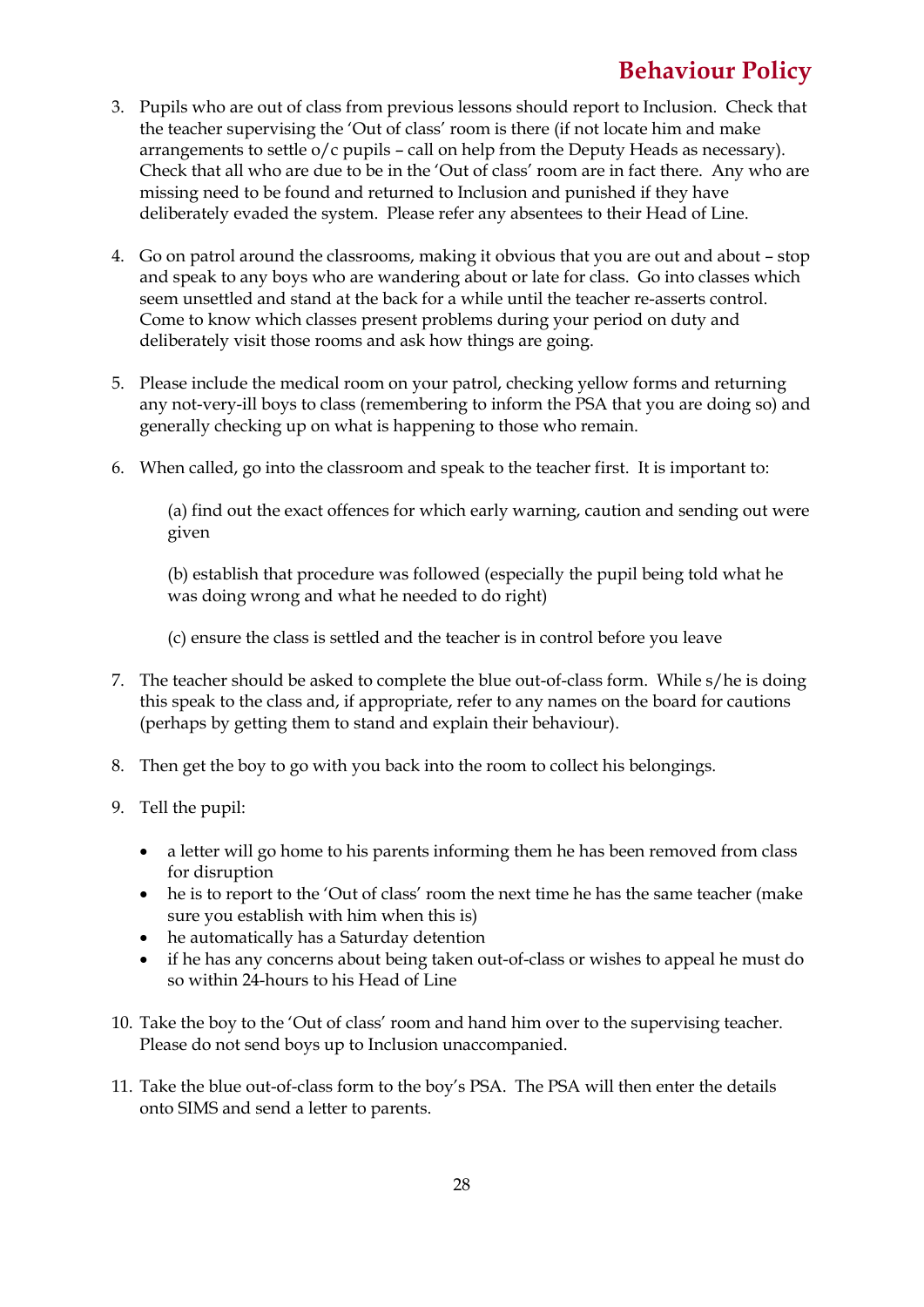12. Please report promptly any difficulties with individual boys to their Head of Line. Being sent out of class is a serious step and boys need to know that failure to co-operate or further misbehaviour will have serious consequences. This includes their attitude.

# **Out-of-class - procedure for dealing with disruptive behaviour**

Low-level disruption of lessons is insidious, undermining both pupils and teachers by preventing effective teaching and learning. Over time it has serious consequences.

After consultation with pupils, parents and staff, Wimbledon College has developed a procedure for dealing with disruptive behaviour in class (known as the "out-of-class" system).

All teachers and Teaching Support Assistants (TSAs) are to implement this procedure and do not have the discretion to use alternative remedies.

#### **disruptive behaviour**

The following list includes some of the more common forms of unacceptable behaviour which can be disruptive:

- chattering when asked to be silent
- pen tapping
- not taking off coats, hats, gloves, or putting bags on floor
- persistently arriving late for class without good reason
- not having books, pens and *homework diary* out and ready for start of the lesson
- not standing in place in silence for the teacher to begin the lesson
- not sitting in assigned place or refusing to moving when instructed to do so
- making (non-verbal) noises
- failure to co-operate with instructions
- sprawling or "sleeping" on the desk
- being off-task in work
- calling out
- aggravating other pupils (by cussing, staring, interfering with books, pens, etc.)
- back chat
- rocking on chairs
- rowdy behaviour
- in PE misbehaviour in changing rooms, refusal to make a reasonable level of effort or engagement with the activity

Isolated instances of these sorts of behaviours can be dealt with by the usual positive behaviour approach. It is important that the out-of-class procedure is used only for disruptive behaviour. This means:

- the poor behaviour is persistent
- the pupil does not respond to the ordinary interventions of the teacher
- the behaviour is disrupting teaching or learning (affecting other pupils or preventing the teacher from teaching or conducting the class in an acceptable way)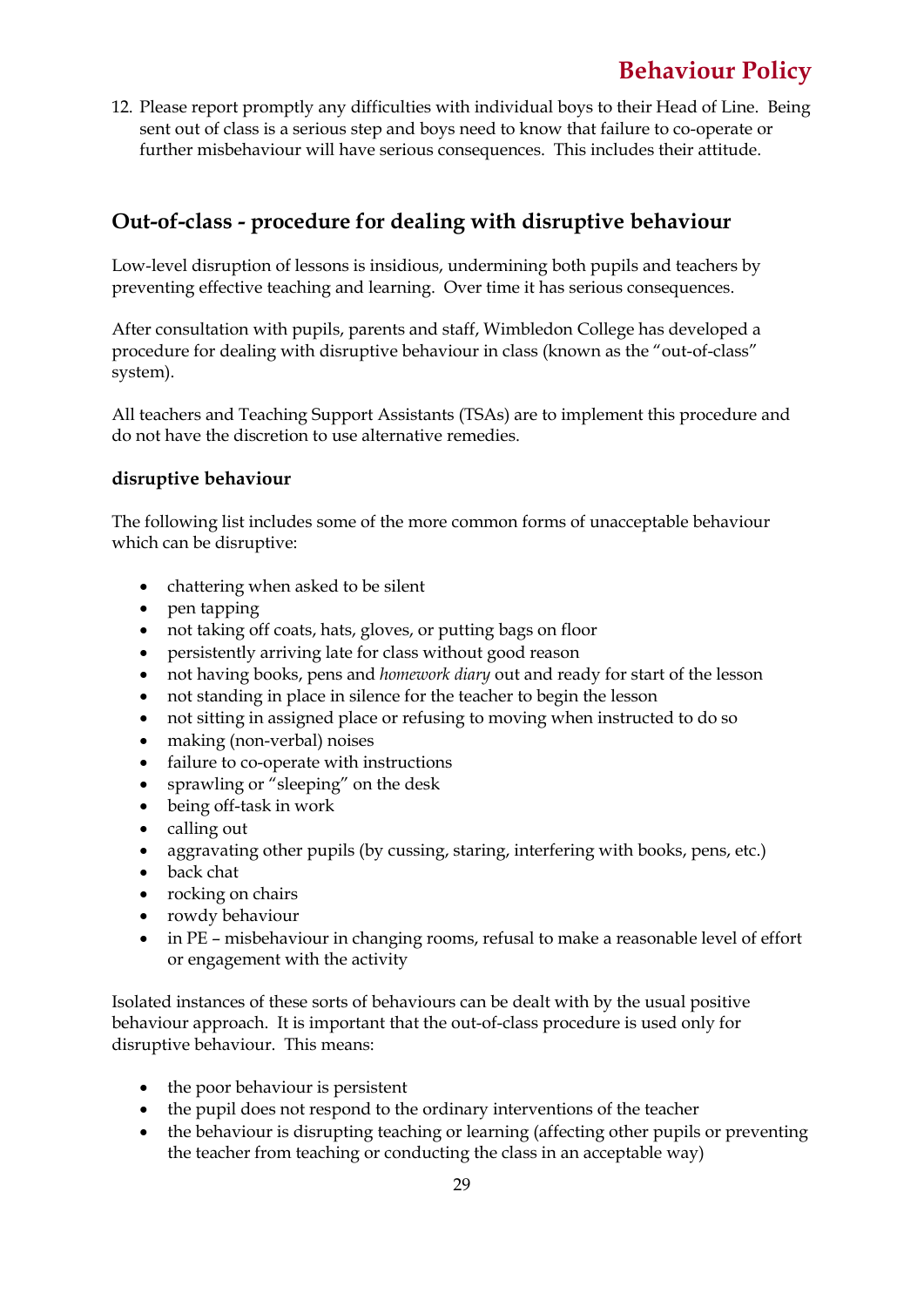The out-of-class procedure is not to be used as a threat to deal with behaviour: either the first signs of poor behaviour are checked by usual teacher intervention or the out-of-class procedure is invoked and an early warning is given.

It is not appropriate to use the out-of-class procedure for serious misbehaviour (such as a fight, or a boy swearing at a teacher, or blanket refusal to do as told). The teacher should invoke the orange card procedure and summon the duty teacher who will immediately remove the offender. The Head of Line will follow up.

#### **out-of-class procedure**

The out of class procedure has three distinct steps:

### step 1 - early warning

If behaviour warrants the use of the out-of-class procedure, the teacher intervenes with an **early warning** which should usually be low-key and quiet addressing the pupil directly and individually.

The early warning is to be positive and clearly set out:

- the teacher points out what the pupil should be doing (to be on-task)
- the teacher points out what the pupil is in fact doing (be precise about what behaviour is unacceptable)
- the teacher explains how this undermines the task
- the teacher states clearly what is now required (to get on-task)

The teacher must always use the words "early warning" so that the pupil knows that the first step of the out-of-class procedure is being invoked.

Early warning must be complemented by frequent praise and encouragement for those already on-task.

Boys' names are not to be written on the board for early warning – writing up names is to be reserved for the next step in the system.

#### step 2 - caution

A pupil who has received an early warning and continues to be off-task or misbehave in a way that disrupts the class is then to receive a **caution**. Again, it is important this precise word is used so the boy knows he has reached the second step of the out-of-class procedure.

The teacher is again to explain what the pupil should be doing, what he is in fact doing, and what he needs to do to comply with the teacher's expectations.

The boy's name is to be written on the board.

This is the step before the pupil is removed from the classroom.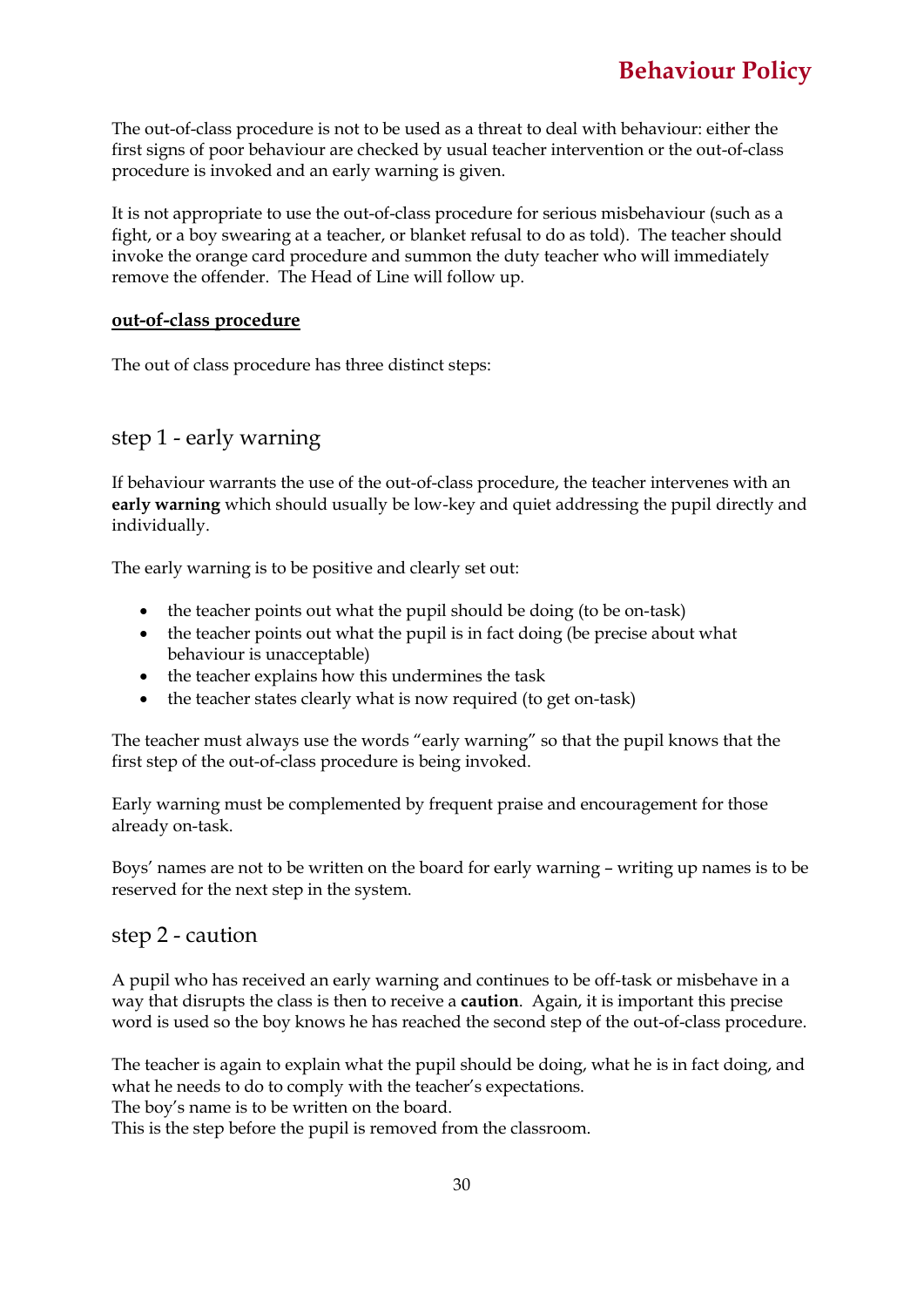Boys on caution are always to be spoken to at the end of the lesson when others have been dismissed or at a teacher meeting (TM) soon after.

step 3 - sending out-of-class

A pupil who is on caution and continues to be disruptive is **sent out-of-class**. The boy is to be sent straight out – no discussion – just a calm instruction to leave.

The boy is not to take coat or belongings – these are to be collected when the duty teacher comes to the classroom. In PE, the boy is not to change or go to the changing rooms – he is to wait until the duty teacher arrives.

The teacher is to tell the pupil exactly where to wait in the corridor (eg. away from classroom windows so he will not cause further nuisance). Please be very specific.

The teacher then summons the duty teacher by sending a reliable pupil to reception or by using the class phone. This pupil must have the room number and the teacher's name – it is best to write this down.

The duty teacher (a senior member of staff) will come to the classroom, speak briefly to the teacher, provide reinforcement for any wider problems in the class, and take away the offender (with coat and bags).

The class teacher will be asked to complete a simple form listing the offender's behaviour. The duty teacher will want to know the precise offences for which the boy received an *early warning* and *caution* as well as the offence for which he was sent *out of class*.

The duty teacher will take the boy to the out-of-class isolation room where he is supervised for the remainder of the lesson.

The pupil will also be out-of-class for the next lesson with that teacher. The teacher needs to be alert and send the pupil to the 'Out of class room' if he forgets or tries to return to the next lesson.

The duty teacher returns the out-of-class form to the boy's PSA. A letter is sent home to the parents detailing the disruptive behaviour and sanctions.

The consequence of being sent out-of-class is a Saturday detention. On the third occasion, there will be a review conducted by the Head of Line and appropriate Deputy Head which may result in a pupil being excluded or withdrawn from a class for a period of time and set work in internal isolation in the inclusion centre.

# **'Out of class room' - notes to assist those supervising**

This is the designated isolation room where pupils who have been removed from class are supervised. Some will have been subject to the out-of-class system (qv) while others may be placed there by Heads of Line or senior staff for other reasons.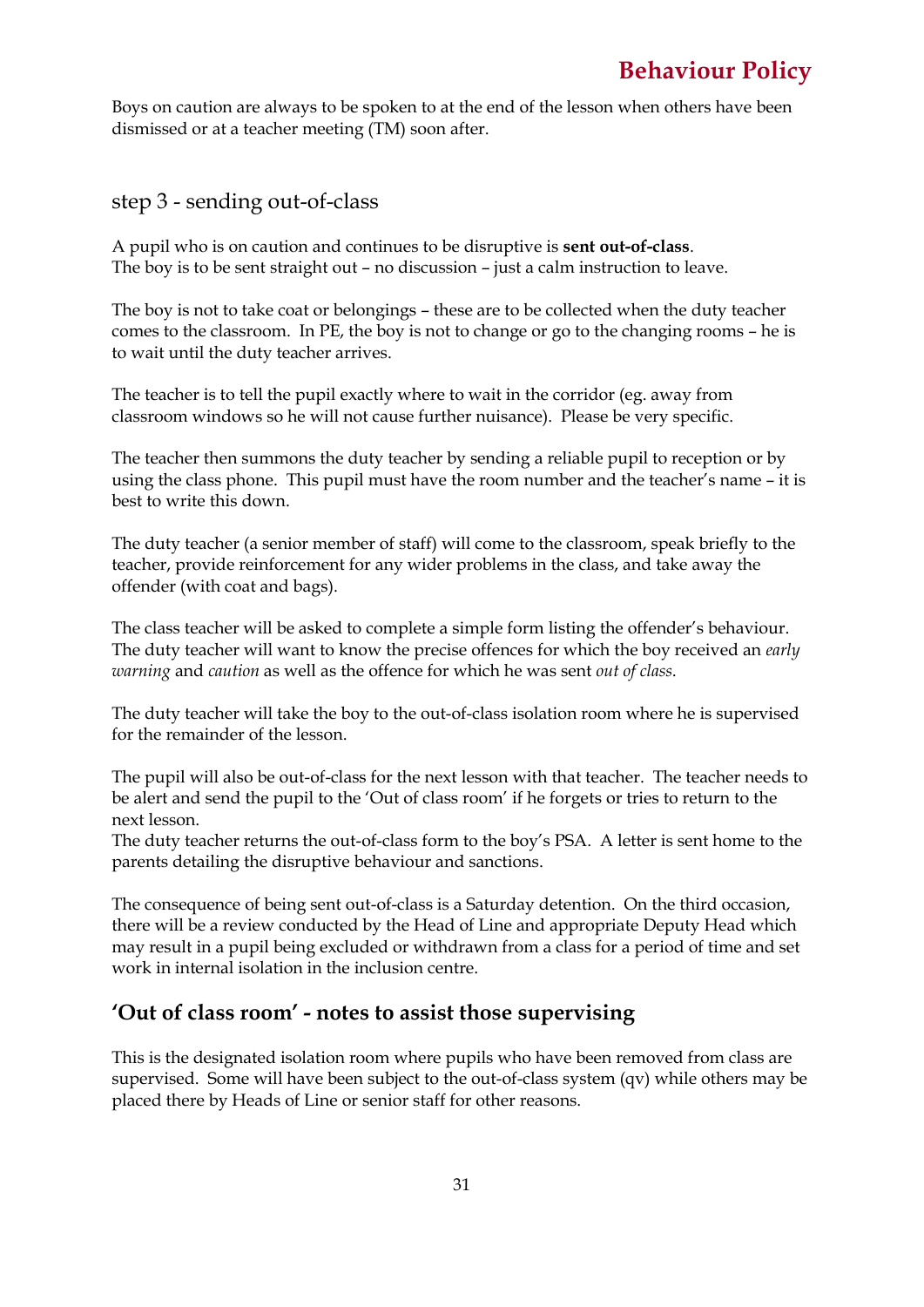As this room will often contain our most challenging pupils, it is essential that teachers assigned to supervise follow closely these arrangements:

- 1. Please arrive promptly and always before the bell. Supervision of the 'Out of class room' is to have a high priority. Pupils are not to enter the room until you have checked it.
- 2. The room is managed by the inclusion centre manager.
- 3. Please check the tables and chairs for graffiti and damage (to be reported to the inclusion centre manager). Tables are to be away from walls and in straight rows with you sitting at the back.
- 4. When you are ready please have pupils enter one by one and tell them exactly which desk they are to sit at. It is important to exercise control from the start. Pupils are to be separated as much as possible.
- 5. Pupils are expected to arrive on time. Please reprimand any who are late without good reason and make a note in the 'Out of Class room' logbook.
- 6. The logbook should contain the list of pupils for the day. Please register each pupil present and add any others as they arrive.
- 7. The duty teacher doing out-of-class patrol should visit the 'Out of class room' and be given the names of any who are absent so that absentees can be followed up immediately.
- 8. Pupils are not to do their own work unless placed there by a Head of Line for that purpose. The work that pupils are to do is in the cupboard. As far as possible please choose copying out or exercises which are appropriate to the age of each pupil.
- 9. If pupils doodle rather than do the assigned work please retain the paper at the end of the period and give to the Head of Line who will follow this up.
- 10. Pupils should be in silence throughout. Any pupil who fails to do as they are told is to be sent immediately to the appropriate Deputy Head. They are likely to be excluded. Do not tolerate any misbehaviour. Being in this room is a serious disciplinary measure, misbehaviour or lack of co-operation is therefore completely unacceptable.
- 11. Recheck desks and chairs before pupils are dismissed. Take action on any damage (by taking the boy there and then to the Deputy Head). Dismiss each boy as his desk is checked.

# **Peer on Peer Abuse**

Peer-on-peer abuse is where pupils abuse other pupils/children and is most likely to include, but may not be limited to: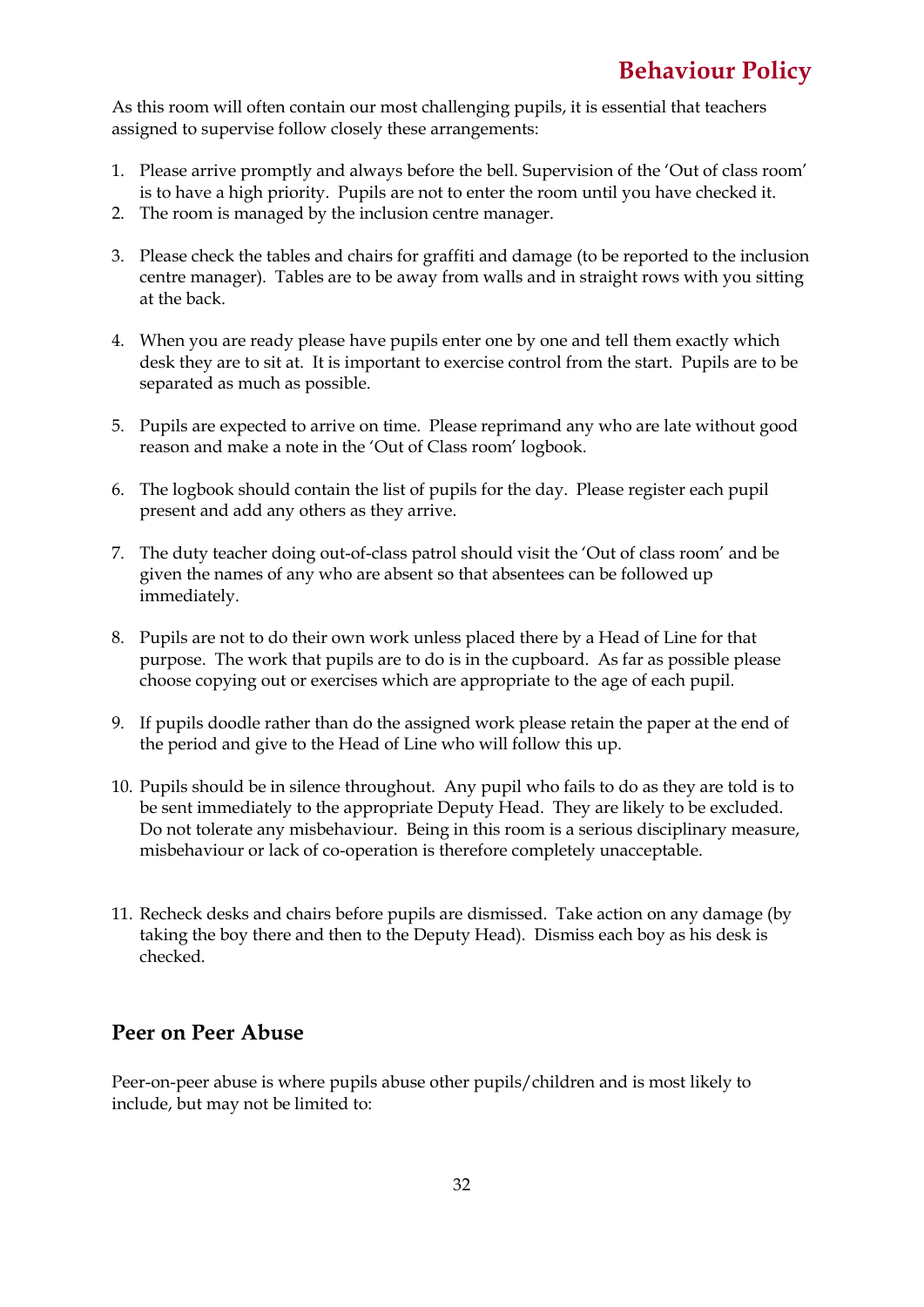- Abuse of an individual due to their protected characteristic [age, disability, gender reassignment, marriage and civil partnership, pregnancy and maternity, race, religion or belief, sex and sexual orientation]
- Bullying (including cyber-bullying)
- Engaging in inappropriate comments/conversation/use of language relating to any protected characteristic that is not directed at an individual but which is overheard
- Initiation/hazing type violence and rituals
- Physical abuse such as hitting, kicking, shaking, biting, hair pulling or otherwise causing physical harm
- Sexting (also known as youth produced sexual imagery)
- Sexual violence
- sexual harassment such as sexual comments, remarks, jokes and online sexual harassment, which may be stand alone or part of a broader pattern of abuse
- Upskirting

Peer on Peer abuse, in any form, is not acceptable and will not be tolerated in the school. It cannot be excused or dismissed as 'part of growing up'.

# **Prefects**

Sixth Form pupils are appointed prefects and are given limited authority to demand good behaviour and compliance with school rules from younger pupils. Prefects have authority in school, at school events, in public places and on public transport when pupils are travelling to and from school. Boys are expected to obey their reasonable instructions.

# **Referring Behaviour**

Behaviour Referrals have been organised into the following categories, each with its own procedure and consequence.

# **Level 1**

- These referrals have no immediate sanction but will count towards the referral tariff. When a student receives **4 Level 1 Referrals** in **a week** he will receive an automatic **1 hour School Detention**.
- These are primarily given by the class teacher and are available via the SIMS class register/right click shortcut or Student Behaviour (Red/Green flag icon)
- Staff comments are **not** mandatory.

|                      |  | <b>Discourteous Behaviour</b> • A Behaviour Referral is entered once a pupil has been |
|----------------------|--|---------------------------------------------------------------------------------------|
|                      |  | given a caution                                                                       |
| Disruptive Behaviour |  | • Student must have received an early warning prior to be                             |
|                      |  | given a caution.                                                                      |
| Inadequate Work      |  | Maximum of one <b>Behaviour</b> Referral per student per                              |
|                      |  | lesson (no double entries)                                                            |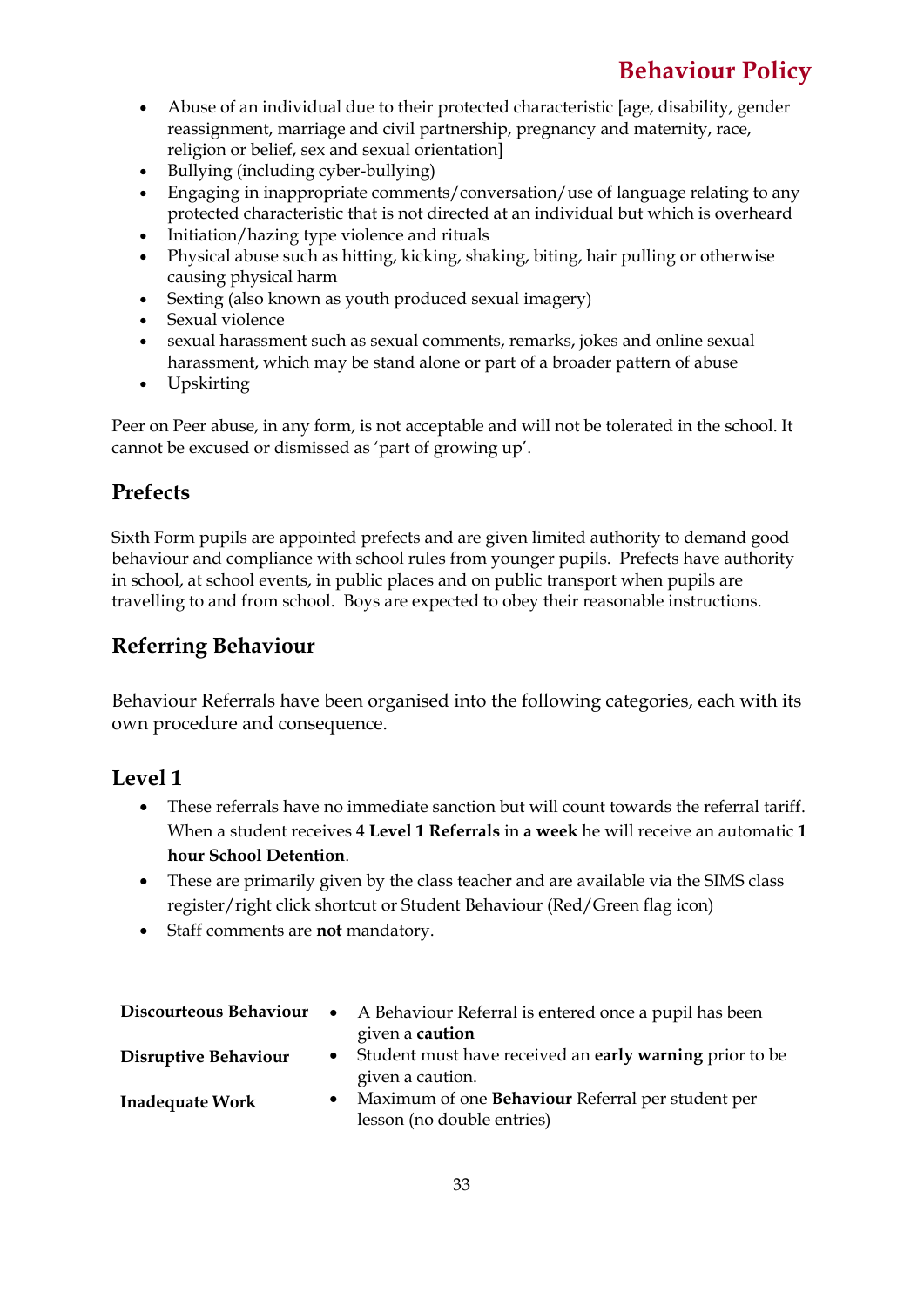| <b>Not Following</b><br>Instructions<br><b>Off Task</b> | If a second Caution referral is required then the pupil is<br>sent out of class. The send out overrides the 'second'<br>caution.<br>If the behaviour is deemed more serious (e.g. Defiance,<br>$\bullet$<br>Insolence) then a staff should refer to the Level 3 Referral<br>guidance                                                                                                                                                                                                                     |
|---------------------------------------------------------|----------------------------------------------------------------------------------------------------------------------------------------------------------------------------------------------------------------------------------------------------------------------------------------------------------------------------------------------------------------------------------------------------------------------------------------------------------------------------------------------------------|
| Lack of Equipment/Kit                                   | Maximum of <b>one referral</b> per student per lesson (no<br>$\bullet$<br>double entries)<br>Can be issued for any equipment missing that detracts<br>٠<br>from the student's learning<br>If a student has forgotten his pen/pencil case, he can get a<br>$\bullet$<br>referral slip from the PSA during registration. This<br>generates an automatic referral and must be presented to<br>his class teachers to be exempt from further referral.                                                        |
| Homework                                                | Given to a student who fails to produce homework.<br>Homework must be submitted to the teacher by the <b>end</b> of<br>٠<br>the next day.<br>If homework is not submitted then a <b>Homework</b><br>$\bullet$<br>Detention Referral is entered by the class teacher                                                                                                                                                                                                                                      |
| <b>Chewing Gum</b>                                      | Pupils should be asked to put chewing gum in the bin and<br>٠<br>then to empty pockets so that any other chewing gum can<br>be confiscated.                                                                                                                                                                                                                                                                                                                                                              |
| Eating out of bounds                                    | Entered if boys are seen to be eating in non-designated<br>٠<br>areas.                                                                                                                                                                                                                                                                                                                                                                                                                                   |
| Littering                                               | Entered when boys do not use the bins available for any<br>$\bullet$<br>rubbish or unwanted food (including leaving baskets in<br>the refectory).                                                                                                                                                                                                                                                                                                                                                        |
| Uniform                                                 | Entered when pupils fail to keep to the school's<br>expectations regarding the dress code<br>Class teachers can enter uniform referrals for<br>Shirts - top button undone or untucked<br>$\circ$<br>Ties - not having seven stripes<br>$\circ$<br>White socks<br>$\circ$<br>Any pupil who has brought incorrect uniform to school<br>(e.g. trainers, white socks) must go to the PSA to get a<br>uniform referral slip. This must be presented when<br>requested by staff. This also applies to haircuts |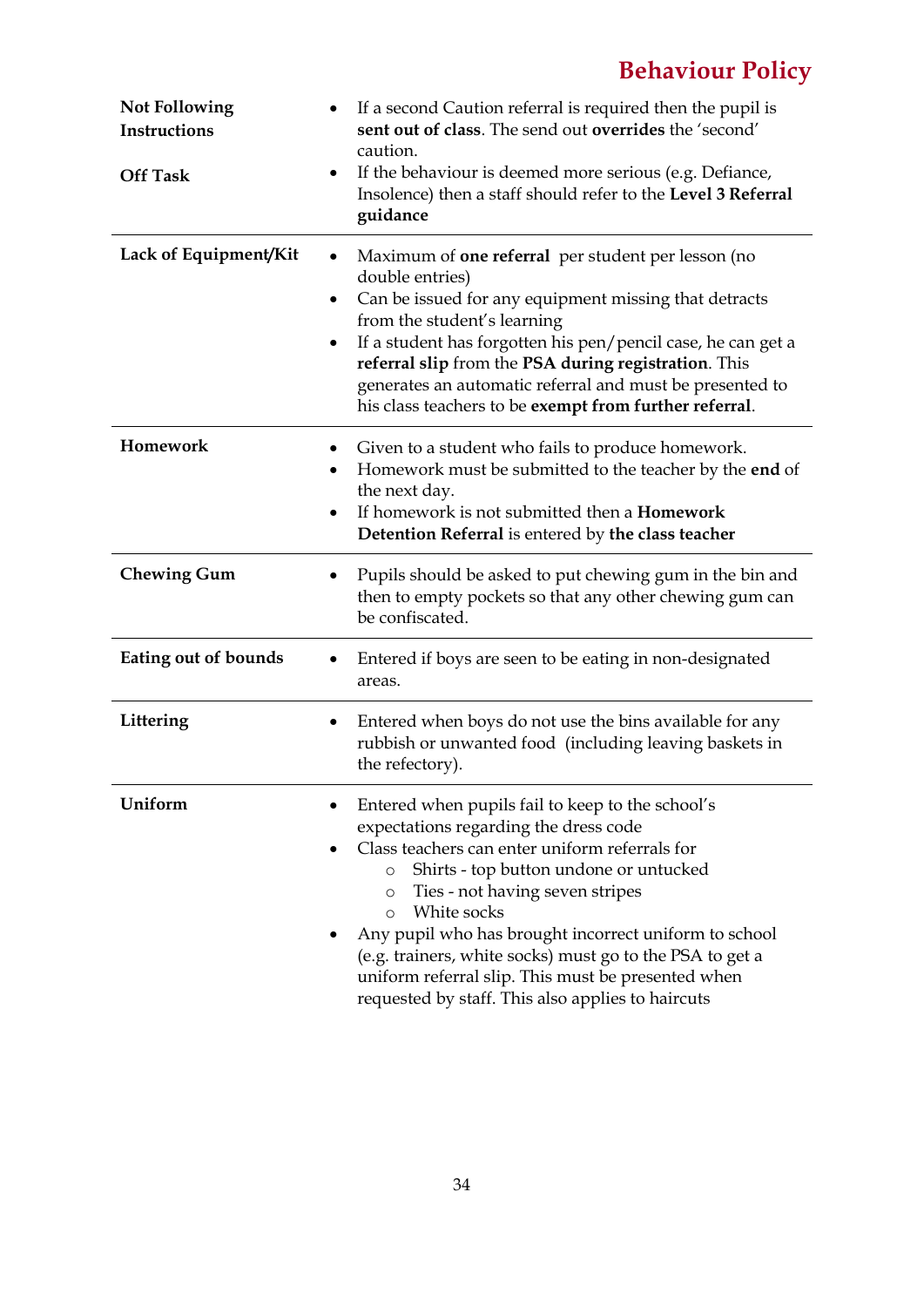# **Level 2**

• These referrals automatically results in a **School Detention** 

| <b>Chewing Gum</b>        | Pupils should be asked to put chewing gum in the bin and<br>then to empty pockets so that any other chewing gum can<br>be confiscated.<br>This will result in an automatic 1 hour detention<br>٠                                                         |
|---------------------------|----------------------------------------------------------------------------------------------------------------------------------------------------------------------------------------------------------------------------------------------------------|
| <b>Homework Detention</b> | Given to a pupil who fails to produce the same homework<br>$\bullet$<br>for a second time<br>The pupil must have been given a homework referral the<br>$\bullet$<br>previous lesson<br>This results in an automatic 1 hour School Detention<br>$\bullet$ |
| Late to School            | Given to a pupil who arrives to school after the 8.25am bell<br>This results in an automatic 30 minute School Detention                                                                                                                                  |
| Late to Lesson            | Given to a pupil who is late to lesson without a permission<br>slip<br>This results in an automatic 30 minute School Detention                                                                                                                           |
| <b>Missed TM</b>          | Given to a student who fails to attend a Teacher Meeting<br>This results in an automatic 1 hour School Detention                                                                                                                                         |

# **Level 3**

- These referrals are for more challenging behaviour and will each referral will result in either **a Head of Line Meeting, a School Detention, a Saturday Detention or Inclusion.**
- In some instances these may be upgraded **by SLT** to a Level 4 sanction with the possibility of exclusion

| <b>Sent Out of Class</b>                          | Details of the sending put are logged by the $O/C$ duty<br>$\bullet$<br>teacher on a blue slip<br>These are then entered by the <b>PSA</b> onto SIMS<br>$\bullet$<br>This results in an automatic 1 hour Saturday Detention |
|---------------------------------------------------|-----------------------------------------------------------------------------------------------------------------------------------------------------------------------------------------------------------------------------|
| Damage to Property<br>Defiance<br>Forbidden Item  | This level of referrals are given by <b>all staff</b> and are entered<br>$\bullet$<br>via Student Behaviour (Red/Green flag icon) on SIMS<br>Staff comments are required<br>$\bullet$                                       |
| Insolence<br><b>Poor Behaviour Outside</b>        |                                                                                                                                                                                                                             |
| Of Lesson                                         |                                                                                                                                                                                                                             |
| <b>Poor Behaviour Outside</b><br><b>Of School</b> |                                                                                                                                                                                                                             |
| Out of Bounds<br>Truancy                          |                                                                                                                                                                                                                             |
|                                                   |                                                                                                                                                                                                                             |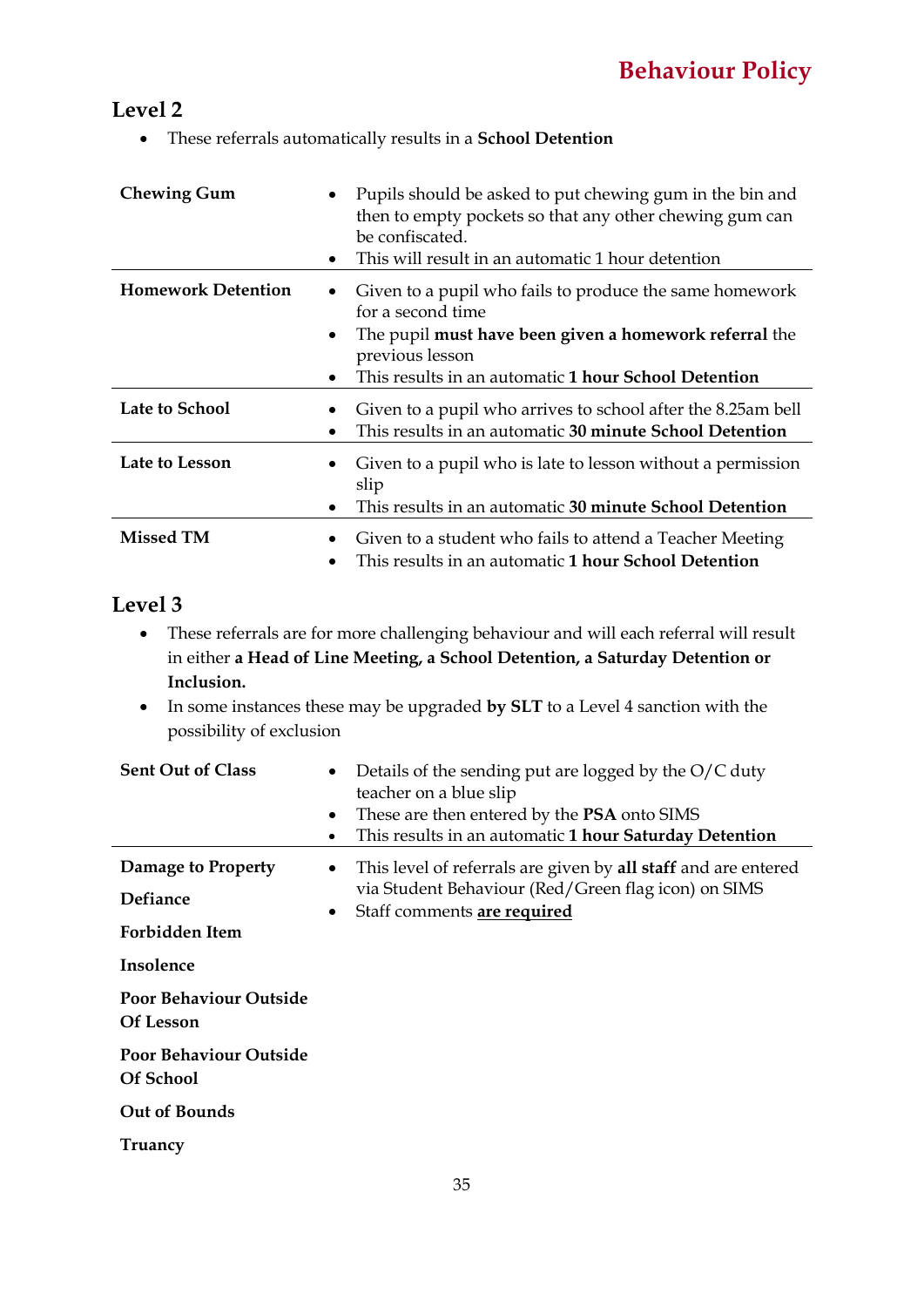**Failure to Attend Detentions Persistent Disruptive Behaviour**

**Persistent Homework failure**

**Persistent Lateness to Lessons**

**Persistent Lateness to School** 

### **Level 4**

• These are for Orange Card behaviour types which will either result in **Inclusion** or a **Fixed Term Exclusion**

of monitoring of behaviour

**Abuse of an individual due to their protected characteristic** *[age,* 

*disability, gender reassignment, marriage and civil partnership, pregnancy and maternity, race, religion or belief, sex and sexual orientation]*

• These referrals are for the most serious instances of pupil behaviour (e.g. Orange Card instances)

• These are used exclusively by the **Head of Line** as a result

- This level of referrals are given by all staff and are entered via Student Behaviour (Red/Green flag icon) on SIMS
- Staff comments **are required**

**Bullying**

**Fighting**

**Illicit Substances**

**Peer on Peer Abuse**

**Physical Assault**

**Refusal to accept the authority of the school**

**Sexual harassment**

**Smoking**

**Theft**

**Verbal Abuse**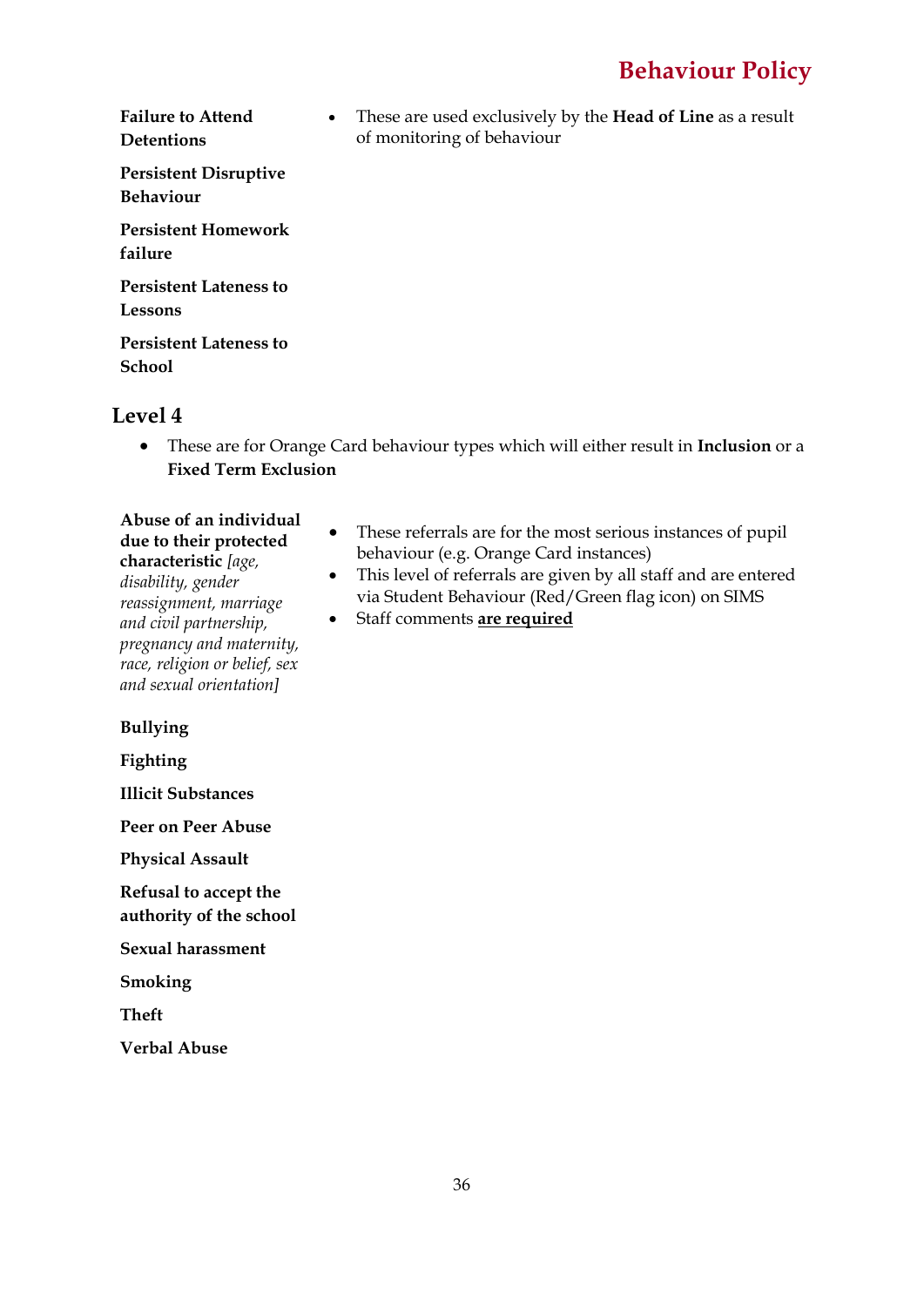# **Restraint**

There may be occasions where it is necessary for staff to restrain a pupil physically to prevent them from inflicting injury to others, self-injury, damaging property, or causing disruption. In such cases only the minimum force necessary may be used and any action taken must be to restrain the pupil. When a member of staff has restrained a pupil, s/he must make a written incident report to the Head Master the same day.

All members of school staff have a legal power to use reasonable force. This power can also apply to people whom the Head Master has temporarily put in charge of pupils such as unpaid volunteers. 'Reasonable' means using no more force than is needed, and reasonable adjustments must be made when dealing with disabled pupils or pupils with special educational needs.

Reasonable force can be used to prevent a pupil:

- committing an offence
- causing personal injury to any person (including the pupil himself)
- damaging property
- prejudicing the maintenance of good order and discipline at the school

Before using physical restraint, staff should consider other non-physical options. Physical restraint should be used as a last resort to protect others, to protect the pupil from his own actions, or to prevent serious damage to property. Restraint should be used only when the likely consequences of not using force outweigh the likely consequences of not intervening physically.

Before deciding to use physical restraint, staff should consider whether it is safe personally for them to do so and only intervene if they feel confident to do so. Staff should attempt to obtain the assistance of colleagues.

# **Routines**

From time to time, the Head Master will prescribe rules and routines which make explicit the goals of the behaviour policy as they apply to specific aspects of school life. Such detailed rules are necessary for the efficient and harmonious running of a complex institution. The College looks for the support of parents in its expectation that pupils follow school rules and routines.

# **Classroom routine**

In particular, teacher should enforce the classroom routine. This is published to pupils in their *homework diaries*:

*The classroom is a place to learn. Your behaviour should allow you and other pupils to learn, and the teacher to teach, without distraction or interruption.*

- *1. Remove outdoor clothes as soon as you enter the room.*
- *2. Go to your assigned place and stand behind your chair in silence.*
- *3. Get books and other equipment out and put your bag on the floor out of the way.*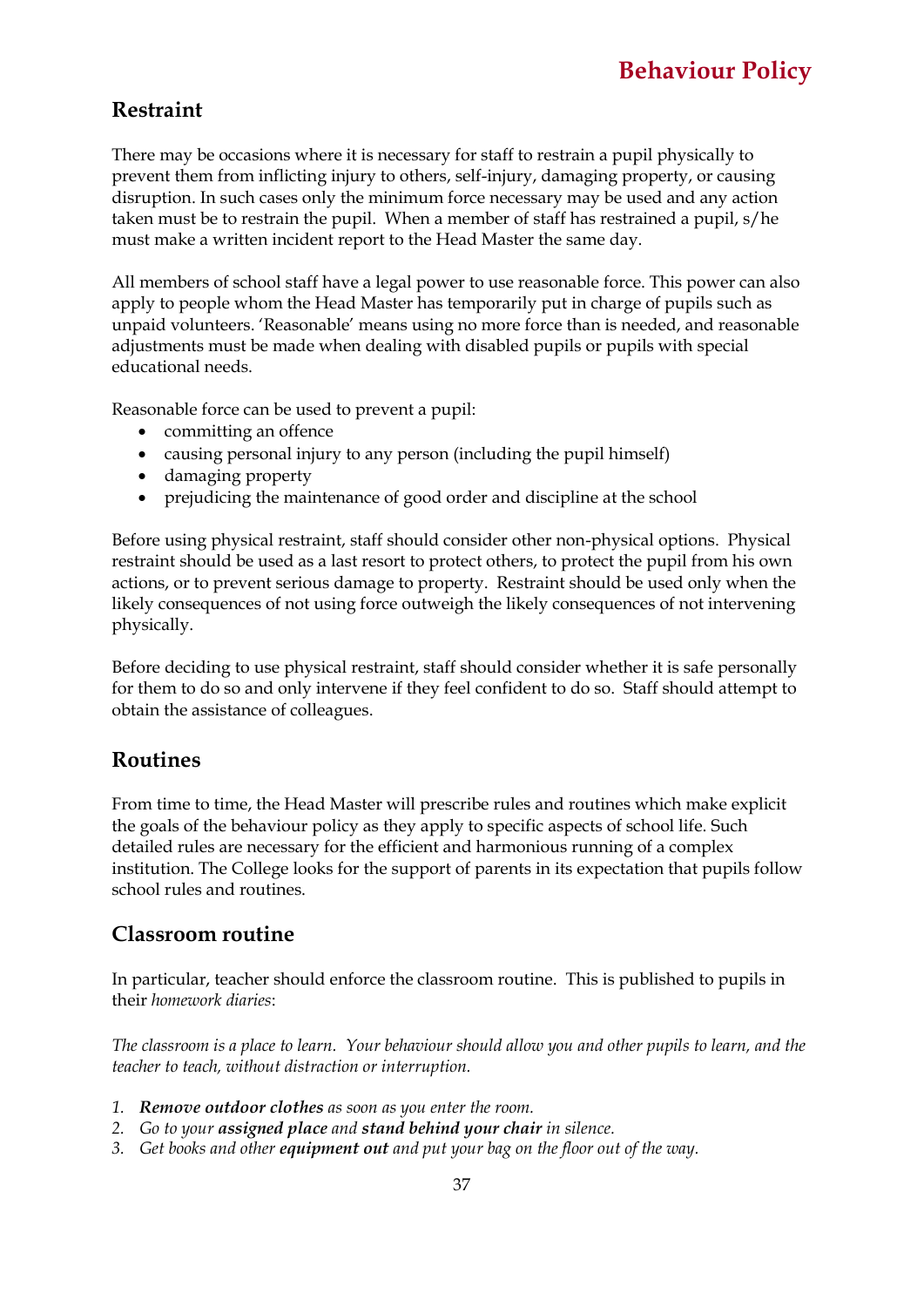- *4. Open your Homework Diary on the desk.*
- *5. Check your uniform while you are waiting for the lesson to start.*
- *6. Sit down only when the teacher tells you to do so.*
- *7. If you are late for a lesson, knock and wait until the teacher invites you in. Explain why you are late. Usually you should have a green permission slip if you have been delayed by another teacher.*
- *8. Write down the lesson objectives.*
- *9. Be ready to hand-in homework and to write down your next homework in your Homework Diary.*
- *10. Listen to and do your best to follow your teacher's instructions.*
- *11. Ask if you don't understand or are not sure about something.*
- *12. If you have a question or an answer, put up your hand and wait to be called.*
- *13. Participate with a positive attitude.*
- *14. Respect the contributions, work, effort and points of view of others.*
- *15. Stand up if a teacher or other adult visitor enters the room.*
- *16. You must not eat, drink or chew in the classroom. You may have plain, still water in a reasonably sized bottle.*
- *17. Do not pack up or leave at the end of the lesson until the teacher tells you to do so.*

Further guidance for teachers in given in **classroom management**.

### **Sanctions**

Boys are given constant encouragement and reminders to live up to the challenges of the behaviour code.

The attitude and behaviour of pupils at the Wimbledon College is generally excellent, and sanctions are not frequently needed. Many pupils develop a strong sense of self-discipline and maturity and go through their school careers without ever receiving a sanction. The first resort in dealing with misbehaviour in a Jesuit school should not be the use of sanctions. Staff should seek to engage with pupils and deal with misbehaviour by challenging it and directing a better course. The school's approach to dealing with behaviour issues is by using the positive behaviour method described elsewhere.

However, there may be occasions when the use of a sanction is appropriate.

Sanctions will be used:

- when a boy behaves in a way that is harmful or hurtful to others
- when a boy is disruptive in class or distracts others from learning
- when a boy behaves in a way that is prejudicial to the good name or order of the school
- when a boy, without good reason, infringes school rules or routines

Behaviour is be monitored by the Head of Line. The Head of Line is informed by other staff of any problems and will decide on an appropriate course of action.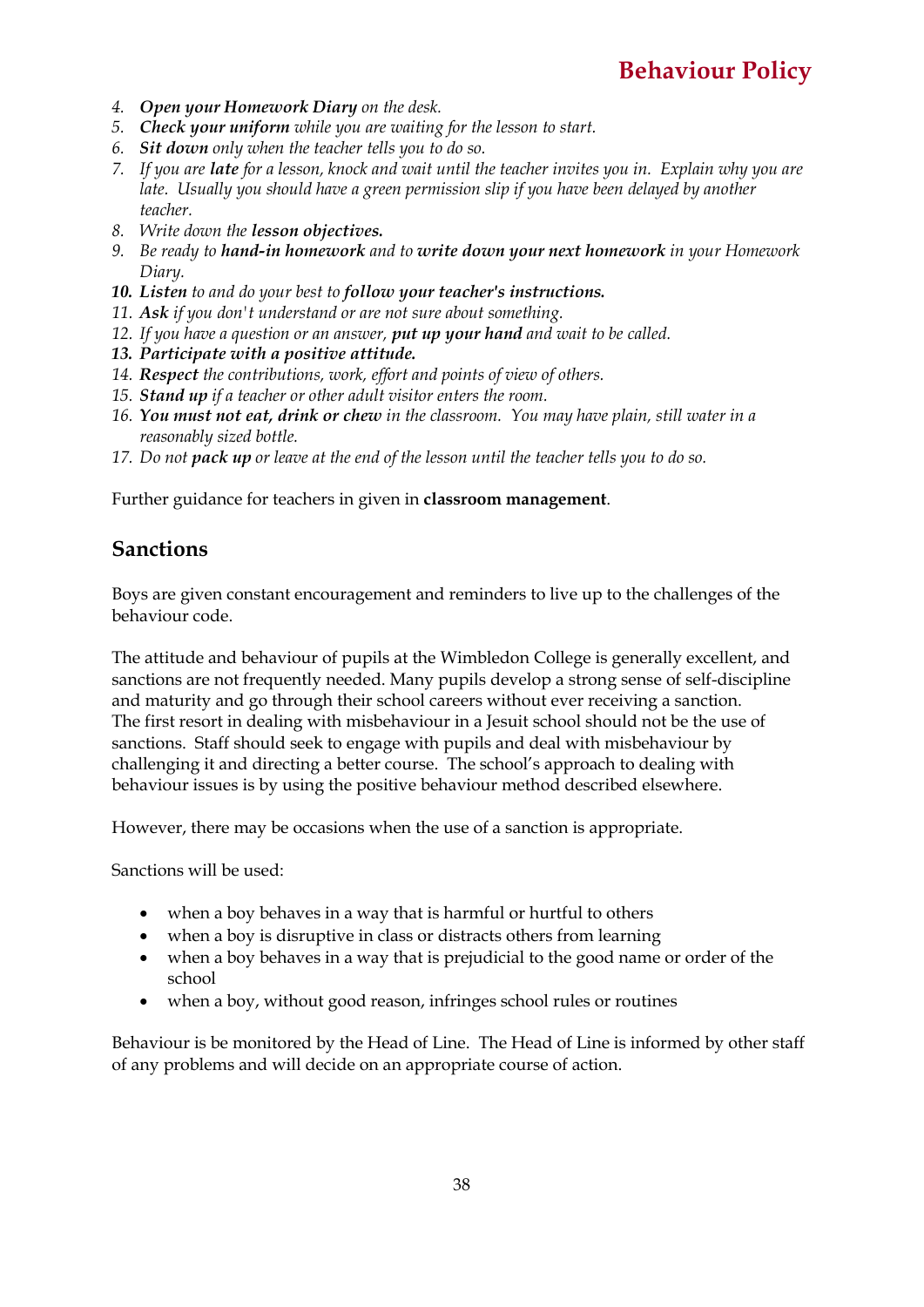### **Range of sanctions**

A range of punishments and other interventions is used to provide a flexible response to misbehaviour appropriate to circumstances:

#### **referring behaviour**

Incidents of behaviour which do not conform to the school Behaviour Code or Routines will be entered by staff on SIMS. An appropriate sanction will be given depending on the behaviour. Staff should refer to **Referring Behaviour** for further details.

#### **teacher meeting (TM)**

If a teacher needs to speak to a pupil for any reason, he can be required to report for a TM. This may be to discuss his work, his attitude or his behaviour. The pupil can be required to attend a TM before school (at 8.15am), at morning break or lunchtime, or after school (at 3.15pm). TMs are important. If a boy does not show up for a TM he can expect there to be disciplinary consequences.

#### **daily report**

If a boy is not working well in class, he may be put on Daily Report. He must give his report to each teacher at the beginning of the lesson and take it to the Head of Line or PSA at the end of the day. He must get his parents to sign the Daily Report each day.

**out-of-class system** see **out-of class**

#### **orange card**

Pupils who are involved in serious unacceptable behaviour may be removed from class or from the playground immediately and without warning. This is known as the *orange card* routine. The teacher completes the orange card and passes this to the appropriate Deputy Head. A boy on the orange card routine is to be sent or escorted to the Deputy Head immediately.

#### **detention**

For misbehaviour or failure to follow school rules and routines a boy may be given a **detention**. Detentions may be for ½-hour or 1-hour after school. For more serious matters or repeated misbehaviour, pupils may be given a **Saturday detention** (8.30-10.30am) or required to be in school on **staff days** or **half-holidays**. Detentions will usually be given by Heads of Line or other senior staff as a consequence of behaviour referrals from teachers.

#### **inclusion centre**

Boys who, for whatever reason, are failing to cope well with lessons or other aspects of school life may be referred to the inclusion centre for a period of time. Work in the centre is designed to support them in returning to mainstream lessons and school life.

#### **exclusion**

For serious misbehaviour, or repeated offences, a pupil may be **excluded** from school for a number of days (usually 2, 3 or 5 days) or permanently.

All punishments are recorded on the pupil's disciplinary record. Parents may ask to see their son's disciplinary record at any time.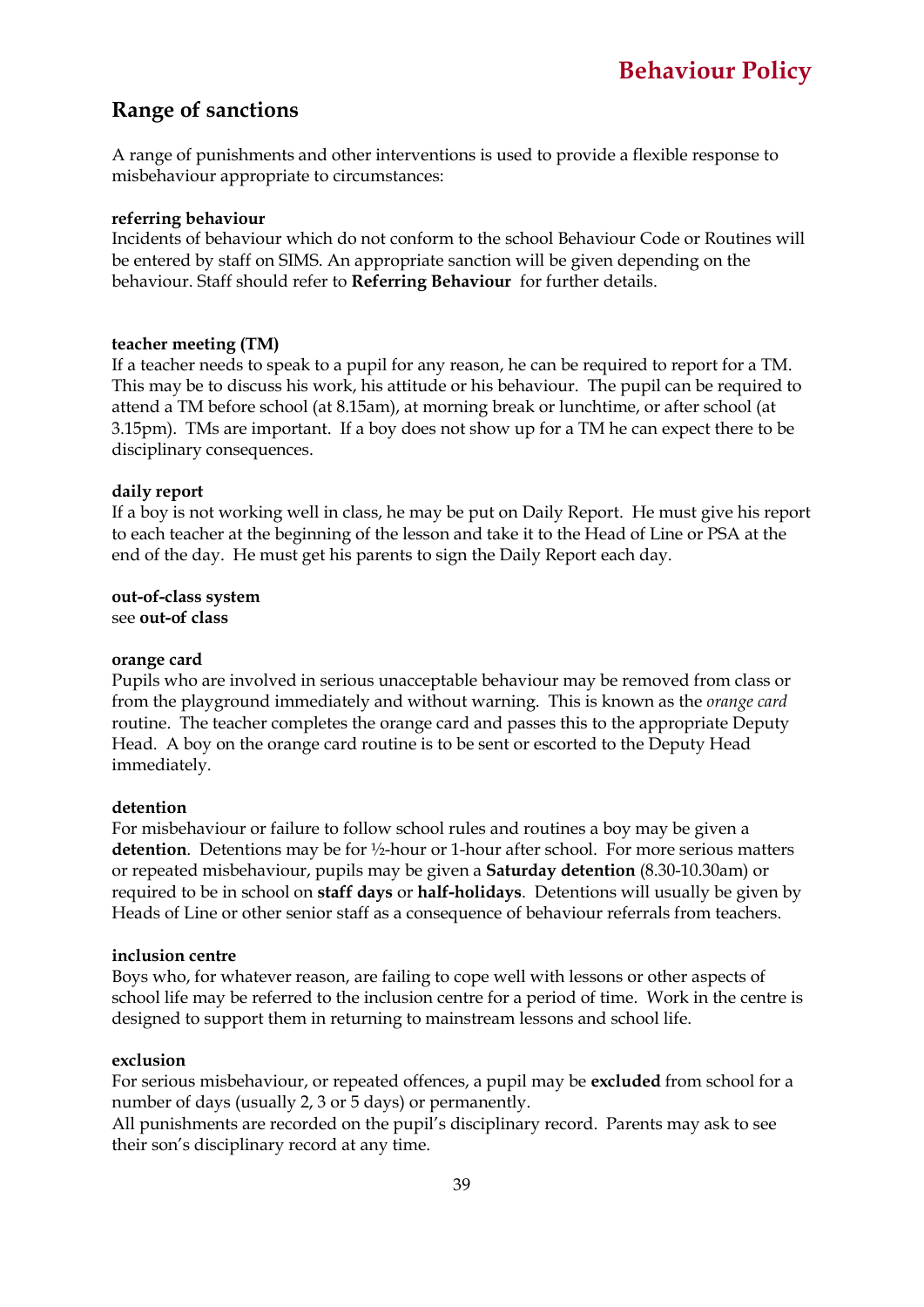# **Search**

School staff can search pupils *with their consent* for any item.

The Head Master and staff authorised by him have a statutory power to search pupils or their possessions, *without consent*, where they have reasonable grounds for suspecting that the pupil may have a prohibited item or a Forbidden item (see **Forbidden items**). Prohibited items are items identified as such in current DfE guidance. *['Screening, searching and confiscation - Advice for head teachers, staff and governing bodies' DfE 2012]*

At present the "prohibited items" are:

- knives and weapons
- alcohol
- illegal drugs
- stolen items
- tobacco and cigarette papers
- fireworks
- pornographic images
- any article that the member of staff reasonably suspects has been, or is likely to be, used to commit an offence, cause personal injury or damage the property of any person [including the pupil].

The Head Master and authorised staff can use such force as is reasonable given the circumstances to conduct a search for these "prohibited items".

If the pupil refuses to co-operate with a search without consent for "prohibited items" they may be referred to the police and/or an appropriate sanction in line with the school's behaviour policy can be applied.

The Head Master and authorised staff can also search for any item banned by the school rules which have been identified in the rules as an item which may be searched for. [see **Forbidden Items**]. Force cannot be used to search for items banned under the school rules.

If the pupil refuses to co-operate with a search without consent for banned items, the teacher can apply an appropriate sanction in line with the school's behaviour policy.

Wimbledon College can require pupils to undergo screening by a walk-through or handheld metal detector [arch or wand] even if they do not suspect them of having a weapon and without the consent of the pupils.

If a pupil refuses to be screened, we may refuse to have the pupil on the school premises.

Prohibited or forbidden items found as a consequence of a search may be confiscated, retained, disposed of or destroyed in line with current DfE guidance *[Screening, searching and confiscation; Advice for head teachers, staff and governing bodies, 2012].*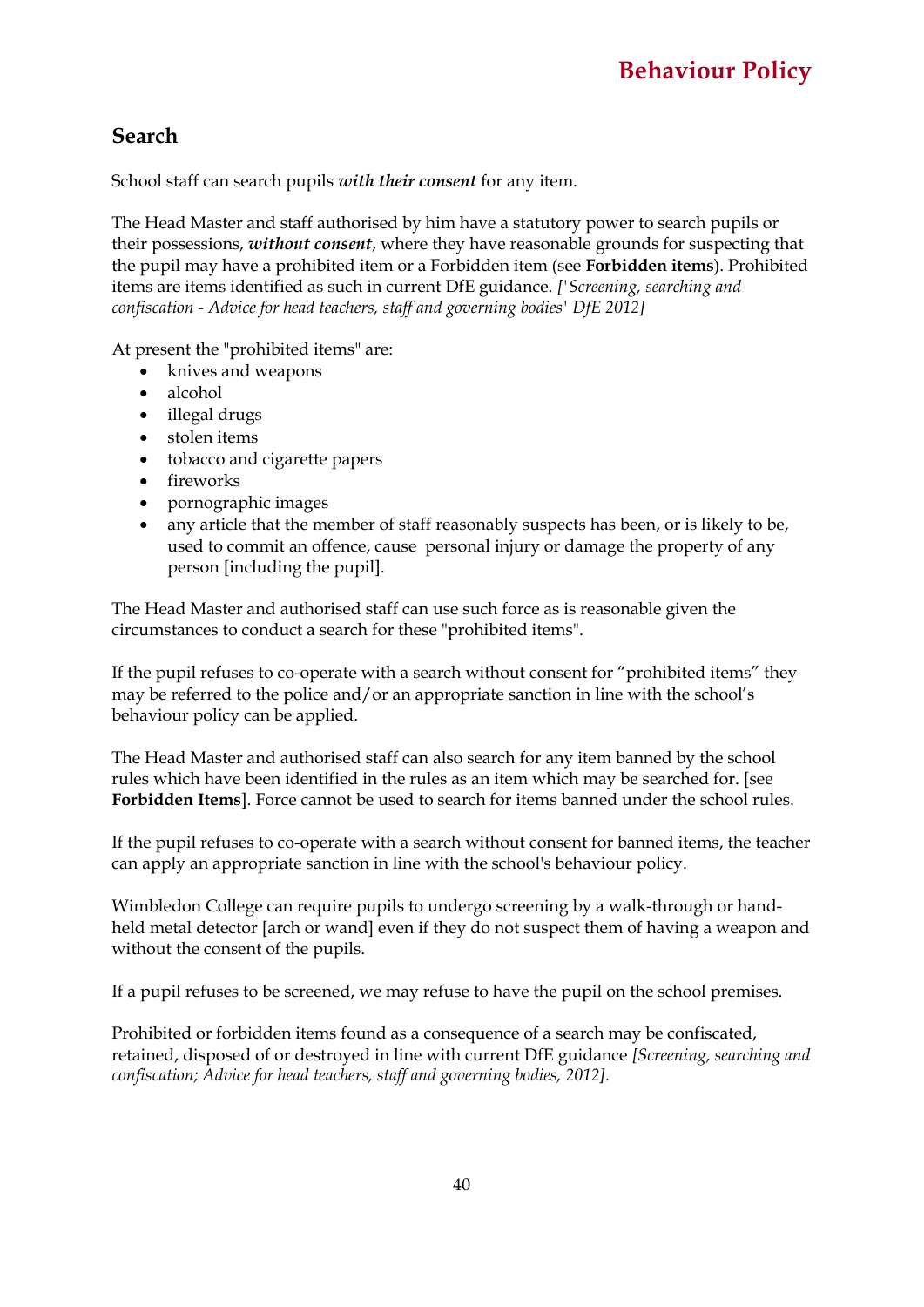### **Sexual violence and sexual harassment**

All incidents of sexual violence and sexual harassment must be reported immediately to the School's DSL and will be dealt with as a serious safeguarding matter. All victims must be reassured that they are being taken seriously and that they will be support and kept safe.

When an incidence of sexual violence is reported, the DSL should make an immediate risk and need assessment [in line with KCSIE 2020, p70], and involve external agencies as required.

Consideration should be taken of how the victim wishes to proceed. They should be given as much control as is reasonably possible over decisions regarding how any investigation will be progressed and any support that will be offered [KCSIE 2020, p70]

Immediate consideration should be given as to how best to support and protect the victim and the alleged perpetrator.

Perpetrators will be dealt with in line with the School's Behaviour Policy.

# **Sixth Form discipline**

In the Sixth Form we are trying to achieve a balance between treating pupils as young adults and maintaining an appropriately disciplined and purposeful environment for learning.

Staff should accord Sixth Form pupils a greater degree of autonomy and self-discipline than younger boys. However, they should also be clear that when this latitude is abused and poor behaviour brings the good order or name of the College into disrepute, or when a bad example is being shown to younger pupils, or when learning is being disrupted, Sixth Formers may be subject to the same disciplinary sanctions as other pupils.

Boys who are College prefects are particularly expected to set a high standard and will be removed from office if they do not.

Teachers should involve the Sixth Form team at an early stage of encountering problems with any Sixth Form boy.

# **Smoking**

Smoking is forbidden by law in any part of the school.

Boys are not to smoke at any time when they are in school uniform or on a school trip, fixture or event. Those doing so are likely to be excluded.

### **Suspension**

See Exclusion and Suspension [p24]